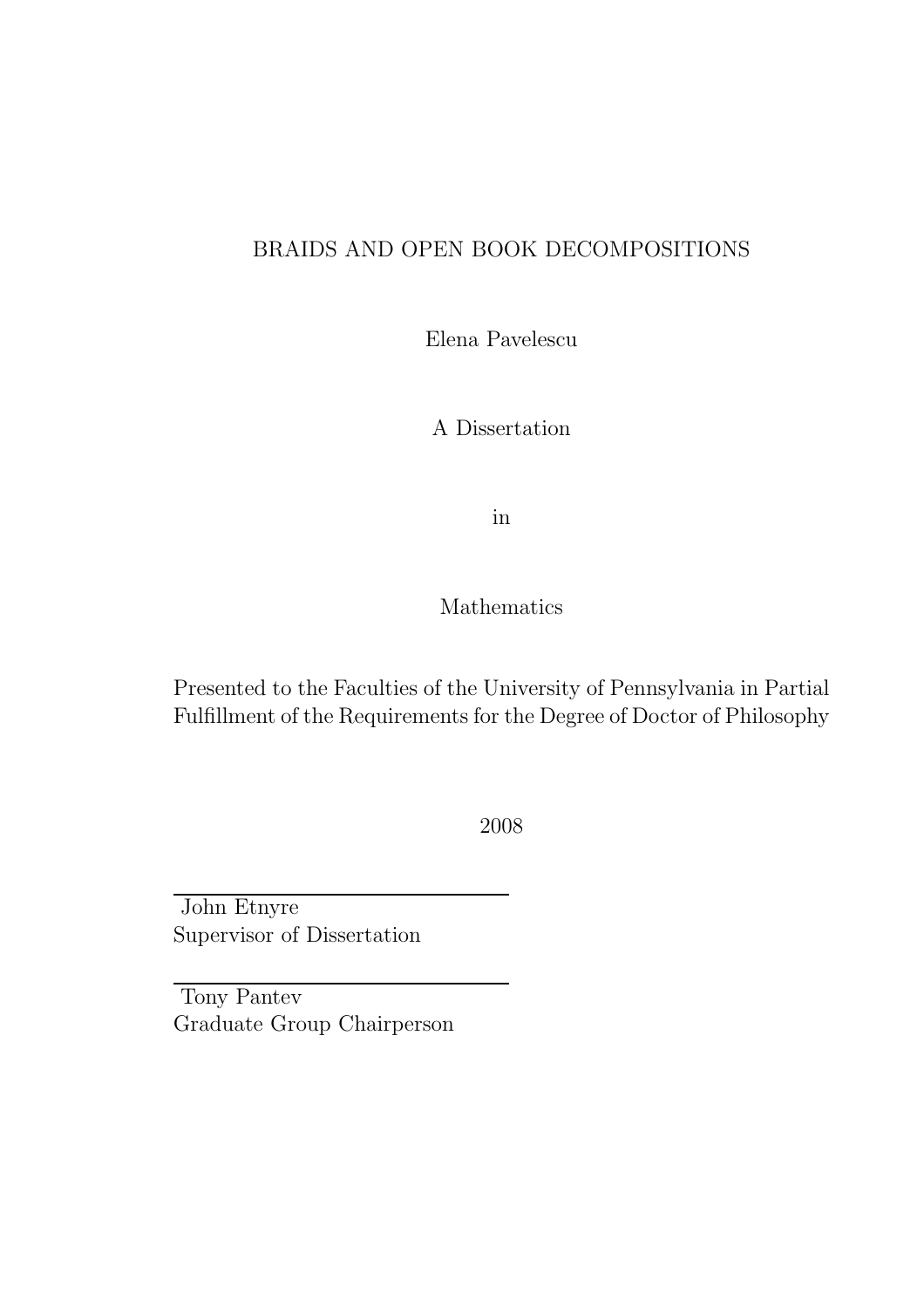To Andrei and my parents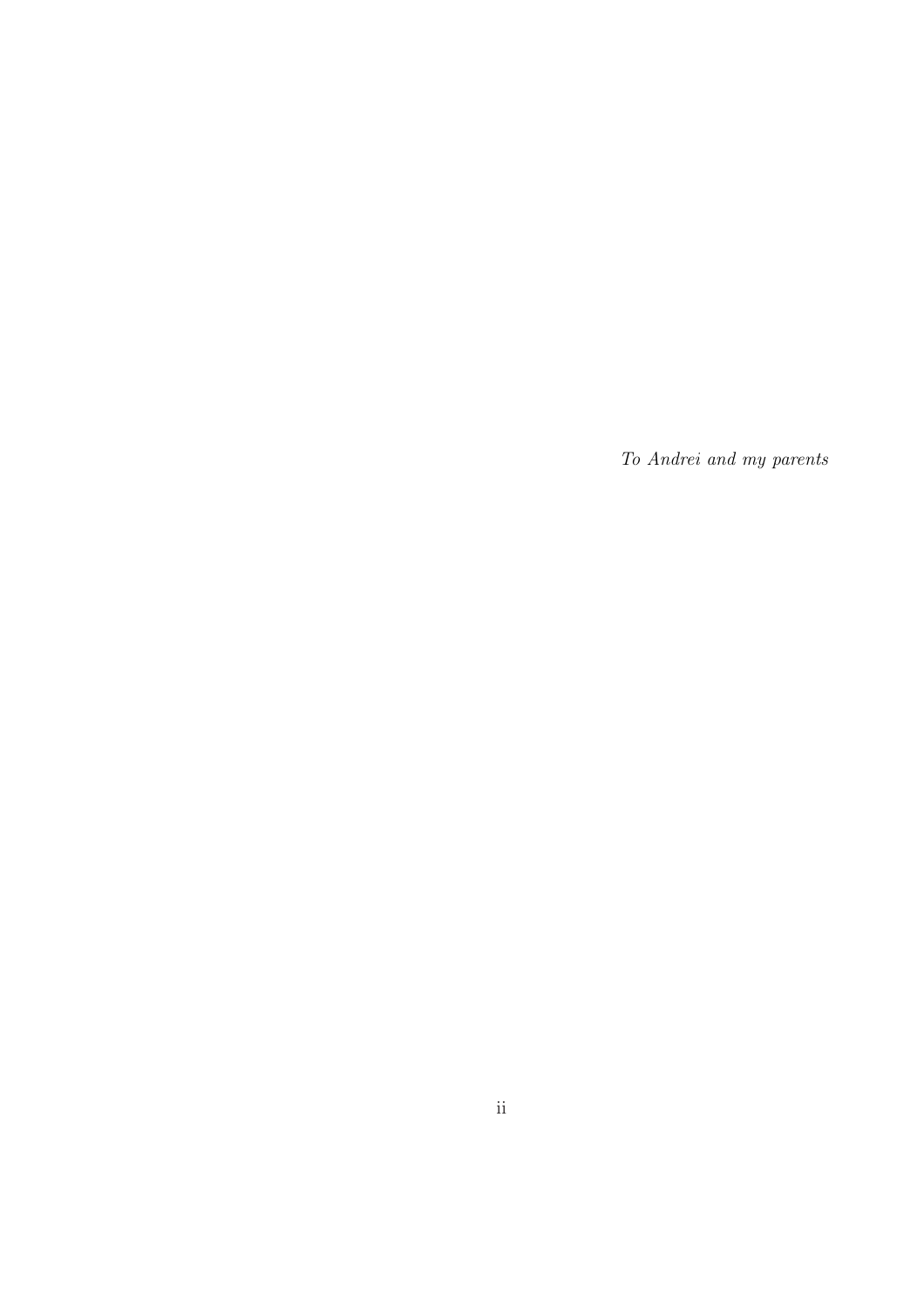## Acknowledgments

First and foremost I would like to thank my advisor, John Etnyre, for all his support during the last years. Your constant encouragements and contagious optimism kept me going. Thank you for everything!

I would also like to thank Herman Gluck, Paul Melvin and Rafal Komedarczyk for their time and interest in my work and Florian Pop for being part of my thesis defense committee.

A special thanks to the four persons who keep the mathematics department running: Janet Burns, Monica Pallanti, Paula Scarborough and Robin Toney. Thank you for always being available and kind.

I want to thank Alina Bǎdus and John Parejko, Sarah Carr, Enka Lakuriqi and Jimmy Dillies, Vittorio Perduca, John Olsen, Tomoko Shibuya and Meesue Yoo for their friendship and for all the great postcards.

I am most grateful to my parents, Elena and Mircea Bogdan, and to the rest of my family who have always believed in me and offered me their constant support. My thoughts go to Cri, whom I miss terribly.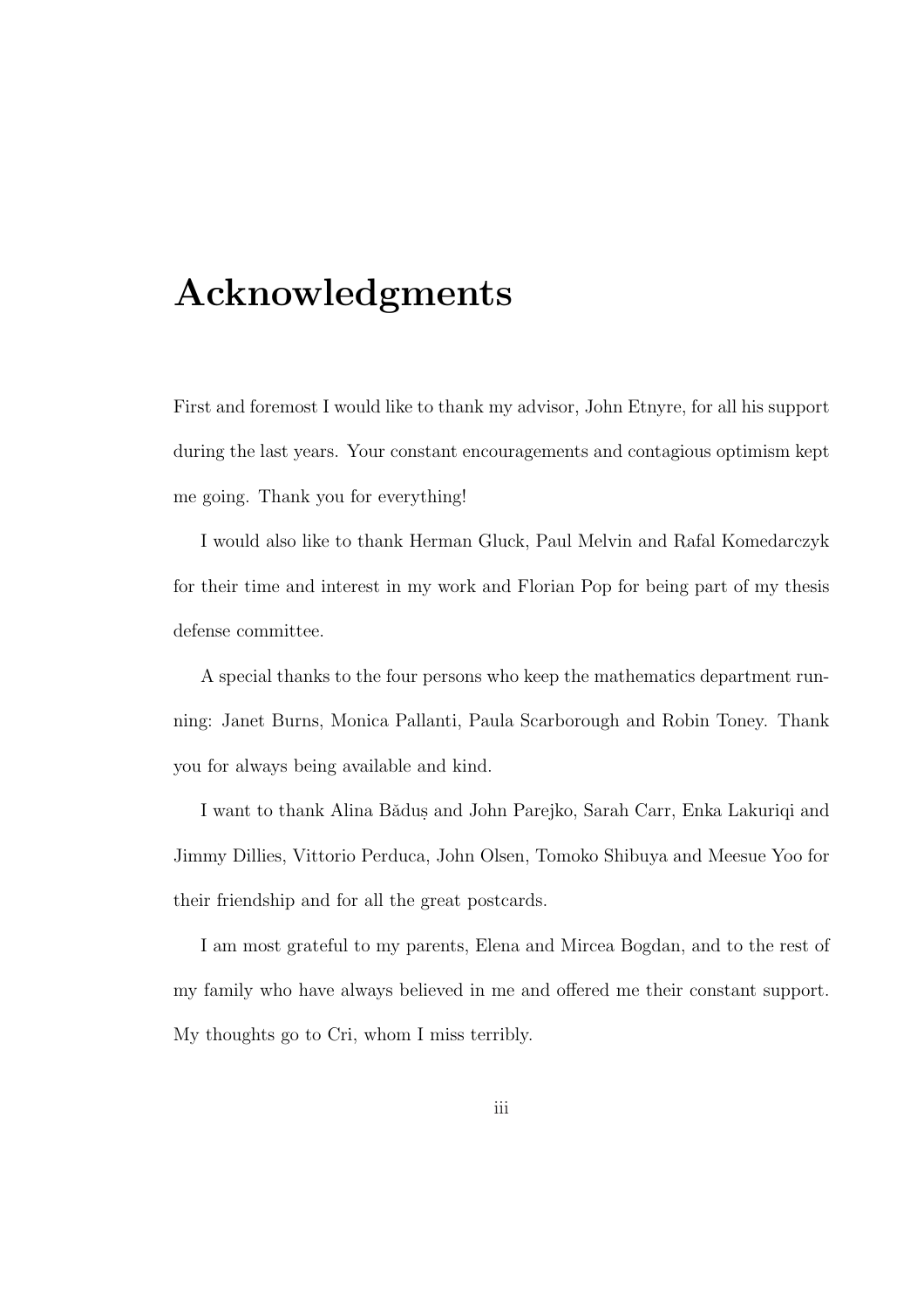Finally, I want to thank my husband, Andrei Pavelescu. Thank you for all your love and kindness, I couldn't have made it without you.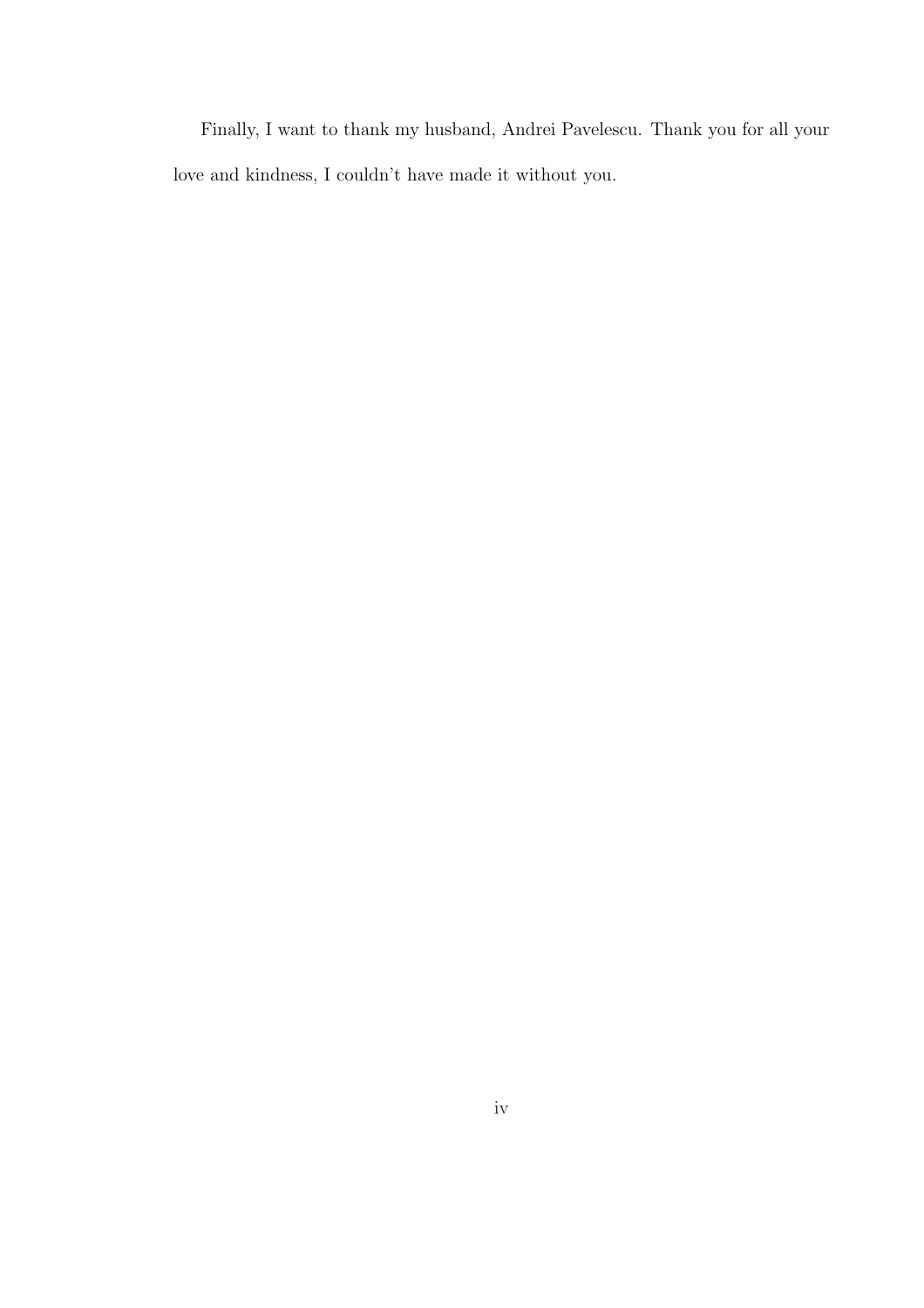#### ABSTRACT

#### BRAIDS AND OPEN BOOK DECOMPOSITIONS

Elena Pavelescu

John Etnyre, Advisor

In this thesis we generalize Alexander's and Bennequin's work on braiding knots and Markov's theorem about when two braids represent isotopic knots. We also reprove Eliashberg's theorem on the transversal simplicity of the unknot in a tight contact structure using braid theoretical techniques. Finally, we look at possible changes in braid foliations induced on a surface.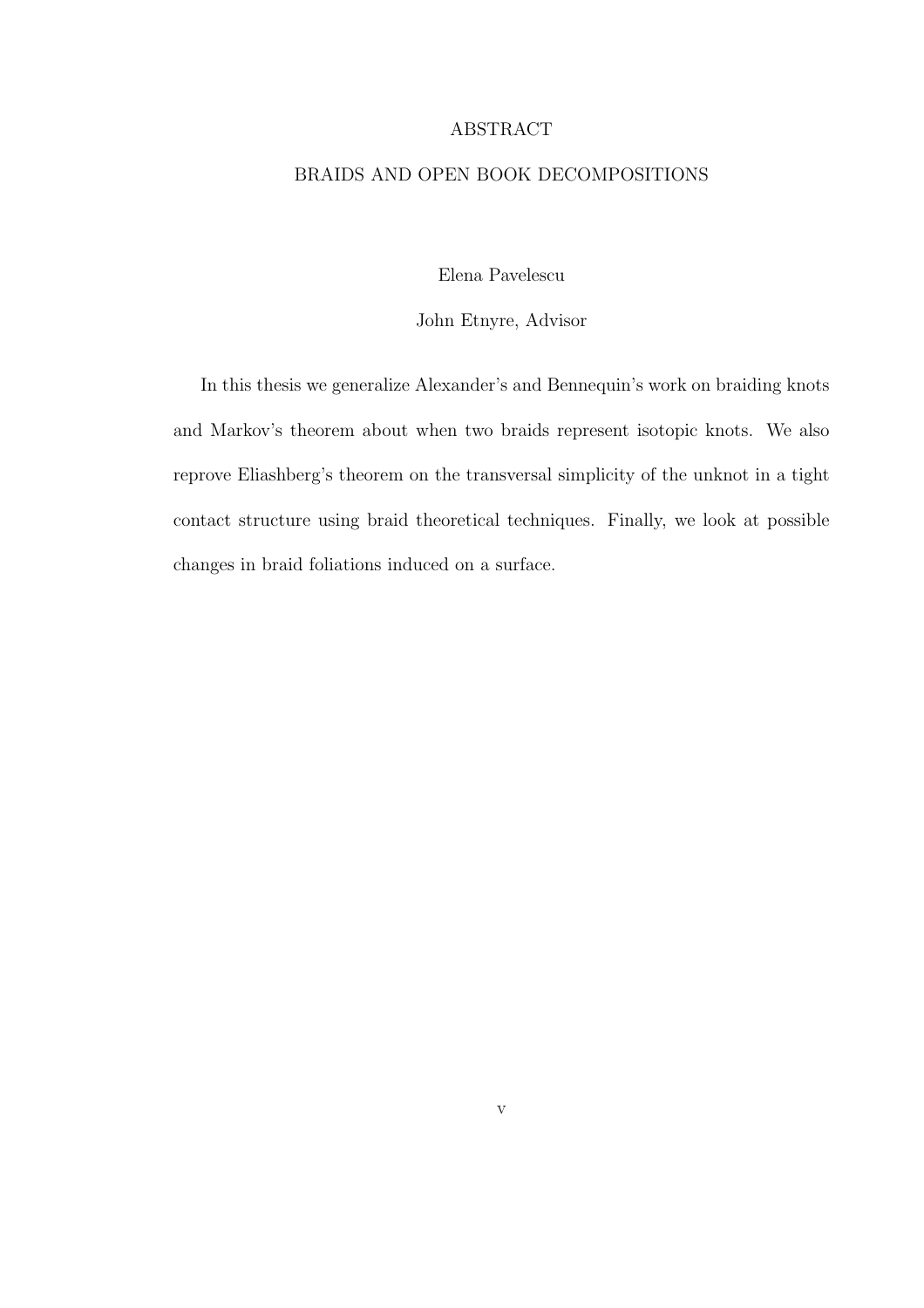## **Contents**

|              |                                   | 1 Introduction                                                                                      | 3              |
|--------------|-----------------------------------|-----------------------------------------------------------------------------------------------------|----------------|
| $\mathbf{2}$ | <b>Background</b>                 |                                                                                                     | $\overline{5}$ |
|              | 2.1                               |                                                                                                     | $\overline{5}$ |
|              | 2.2                               |                                                                                                     | $\overline{7}$ |
|              | 2.3                               | Transverse and Legendrian arcs $\ldots \ldots \ldots \ldots \ldots \ldots$                          | 9              |
|              | 2.4                               |                                                                                                     | 10             |
| 3            | The generalized Alexander theorem |                                                                                                     |                |
|              | 3.1                               |                                                                                                     | 16             |
|              | 3.2                               | The generalized Alexander theorem<br>$\hfill\ldots\ldots\ldots\ldots\ldots\ldots\ldots\ldots\ldots$ | 18             |
| 4            |                                   | The generalized Markov theorem                                                                      | 24             |
|              | 4.1                               | Geometric Markov theorem in an open book decomposition                                              | 24             |
|              | 4.2                               | The standard braid group and Markov moves $\ldots \ldots \ldots \ldots$                             | 27             |
|              | 4.3                               | Braids in an open book decomposition $\ldots \ldots \ldots \ldots \ldots$                           | 28             |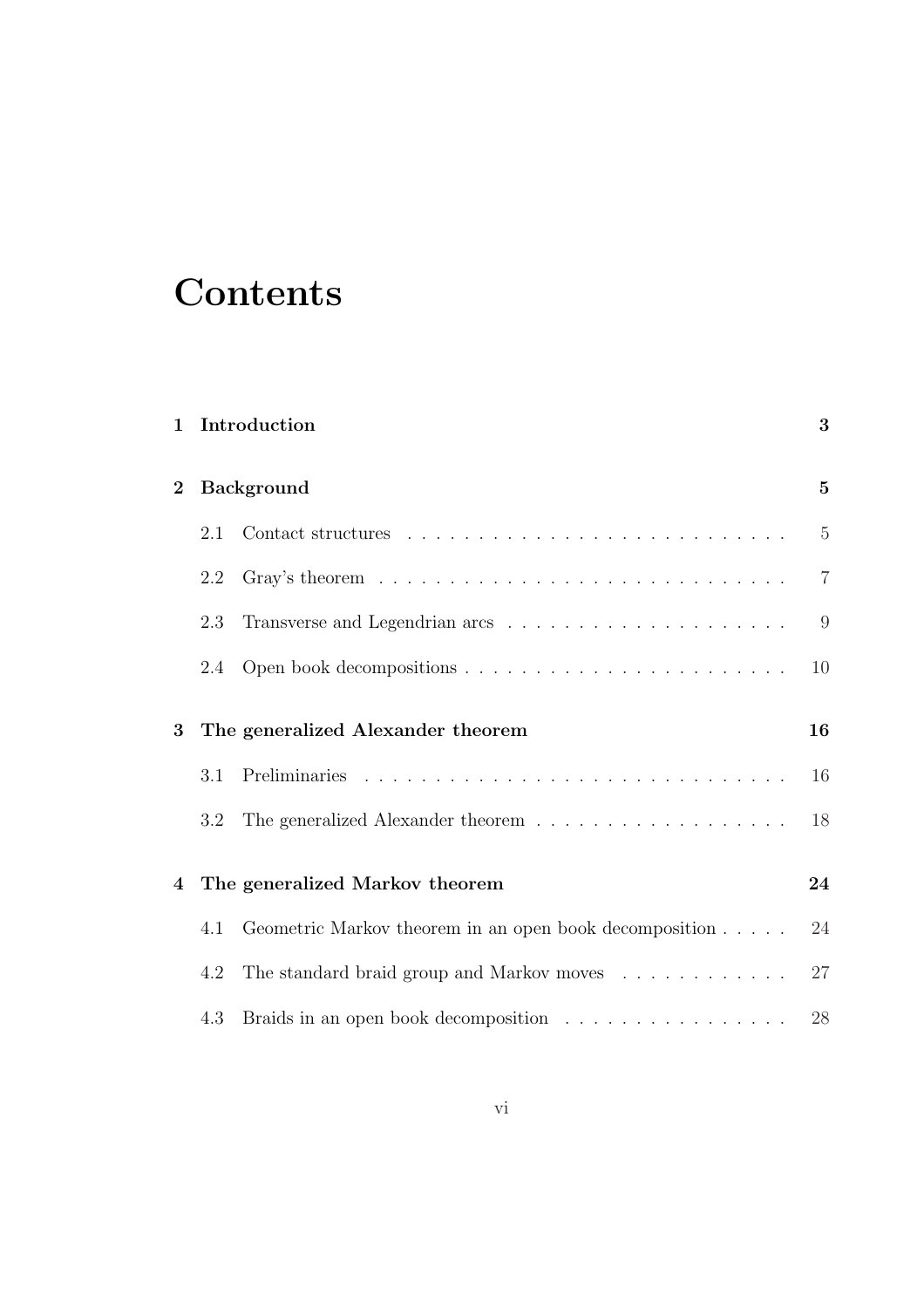|   |     | 4.4 Algebraic interpretation of the Markov theorem in an open book       |    |
|---|-----|--------------------------------------------------------------------------|----|
|   |     |                                                                          | 31 |
| 5 |     | On the transversal simplicity of the unknot                              | 36 |
|   | 5.1 |                                                                          | 37 |
|   | 5.2 | Transverse stabilizations and braid destabilizations 44                  |    |
|   | 5.3 | In a tight contact structure the unknot is transversely simple $\dots$ . | 48 |
|   |     |                                                                          |    |
| 6 |     | Surface changes                                                          | 53 |
|   | 6.1 |                                                                          | 53 |
|   | 6.2 | Changing order of adjacent saddle points 54                              |    |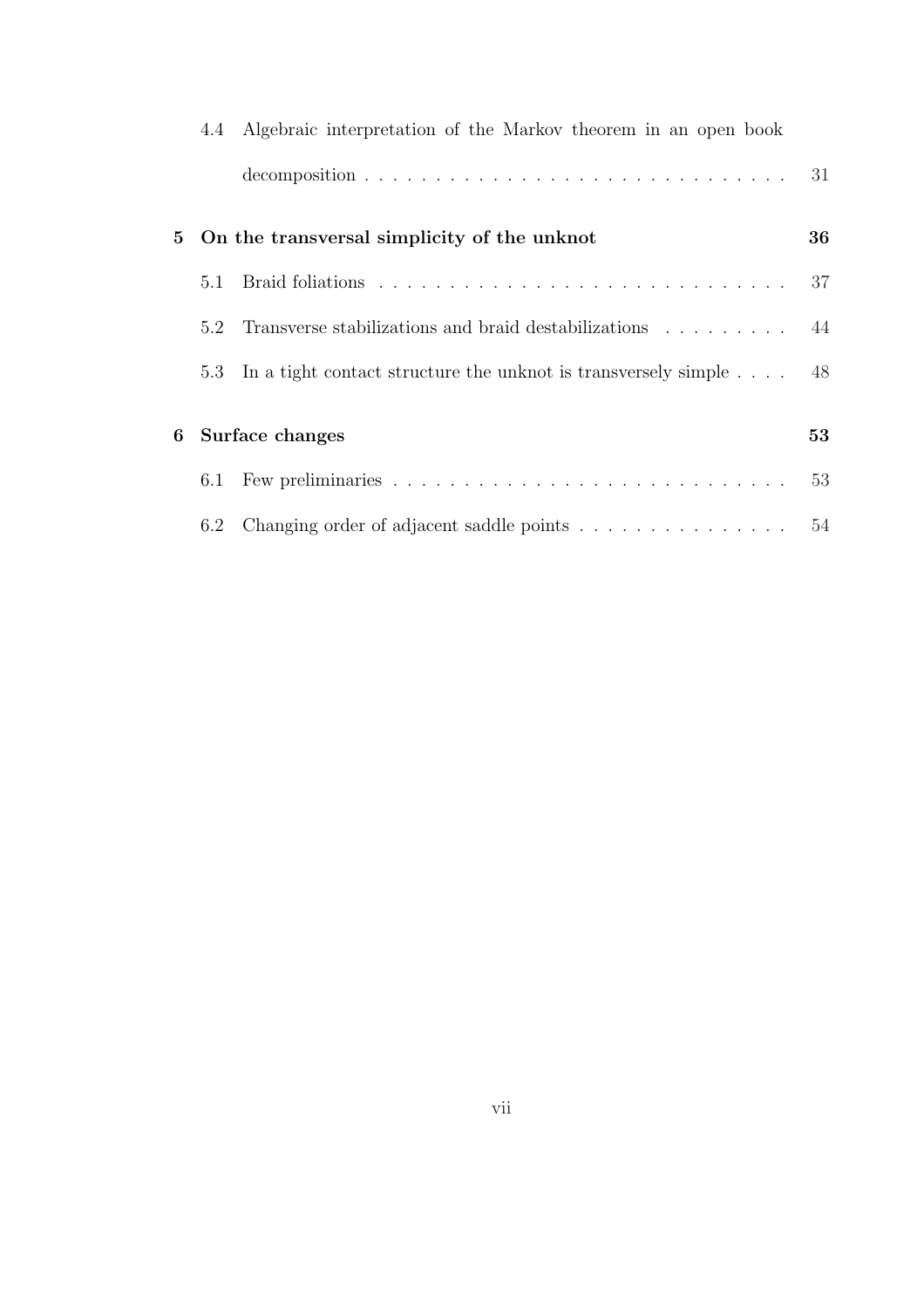## List of Figures

| 2.1 | (a) h function (b) g function $\ldots \ldots \ldots \ldots \ldots \ldots \ldots \ldots$ | 14     |
|-----|-----------------------------------------------------------------------------------------|--------|
| 3.1 |                                                                                         | 18     |
| 3.2 | Transforming a non-shadowed bad arc into a good arc. $\ldots \ldots \ldots$             | 18     |
| 3.3 | Wrinkling K in order to avoid intersections with $S \dots \dots \dots$                  | $22\,$ |
| 4.1 | Wrinkling in order to avoid intersections between $\beta$ and $S$                       | 26     |
|     |                                                                                         |        |
| 4.2 | (a) Braids representing $\sigma_i$ and $\sigma_i^{-1}$ (b) Positive Markov move         | 28     |
| 4.3 |                                                                                         | $30\,$ |
| 4.4 |                                                                                         | $34\,$ |
|     |                                                                                         |        |
| 5.1 | (a) Homotopically trivial $\gamma$ (b) Homologically trivial $\gamma$ not bounding a    |        |
|     |                                                                                         | 40     |
| 5.2 | $(a,b)$ Positive and negative elliptic singularities $(c,d)$ Positive and negative      |        |
|     |                                                                                         | 42     |
| 5.3 |                                                                                         | 42     |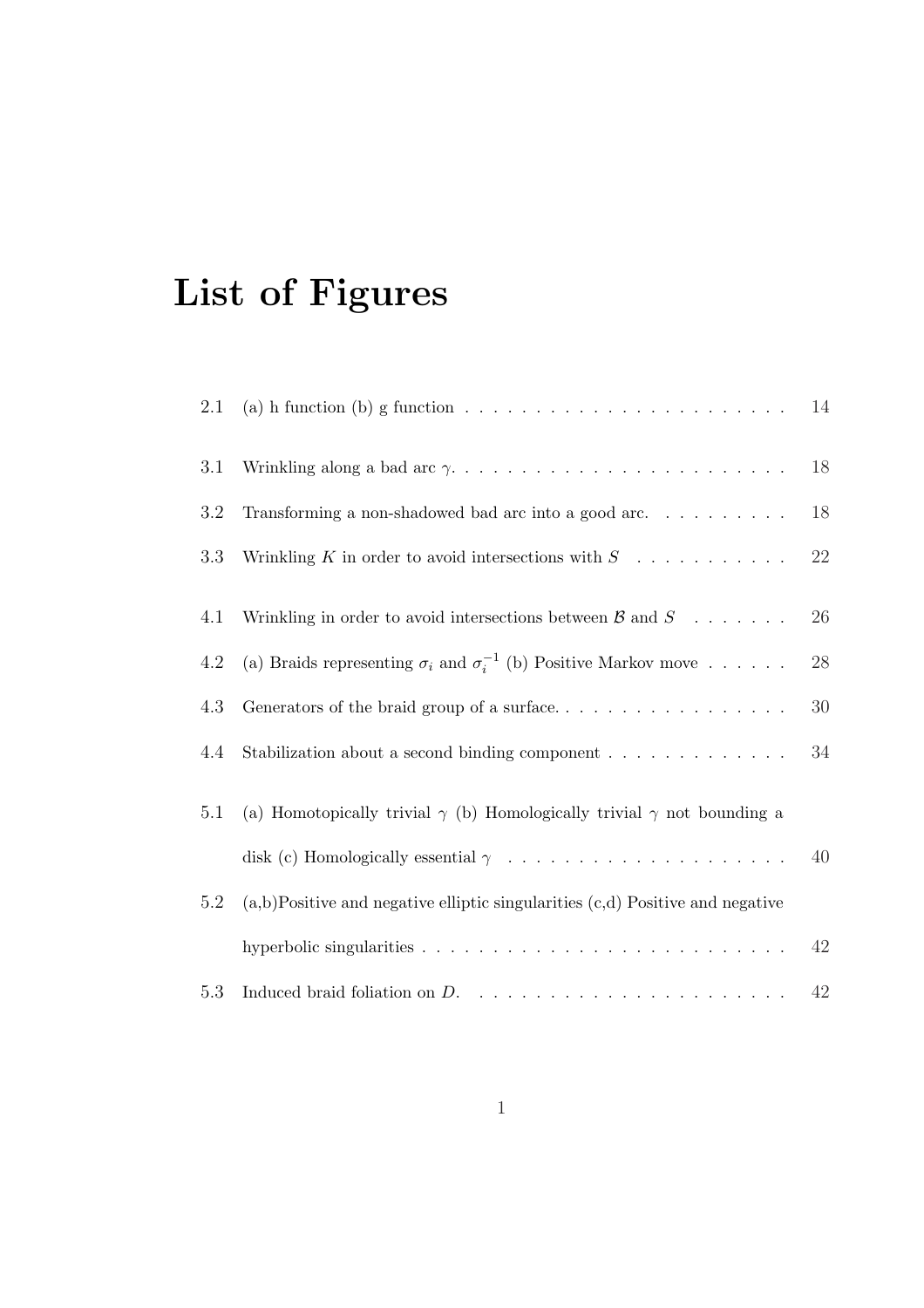| 5.4 | Part of $D$ before and after the elimination of a negative hyperbolic singu-          |    |
|-----|---------------------------------------------------------------------------------------|----|
|     |                                                                                       | 45 |
| 5.5 | (a) Disk foliation of complexity 1 (b) Valence 1 elements in $E_U$ (c) Stabi-         |    |
|     | lization disk $\ldots \ldots \ldots \ldots \ldots \ldots \ldots \ldots \ldots \ldots$ | 47 |
| 5.6 | Isotopy between trivial unknots linking different binding components                  | 49 |
| 5.7 | Arc isotopy from one binding component to another. $\dots \dots \dots$                | 51 |
| 6.1 |                                                                                       | 54 |
| 6.2 | Neighborhood of adjacent saddle points of the same sign before and after              |    |
|     |                                                                                       | 55 |
| 6.3 | Traces of a neighborhood of adjacent saddle points of the same sign on                |    |
|     |                                                                                       | 57 |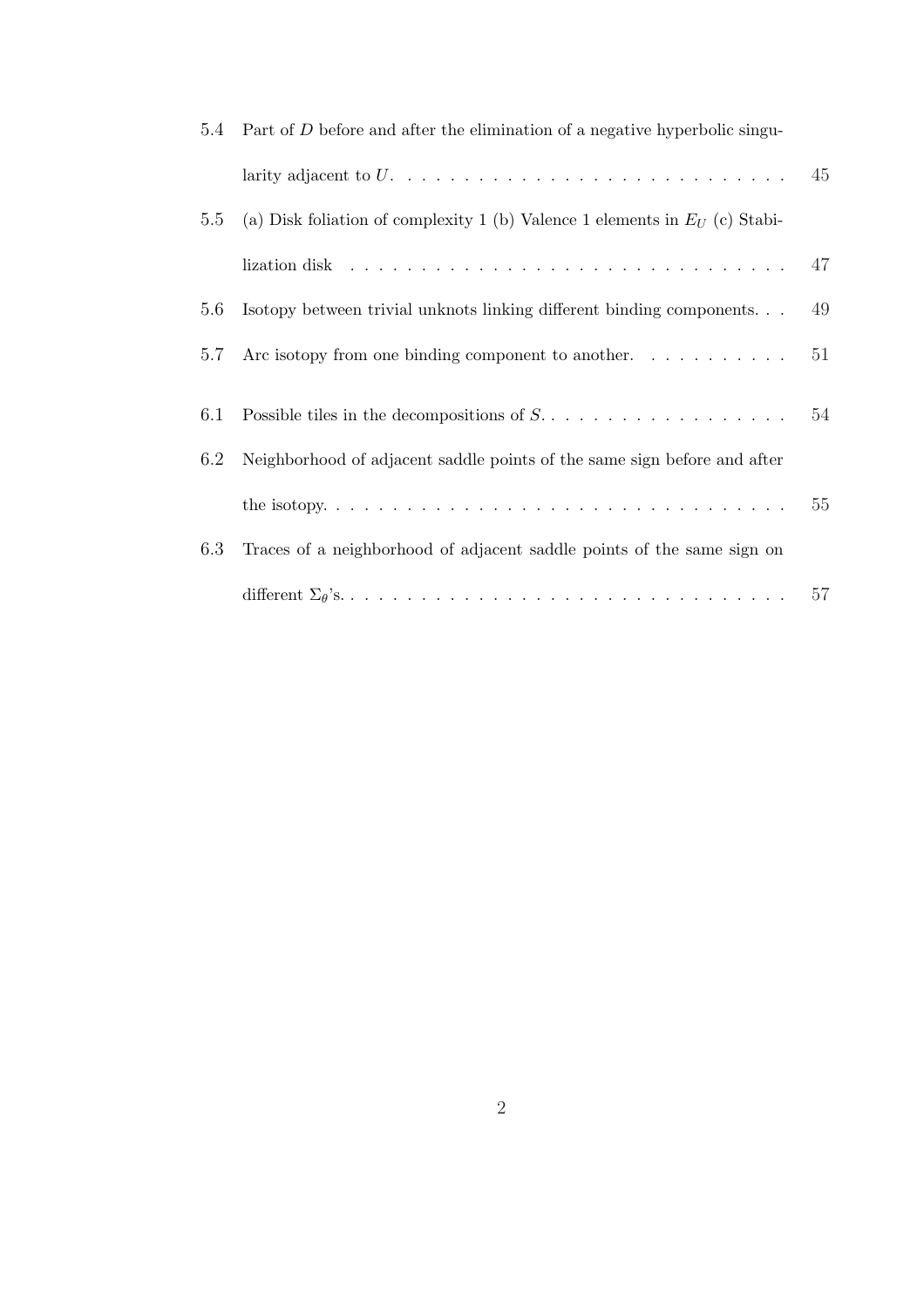## Chapter 1

## Introduction

In [2], Alexander proved that any knot in  $\mathbb{R}^3$  can be braided about the *z*-axis. In [6], a paper which marked the start of modern contact topology, leading to the Bennequin inequality and the definition of tightness, Bennequin proved the transverse case for  $(\mathbb{R}^3, \xi_{std})$ . Following a review of known results and background material, in Chapter 3 we generalize Bennequin's result to any closed, oriented, 3 dimensional manifold  $M$ , by looking at on open book decomposition for  $M$  together with a supported contact structure.

In [17], Markov gave an equivalent condition for two braids in  $\mathbb{R}^3$  to be isotopic. This is the case if and only if the two braids differ by conjugations in the braid group and positive and negative Markov moves. In [18] Orevkov and Shevchishin proved the transversal case for  $(\mathbb{R}^3, \xi_{std})$ . A different proof was independently obtained by Wrinkle in [23]. In Chapter 4 we generalize Markov's theorem to any closed,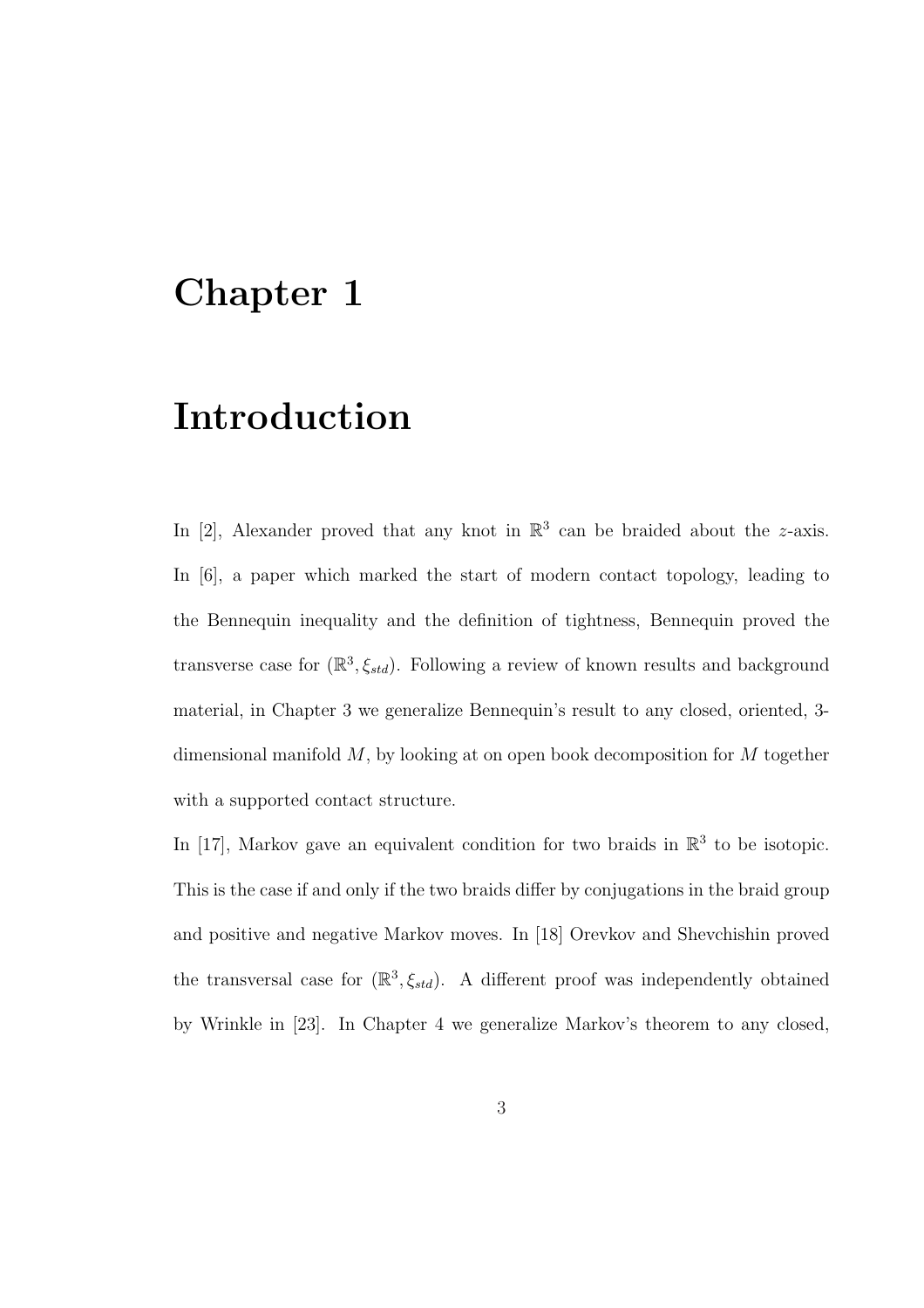oriented, 3-dimensional manifold. We prove the transverse case and recover the topological case previously proved in [20] and [21].

In [10], Birman and Wrinkle proved that exchange reducibility implies transversal simplicity. As a consequence, Birman and Menasco's paper [8] shows that the m-component unlink is transversely simple. While exchange reducibility does not seam to work in more general settings, the unknot remains transversely simple in a tight contact structure. Eliashberg proved this fact in [11]. Later, Etnyre ([14]) proved that positive torus knots are transversely simple. In Chapter 5 we reprove Eliashberg's original result using braid theoretical techniques.

In Chapter 6 we look closer at foliations induced on an embedded surface  $S \subset M^3$ by the intersection with the pages of an open book decomposition  $(\Sigma, \phi)$  for  $M^3$  and we show how adjacent saddle points can be changed with respect to the coordinate on  $S<sup>1</sup>$ , generalizing a result of Birman and Menasco ([8]).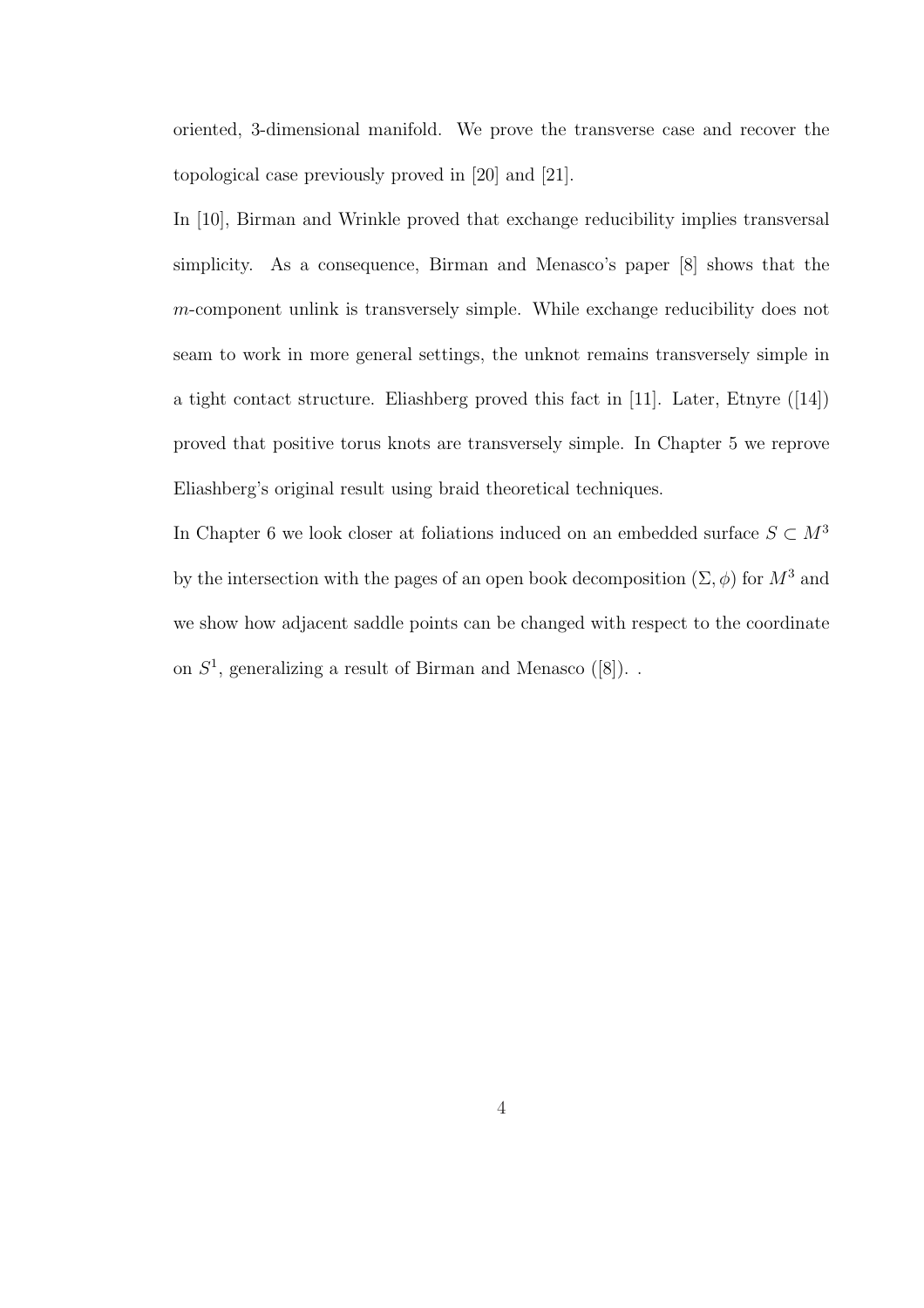## Chapter 2

## Background

In this chapter we review some of the definitions and results that we'll be using throughout this thesis.

#### 2.1 Contact structures

**Definition 2.1.1.** Let M be a compact, oriented 3-manifold and  $\xi$  a subbundle of the tangent bundle of  $M$  such that  $\xi_p = T_pM \cap \xi$  is a two dimensional subspace of  $T_pM$  for all  $p \in M$ . Locally,  $\xi$  can be written as  $\xi = \ker \alpha$  for some non-degenerate 1-form  $\alpha$ . The plane field  $\xi$  is called a *contact structure* if  $\alpha \wedge d\alpha \neq 0$ .

Such a plane field is completely non-integrable, that is  $\xi$  is not tangent to any surface along an open set. If  $\xi$  is orientable then  $\xi$  can be written as  $\xi = \ker \alpha$  for a global 1-form  $\alpha$ . Depending on whether  $\alpha \wedge d\alpha > 0$  or  $\alpha \wedge d\alpha < 0$ ,  $\xi$  is called a positive or a negative contact structure. The contact structures we are working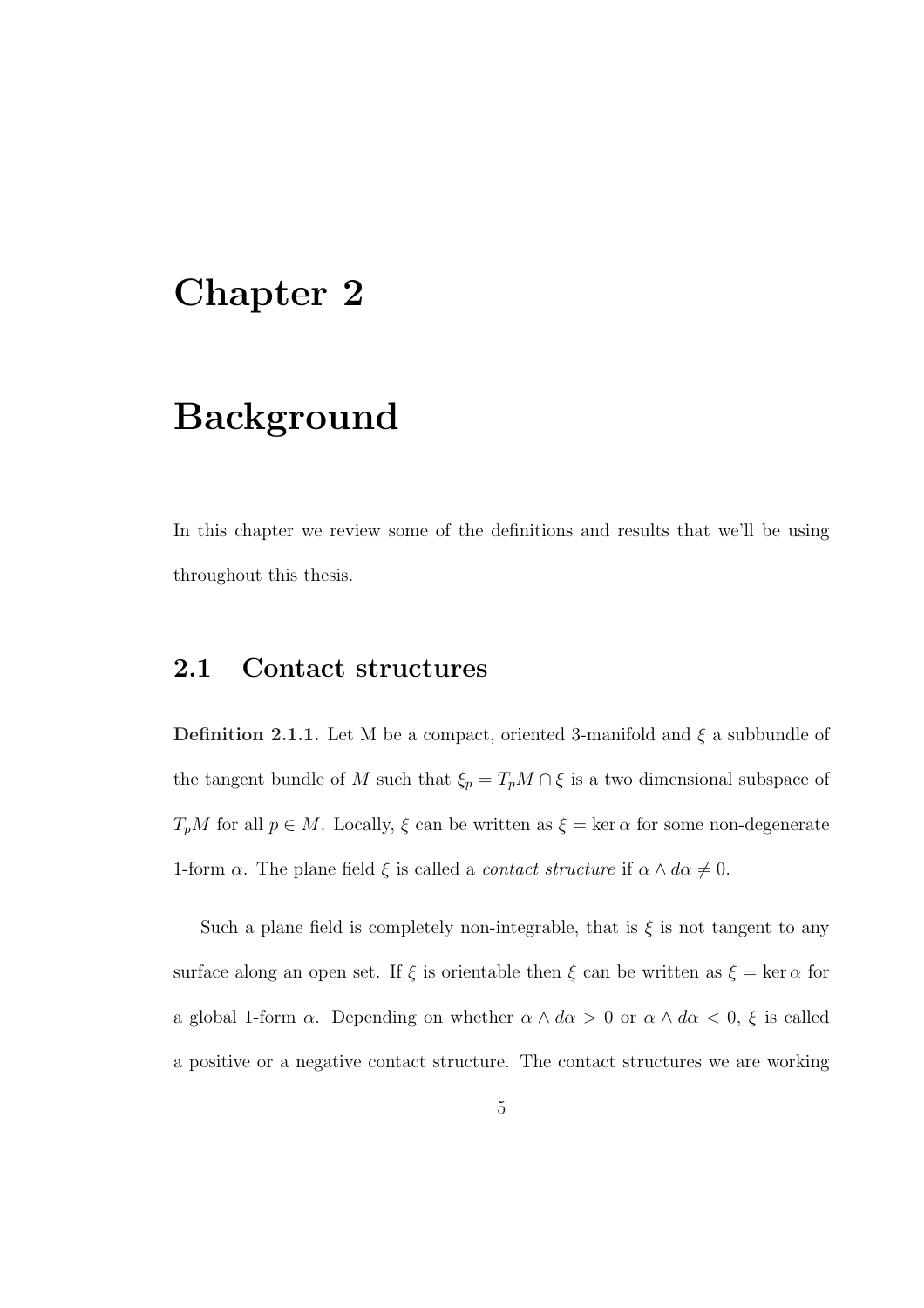with throughout this paper are assumed to be oriented and positive.

**Definition 2.1.2.** A contactomorphism between two contact manifolds  $(M_1, \xi_1)$ and  $(M_2, \xi_2)$  is a diffeomorphism  $\phi : M_1 \to M_2$  such that  $\phi_* \xi_1 = \xi_2$ .

**Definition 2.1.3.** An embedded disk D in  $(M, \xi)$  is called an *overtwisted disk* if  $T_p\partial D \subset \xi$  for all  $p \in \partial D$  and D is transverse to  $\xi$  along  $\partial D$ . If there exists such a disk in  $(M, \xi)$  then  $\xi$  is called *overtwisted*. If it is not overtwisted a contact structure is called tight.

On  $\mathbb{R}^3$ , consider the two contact structures  $\xi_1$  and  $\xi_2$  given by the 1-forms  $\alpha_1 = dz - y dx$  and  $\alpha_2 = dz + r^2 d\theta$  (given in cylindrical coordinates). These two contact structures are contactomorphic and we are going to refer to them as the standard contact structure,  $\xi_{std}$ .

Unlike Riemannian geometry, contact geometry doesn't exhibit any special local behavior, as we can see from the following theorem.

**Theorem 2.1.4.** (Darboux) Let  $(M, \xi)$  be a contact manifold. Every point  $p \in$ M has a neighborhood that is contactomorphic to a neighborhood of the origin in  $(\mathbb{R}^3, \xi_{std}).$ 

A proof of this theorem can be found in [1].

**Definition 2.1.5.** The Reeb vector field of  $\alpha$  is the unique vector field  $v_{\alpha}$  on M such that

i)  $\alpha(v_\alpha) = 1$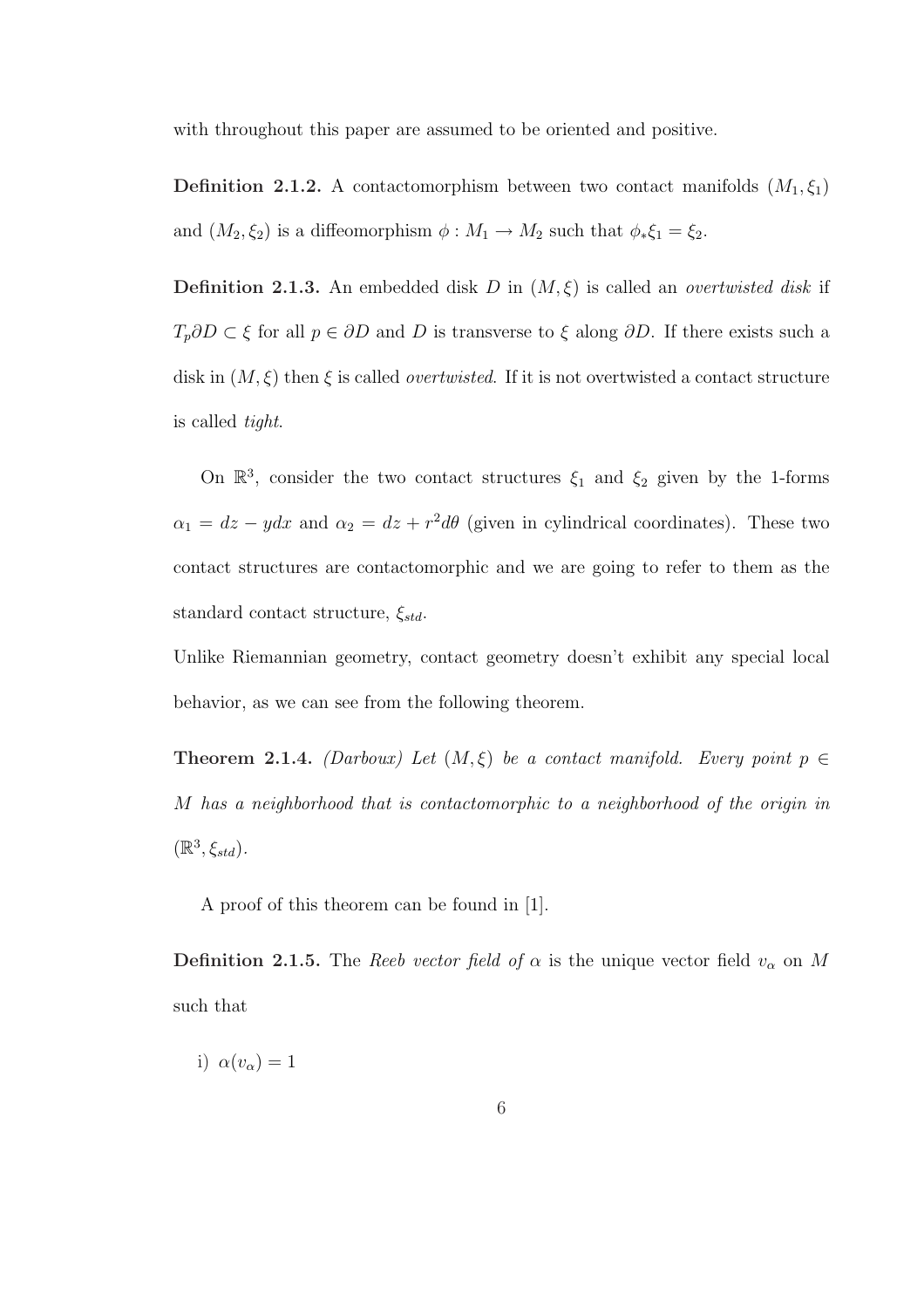ii)  $d\alpha(v_\alpha, \cdot) = 0$ 

**Definition 2.1.6.** Let  $\Sigma \subset (M, \xi)$  be an embedded surface. From the non-integrability condition of  $\xi$  it follows that  $l_x = T_x \Sigma \cap \xi_x$  is a line for most points  $x \in \Sigma$ . The singular foliation on  $\Sigma$  whose leaves are tangent to the line field  $l = \bigcup l_x$  is called the *characteristic foliation* of  $\Sigma$ .

The characteristic foliation of a surface  $\Sigma$  determines a whole neighborhood of  $\Sigma$  as it follows from the next theorem.

**Theorem 2.1.7.** If  $\Sigma_i \subset (M_i, \xi_i)$ , for  $i = 1, 2$  are two embedded surfaces and there exists a diffeomorphism  $f : \Sigma_1 \to \Sigma_2$  which preserves the characteristic foliations then f may be isotoped to be a contactomorphism in a neighborhood of  $\Sigma_1$ .

### 2.2 Gray's theorem

The following theorem is of vital importance in proving the generalization of Alexander's theorem on braiding links (Chapter 3).

**Theorem 2.2.1.** ( Gray ) Let  $\{\xi_t\}_{t\in[0,1]}$  be a family of contact structures on a manifold M that differ on a compact set  $C \subset int(M)$ . Then there exists an isotopy  $\psi_t: M \to M$  such that

- i)  $(\psi_t)_*\xi_0=\xi_t$
- ii)  $\psi_t$  is the identity outside of an open neighborhood of C.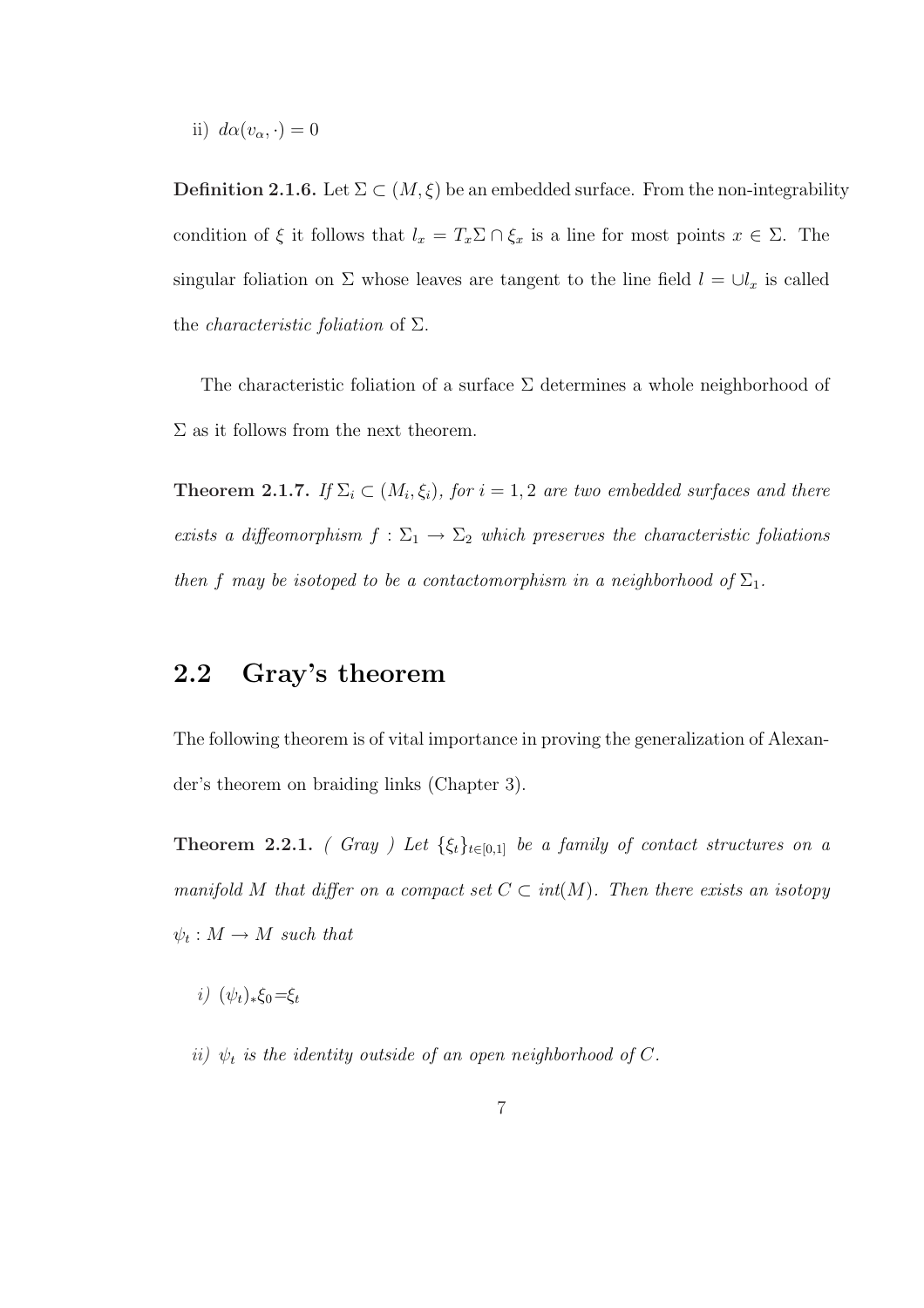*Proof.* We are going to look for  $\psi_t$  as the flow of a vector field  $X_t$ . If  $\xi_t = \ker \alpha_t$ , then  $\psi_t$  has to satisfy

$$
\psi_t^* \alpha_t = \lambda_t \alpha_0,\tag{2.2.1}
$$

for some non-vanishing function  $\lambda_t : M \to \mathbb{R}^3$ . By taking the derivative with respect to t on both sides the equality will still hold.

$$
\frac{d}{dt}(\psi_t^* \alpha_t) = \lim_{h \to 0} \frac{\psi_{t+h}^* \alpha_{t+h} - \psi_t^* \alpha_t}{h} = \lim_{h \to 0} \frac{\psi_{t+h}^* \alpha_{t+h} - \psi_{t+h}^* \alpha_t + \psi_{t+h}^* \alpha_t - \psi_t^* \alpha_t}{h} =
$$

$$
= \psi_t^* \left( \frac{d\alpha_t}{dt} \right) + \psi_t^* \mathcal{L}_{X_t} \alpha_t = \psi_t^* \left( \frac{d\alpha_t}{dt} + \mathcal{L}_{X_t} \alpha_t \right).
$$

This gives

$$
\psi_t^* \left( \frac{d\alpha_t}{dt} + \mathcal{L}_{X_t} \alpha_t \right) = \frac{d\lambda_t}{dt} \alpha_0 = \frac{d\lambda_t}{dt} \frac{1}{\lambda_t} \psi^* \alpha_t \tag{2.2.2}
$$

and by letting

$$
h_t = \frac{d}{dt} (\log \lambda_t) \circ \psi_t^{-1} \tag{2.2.3}
$$

we get

$$
\psi_t^* \left( \frac{d\alpha_t}{dt} + d(\iota_{X_t} \alpha_t) + \iota_{X_t} d\alpha_t \right) = \psi_t^* (h_t \alpha_t)
$$
\n(2.2.4)

If  $X_t$  is chosen in  $\xi_t$  then  $\iota_{X_t} \alpha_t = 0$  and the last equality becomes

$$
\frac{d\alpha_t}{dt} + \iota_{X_t} d\alpha_t = h_t \alpha_t \tag{2.2.5}
$$

Applying (2.2.5) to the Reeb vector field of  $\alpha_t$ ,  $v_{\alpha_t}$ , we find  $h_t = \frac{d\alpha_t}{dt}(v_{\alpha_t})$  and have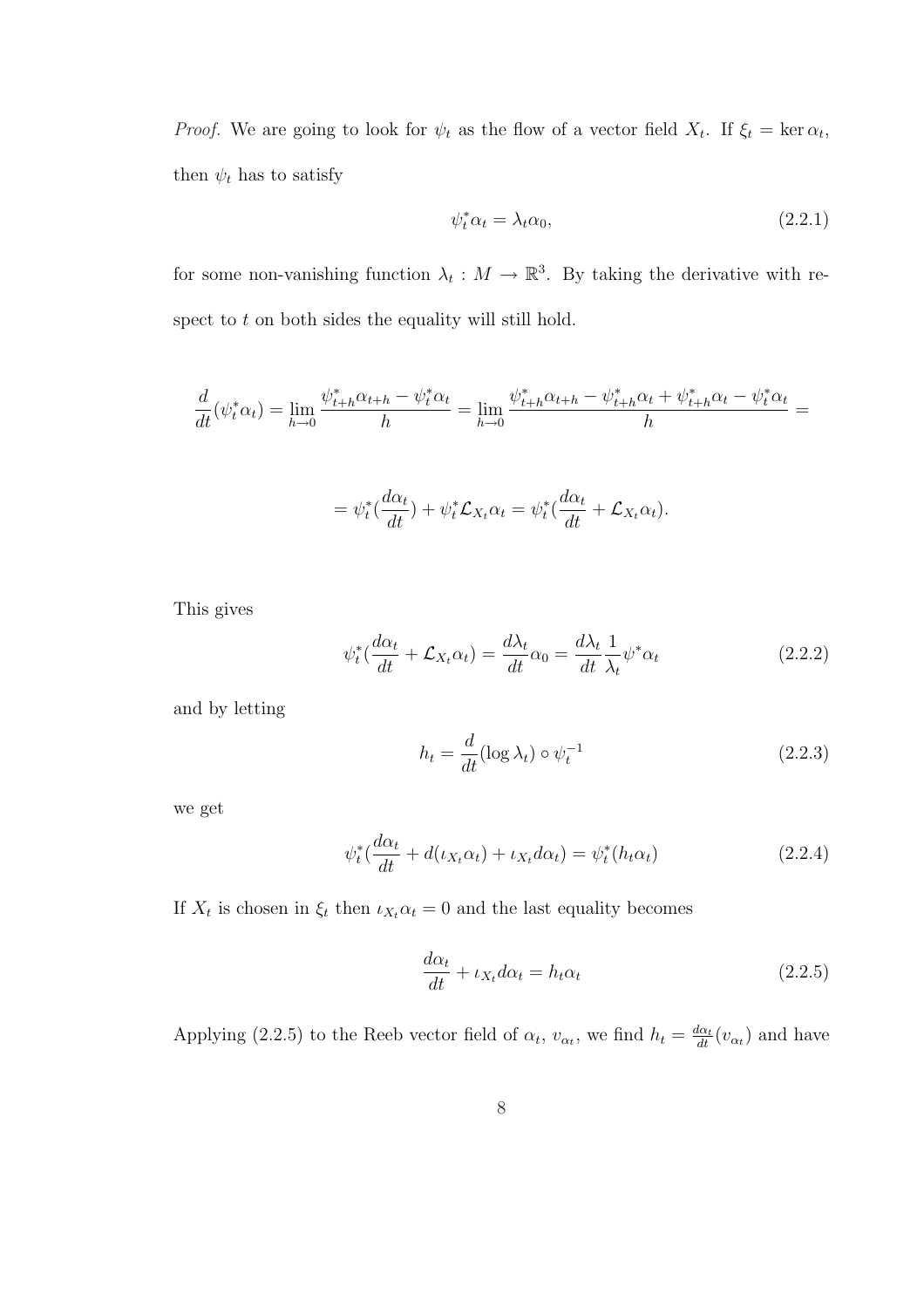the following equation for  $X_t$ 

$$
\iota_{X_t} d\alpha_t = h_t \alpha_t - \frac{d\alpha_t}{dt} \tag{2.2.6}
$$

The form  $d\alpha_t$  gives an isomorphism

$$
\Gamma(\xi_t) \to \Omega_{\alpha_t}^1
$$

$$
v \mapsto \iota_v d\alpha_t
$$

Where  $\Gamma(\xi_t) = \{v | v \in \xi_t\}$  and  $\Omega_{\alpha_t}^1 = \{1 \text{-forms } \beta | \beta(v_t) = 0\}$ . This implies that  $X_t$ is uniquely determined by (2.2.6) and by construction the flow of  $X_t$  works. For the subset of M where the  $\xi_t$ 's agree we just choose the  $\alpha_t$ 's to agree. This implies  $\frac{d\alpha_t}{dt} = 0$ ,  $h_t = 0$  and  $X_t = 0$  and all equalities hold.  $\Box$ 

#### 2.3 Transverse and Legendrian arcs

**Definition 2.3.1.** In a contact manifold  $(M, \xi)$ , an oriented arc  $\gamma \subset M$  is called transverse if for all  $p \in \gamma$  and  $\xi_p$  the contact plane at p,  $T_p\gamma \pitchfork \xi_p$  and  $T_p\gamma$  points towards the positive normal direction of the oriented plane  $\xi_p$ . If  $\gamma$  is a closed curve then it is called a transverse knot.

**Definition 2.3.2.** In a contact manifold  $(M, \xi)$ , an arc  $\gamma \subset M$  is called *Legendrian* if for all  $p \in \gamma$ ,  $T_p \gamma \subset \xi_p$ , where  $\xi_p$  is the contact plane at p. If  $\gamma$  is a closed curve then it is called a Legendrian knot.

Around a transversal (or Legendrian) knot contact structures always look the same. Using Theorem 2.2.1 we can prove the following two lemmas.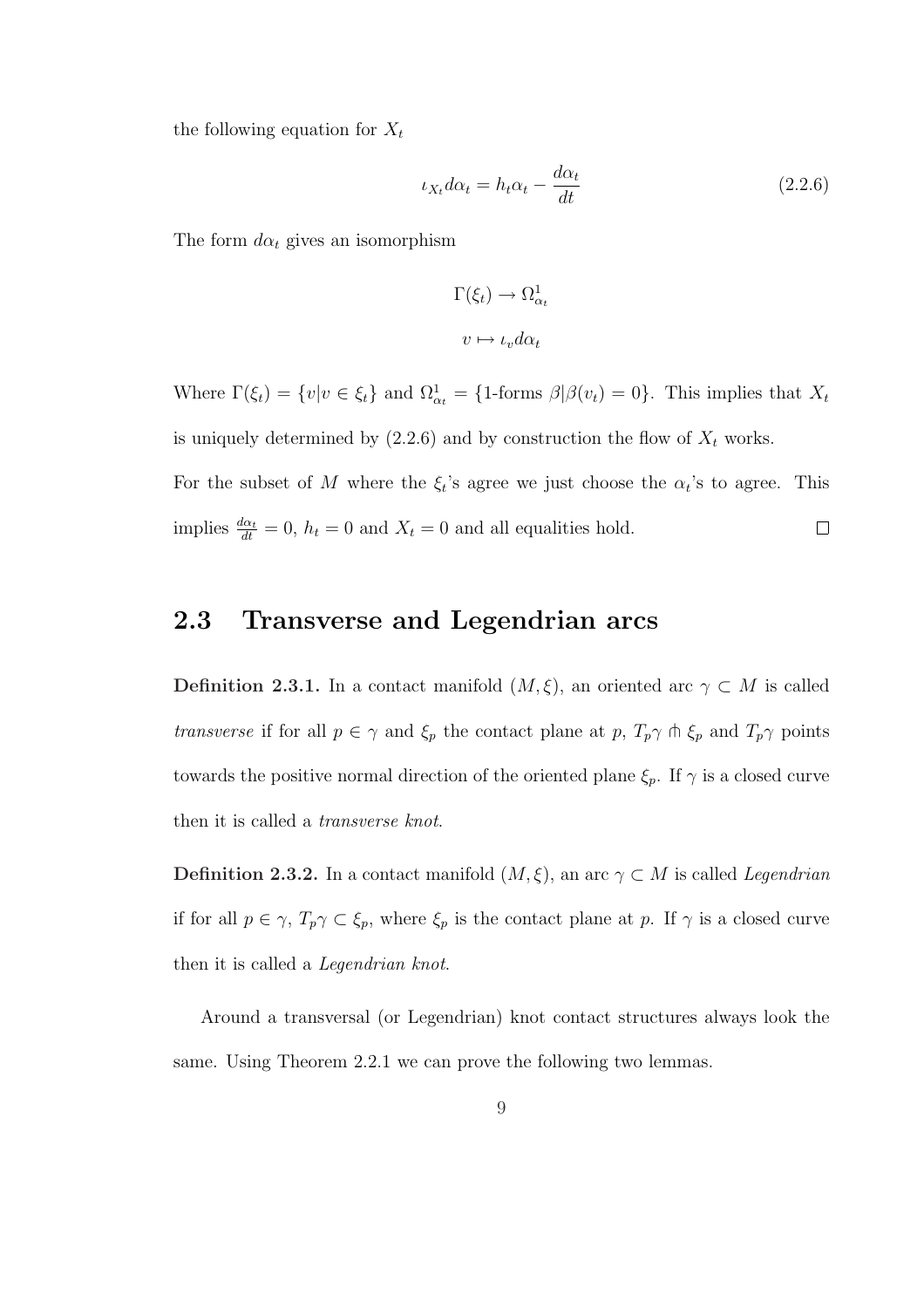Lemma 2.3.3. A neighborhood of a transverse knot in any contact manifold is contactomorphic with a neighborhood of the z-axis in  $(\mathbb{R}^3, \xi_{std})/_{z \sim z+1}$ .

Lemma 2.3.4. A neighborhood of a Legendrian knot in any contact manifold is contactomorphic with a neighborhood of the x-axis in  $(\mathbb{R}^3, \xi_{std})/_{x \sim x+1}$ .

Definition 2.3.5. Let  $K \subset (M, \xi)$  be a null homologous knot and  $\Sigma \subset M$  a surface such that  $\partial \Sigma = K$ . Let  $v \in \xi|_{\partial \Sigma}$  be the restriction to K of a non-zero vector field  $w \in \xi$  on  $\Sigma$ . Denote by K' the push-off of K in the direction of v. The self-linking number of K is  $sl(K) = lk(K, K') = K' \cdot \Sigma$  (algebraic intersection).

#### 2.4 Open book decompositions

**Definition 2.4.1.** An open book decomposition of M is a pair  $(L, \pi)$  where

- i)  $L$  is an oriented link in  $M$  called the binding of the open book
- ii)  $\pi : M \setminus L \to S^1$  is a fibration whose fiber,  $\pi^{-1}(\theta)$ , is the interior of a compact surface  $\Sigma \subset M$  such that  $\partial \Sigma = L$ ,  $\forall \theta \in S^1$ . The surface  $\Sigma$  is called the page of the open book.

Alternatively, an open book decomposition of a 3-manifold M consists of a surface  $\Sigma$ , with boundary, together with a diffeomorphism  $\phi : \Sigma \to \Sigma$ , with  $\phi =$ identity near  $\partial \Sigma$ , such that

$$
M = (\Sigma \times [0,1] / \sim) \cup_f \coprod_i S^1 \times D^2
$$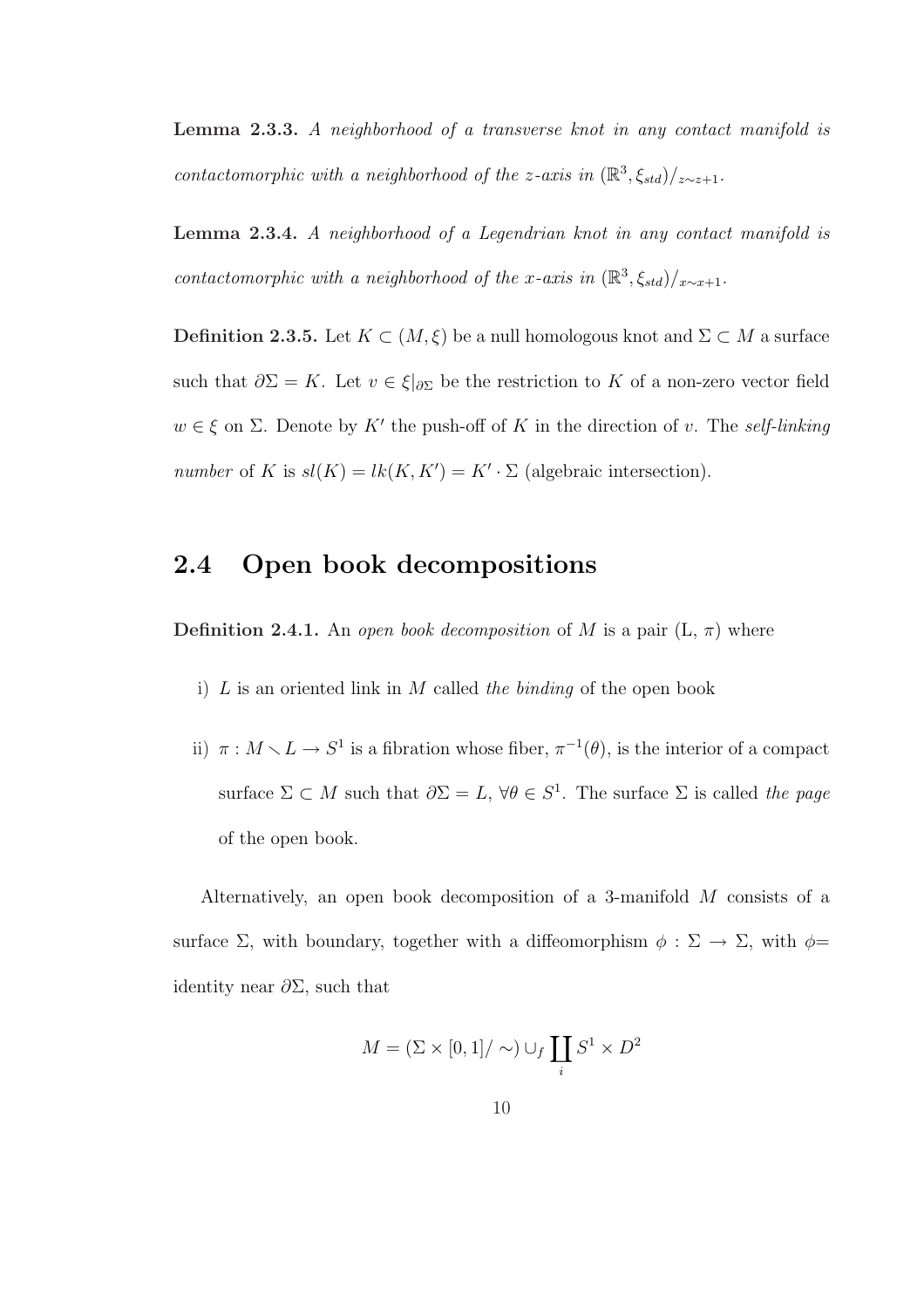where

$$
(x,1) \sim (\phi(x),0).
$$

Note that

$$
\partial(\Sigma \times [0,1]/\sim) = \coprod_i T_i^2,
$$

each torus  $T_i^2$  having a product structure  $S^1 \times [0,1] / \sim$ . Let  $\lambda_i = \{pt\} \times [0,1] / \sim$ ,  $\lambda_i \in T_i^2$ . The gluing diffeomorphism used to construct M is defined as

$$
f : \partial(\coprod_i S^1 \times D^2) \to \partial(\coprod_i T_i^2)
$$
  

$$
\{pt\} \times \partial D^2 \to \lambda_i.
$$

The map  $\phi$  is called the monodromy of the open book.

Theorem 2.4.2. (Alexander, [3]) Every closed oriented 3-manifold has an open book decomposition.

Definition 2.4.3. A contact structure  $\xi$  on M is said to be *supported* by an open book decomposition  $(\Sigma, \phi)$  of M if  $\xi$  can be isotoped through contact structures so that there exists a 1-form  $\alpha$  for  $\xi$  such that

- i)  $d\alpha$  is a positive area form on each page
- ii)  $\alpha(v) > 0$  for all  $v \in TL$  that induce the orientation on L.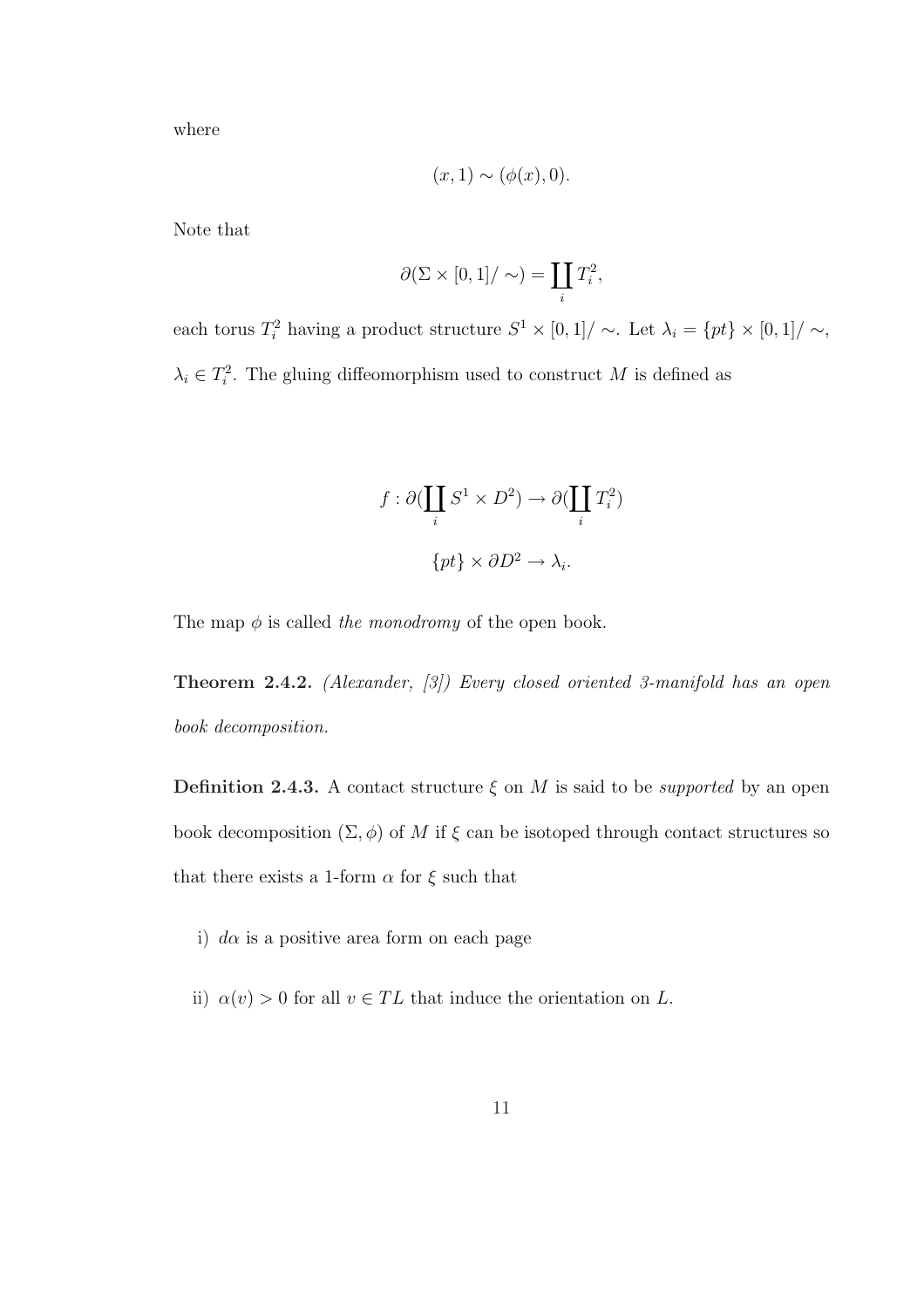**Lemma 2.4.4.** A contact structure  $\xi$  on M is supported by an open book decomposition  $(\Sigma, \phi)$  if and only if  $(\Sigma, \phi)$  is an open book decomposition of M and  $\xi$  can be isotoped to be arbitrarily close, as oriented plane fields, on compact subsets of the pages, to the tangent planes to the pages of the open book in such a way that after some point in the isotopy the contact planes are transverse to the binding and transverse to the pages in a neighborhood of the binding.

Contact structures and open book decompositions are closely related. Thurston and Winkelnkemper have shown how to get contact structures from open books.

Theorem 2.4.5. (Thurston, Winkelnkemper, [22]) Every open book decomposition  $(\Sigma, \phi)$  supports a contact structure  $\xi_{\phi}$ .

Proof. Let

$$
M = (\Sigma \times [0,1] / \sim) \cup_f \coprod_i S^1 \times D^2
$$

given as before. We first construct a contact structure on  $\Sigma \times [0, 1] / \sim$  and then we extended it in a neighborhood of the binding. Let  $(\psi, x, \theta)$  be coordinates near each of the binding components  $((\psi, x)$  are coordinates on the page, with  $\psi$  being the coordinate along the binding, while  $\theta$  is the coordinate pointing out of the page) and consider the set of forms

 $S = \{1 - \text{forms } \lambda \text{ such that } : d\lambda \text{ is a volume form on } \Sigma \}$ 

$$
\lambda = (1+x)d\psi \text{ near } \partial\Sigma = L\}
$$

To show that the set S is non-empty let  $\lambda_1$  be a 1-form on  $\Sigma$  such that  $\lambda_1 = (1+x)d\psi$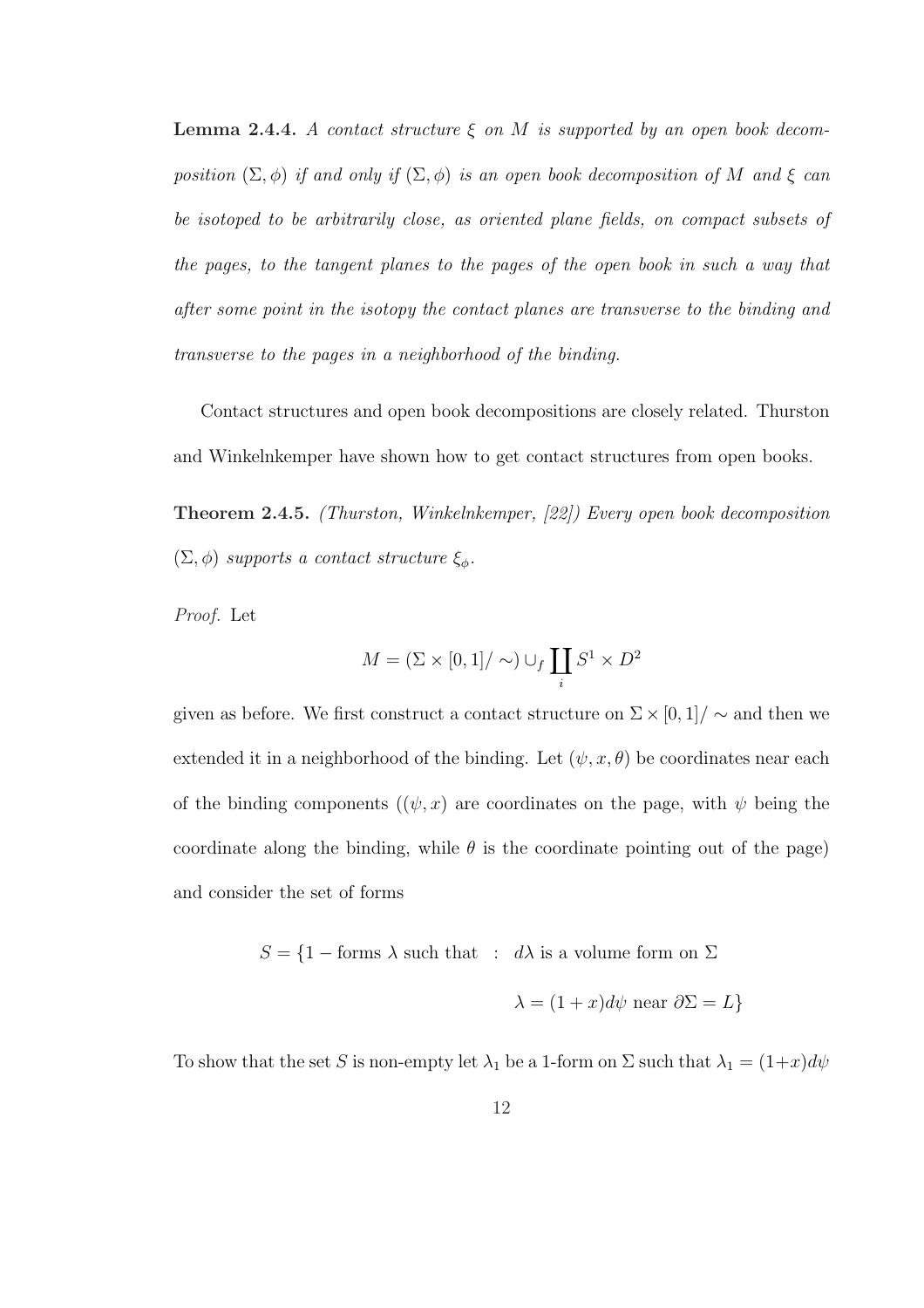near  $\partial \Sigma$ . Let  $\omega$  be a volume form on  $\Sigma$  such that  $\omega = dx \wedge d\psi$  near  $\partial \Sigma$ . The form  $\omega - d\lambda_1$  is closed and since  $H^2(\Sigma) = 0$ , there exists a 1-form  $\beta$  such that  $d\beta = \omega - d\lambda_1$ and  $\beta = 0$  near  $\partial \Sigma$ . Then  $\lambda = \lambda_1 + \beta$  is an element in S.

Note that for  $\lambda \in S$ , then  $\phi^* \lambda$  is also in S.

Let  $\lambda$  be an element of S and consider the 1-form

$$
\lambda_{(p,t)} = t\lambda_p + (1-t)(\phi^*\lambda)_p
$$

on  $\Sigma \times [0, 1]$  where  $(p, t) \in \Sigma \times [0, 1]$  and take

$$
\alpha_K = \lambda_{(p,t)} + K dt.
$$

For sufficiently large  $K$ ,  $\alpha_K$  is a contact form and it descends to a contact form on  $\Sigma \times [0,1] / \sim$ . We want to extend this form on the solid tori neighborhood of the binding. Consider coordinates  $(\psi, r, \theta)$  in a neighborhood  $S^1 \times D^2$  of each binding component. The gluing map  $f$  is given by

$$
f(\psi, r, \theta) = (r - 1 + \epsilon, -\psi, \theta).
$$

Pulling back the contact form  $\alpha_K$  using this map gives the 1-form

$$
\alpha_f = K d\theta - (r + \epsilon) d\psi.
$$

We are looking to extend this form on the entire  $S^1 \times D^2$  to a contact form of the form  $h(r)d\psi + g(r)d\theta$ . This is possible if there exist functions  $h, g : [0, 1] \to \mathbb{R}^3$  such that:

i)  $h(r)g'(r) - h'(r)g(r) > 0$  (given by the contact condition)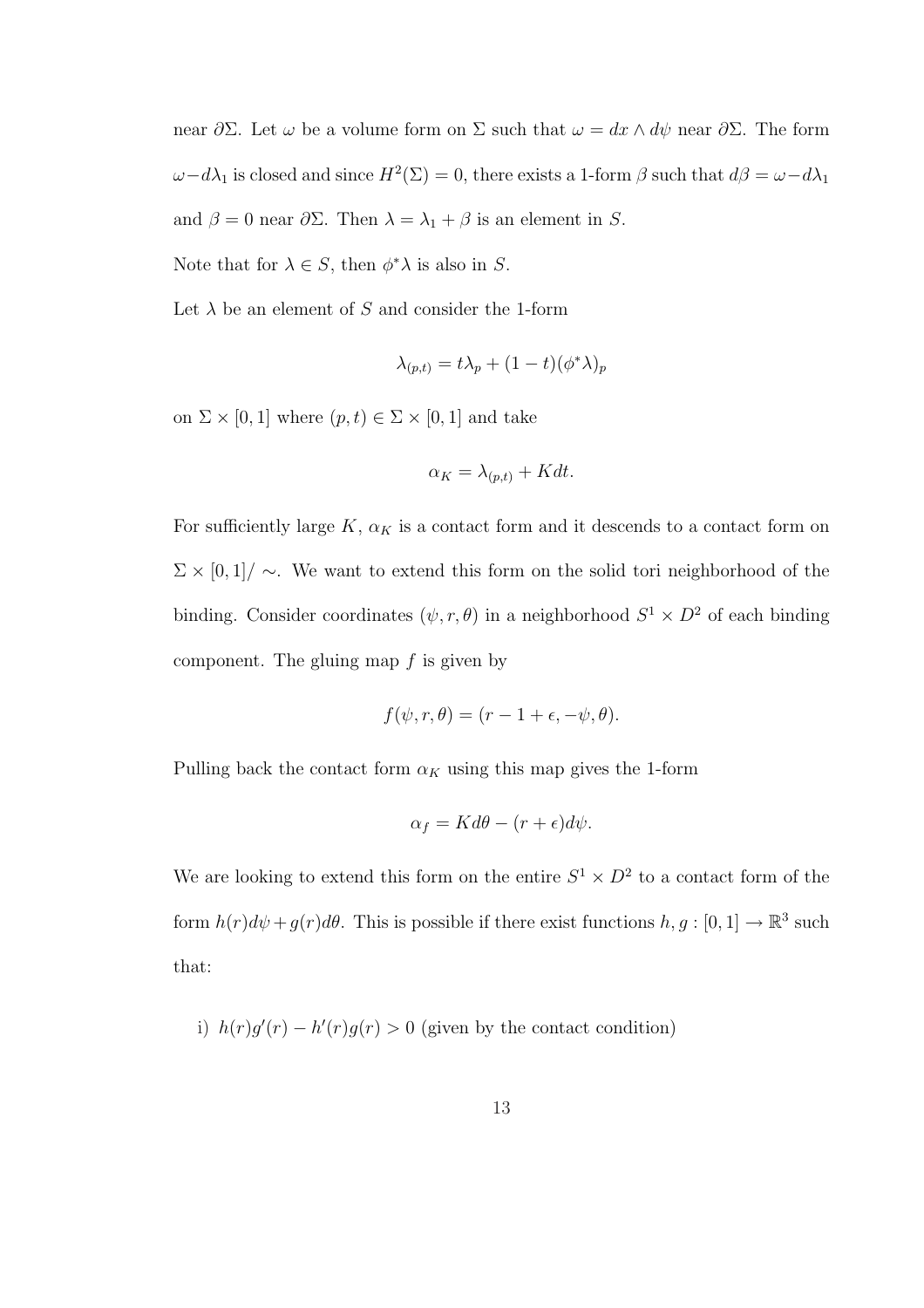ii) 
$$
h(r) = 1
$$
 near  $r = 0$ ,  $h(r) = -(r + \epsilon)$  near  $r = 1$ 



iii)  $g(r) = r^2$  near  $r = 0$ ,  $g(r) = K$  near  $r = 1$ .

Figure 2.1: (a) h function (b) g function

The two functions h and q described in Figure 2.1 work for our purpose. The conditions i) and ii) are obviously satisfied and if  $\delta_h$  and  $\delta_g$  are such that  $h < 0$  on  $[\delta_h, 1]$  and  $g = 1$  on  $[\delta_g, 1]$ , then iii) is satisfied as long as  $\delta_h < \delta_g$ .  $\Box$ 

In [15], Giroux proved there exists a correspondence between contact structures and open book decompositions.

Theorem 2.4.6. (Giroux) Let M be a closed, oriented 3-manifold. Then there is a one to one correspondence between oriented contact structures on M up to isotopy and open book decompositions of M up to positive stabilizations.

Definition 2.4.7. A positive (negative) stabilization of an open book  $(\Sigma, \phi)$  is the open book with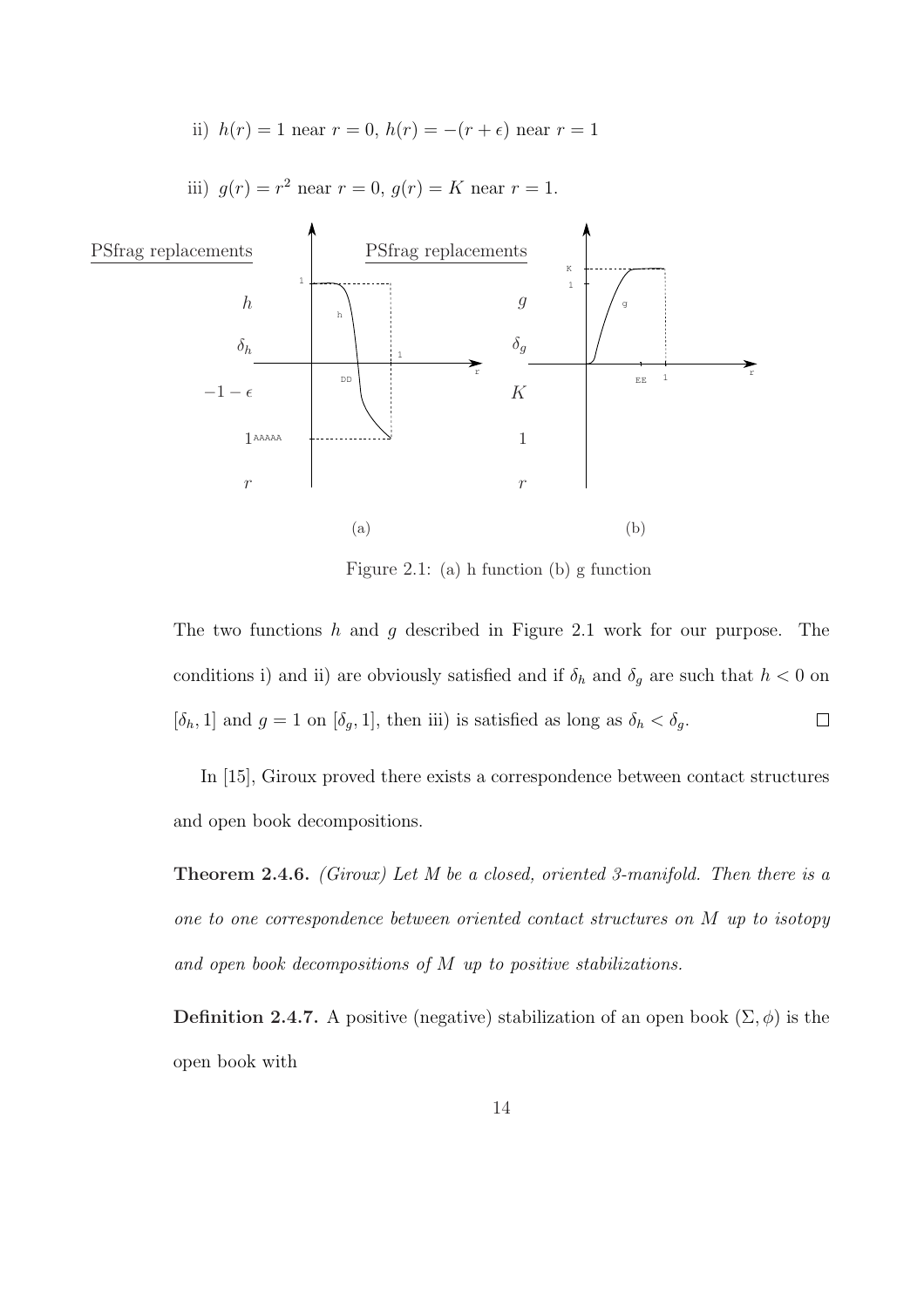- i) page  $\Sigma' = \Sigma \cup 1$  handle
- ii) monodromy  $\phi' = \phi \circ \tau_c$ , where  $\tau_c$  is a right-(left-)handed Dehn twist along a curve  $c$  in  $\Sigma'$  that runs along the added 1-handle exactly once.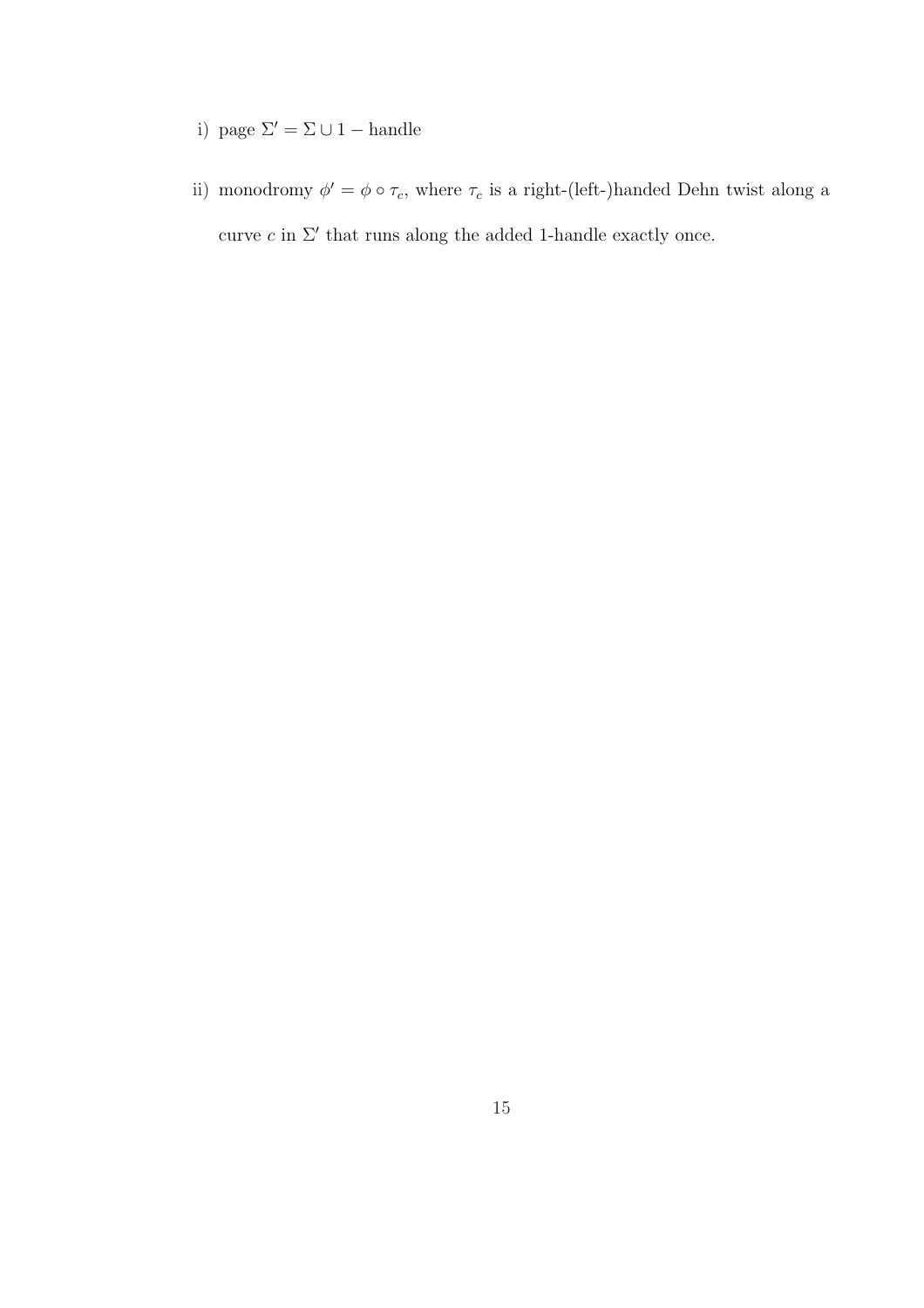### Chapter 3

## The generalized Alexander

### theorem

### 3.1 Preliminaries

In [2] Alexander proved that any link in  $\mathbb{R}^3$  can be isotoped to a link braided about the z-axis. In [6] Bennequin proved the transverse case, that is that any transverse link in  $(\mathbb{R}^3, \xi_{std})$  can be transversely braided about the *z*-axis. The goal of this chapter is to prove a generalization of Bennequin's result. Throughout this section M is a closed and oriented 3-manifold.

**Definition 3.1.1.** Let  $(L, \pi)$  be an open book decomposition for M. A link  $K \subset M$ is said to be *braided about*  $L$  if  $K$  is disjoint from  $L$  and there exists a parametrization of  $K, f:$  $\overline{r}$  $S^1 \to M$  such that if t is the coordinate on each  $S^1$  then  $\frac{d}{dt}(\pi \circ f) > 0$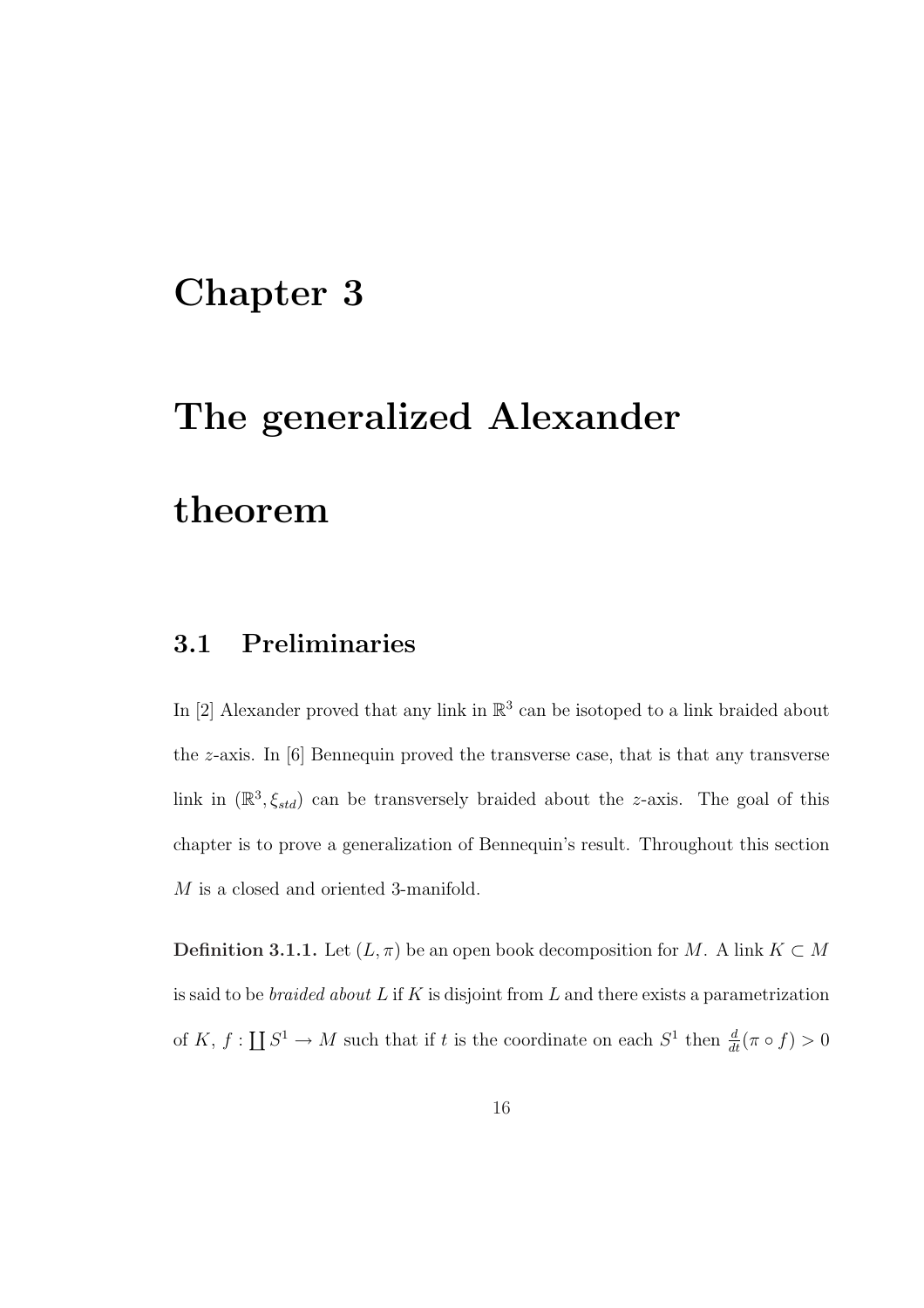at all time.

Our proof reduces the general case to the  $(\mathbb{R}^3, \xi_{std})$  case proved by Bennequin. Below we sketch the ideas he used in his proof.

**Theorem 3.1.2.** (Bennequin, [6]) Any transverse link  $\Gamma$  in  $(\mathbb{R}^3, \xi_{std})$  is transversely isotopic to a link braided about the z-axis.

*Proof.* Let  $(r, \theta, z)$  be cylindrical coordinates on  $\mathbb{R}^3$  and let t be the parameter on Γ. The standard contact structure is given by  $\alpha = dz + r^2 d\theta$ . The arcs constituting Γ are either good (if  $\frac{d\theta}{dt} > 0$ ) or bad (if  $\frac{d\theta}{dt} \le 0$ ). In order to arrange Γ into a braid form, the bad arcs are moved through a transverse isotopy on the other side of the z-axis. This requires that certain wrinkling, which we describe below, is done along the bad arcs. Along a bad arc  $\gamma \subset \Gamma$  we have  $\frac{d\theta}{dt} < 0$  and  $\frac{dz}{dt} > 0$ , as the knot is transverse. The projection of  $\gamma$  on a large enough r–cylinder looks like the one in Figure 3.1. The wrinkling leaves the r coordinate unchanged and modifies the z and  $\theta$  coordinates. As throughout the wrinkling  $\frac{dz}{d\theta}$  increases and r remains constant the arc remains transverse to the contact planes. An arc  $\gamma \subset \Gamma$  is said to be *shadowed* by another arc  $\gamma'$  at  $(r, \theta, z) \in \gamma$  if there exists  $(r', \theta, z) \in \gamma'$  with  $r' < r$ .

i) By introducing a wrinkle as in Figure 3.1 on the bad arc  $\gamma$ , it can be arranged that  $\gamma$  doesn't go all around the *z*-axis.

ii) By introducing a wrinkle as in Figure 3.1 on the bad arc  $\gamma$ , it can be arranged that  $\gamma$  is not shadowed by any other arc.

iii) A non-shadowed bad arc  $\gamma$  is transversely isotoped to a good arc as in Figure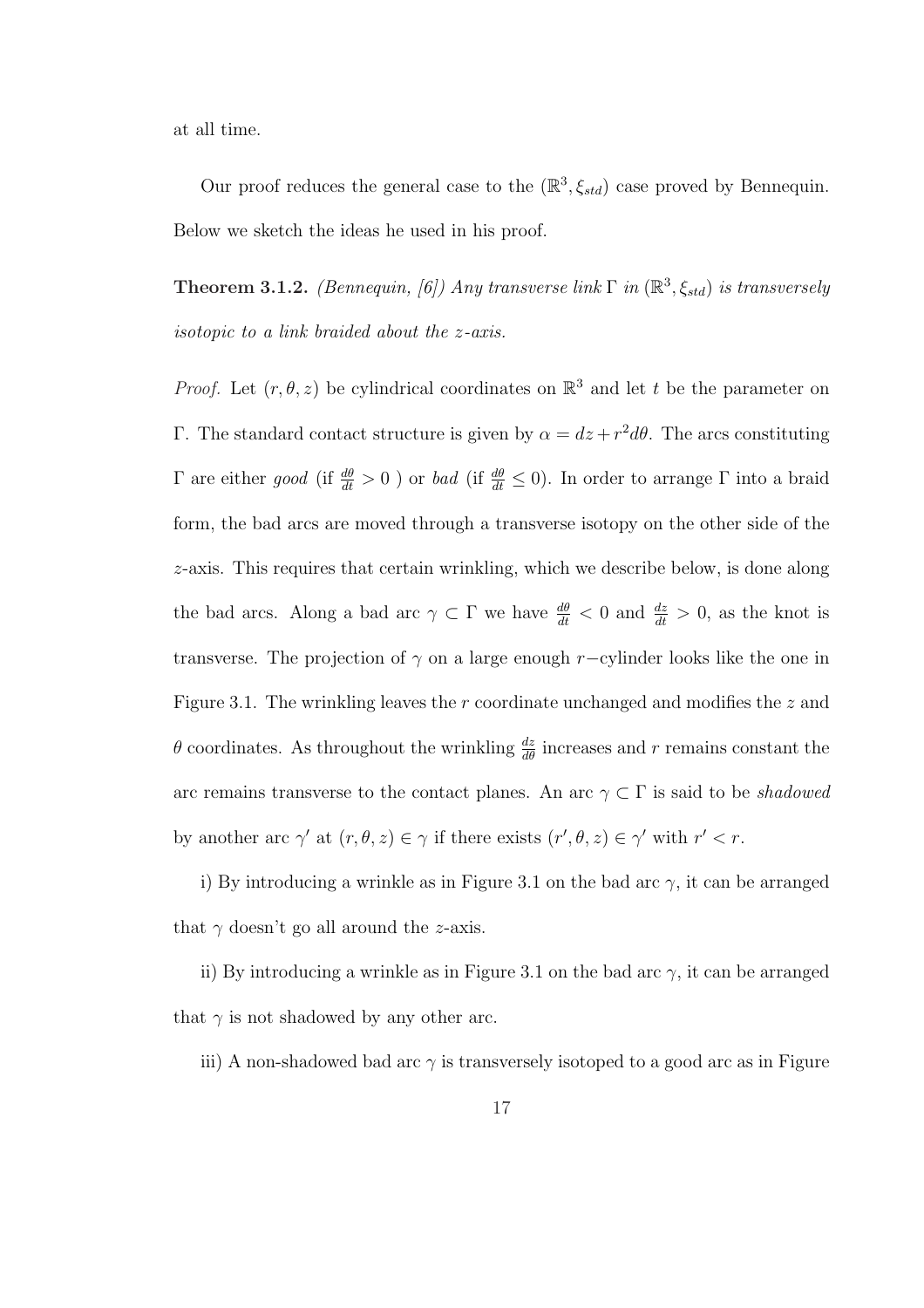

Figure 3.2: Transforming a non-shadowed bad arc into a good arc.

3.2. This isotopy keeps the  $\theta$  and z coordinates of  $\gamma$  fixed, while it decreases the r coordinate until the arc hits the z-axis. This guarantees the trasversality as  $\frac{d\theta}{dt} < 0$ makes  $\frac{dz}{dt} + r^2(t)\frac{d\theta}{dt} > 0$  at all time.

iv) As the initial number of bad arcs is finite, and a whole bad arc  $\gamma$  can be resolved at a time  $\left(\frac{dz}{dt}\right) > 0$  on  $\gamma$  so no two parts of  $\gamma$  ever shadow one another throughout the process), after finitely many steps  $\Gamma$  is isotoped to a braid form.  $\Box$ 

#### 3.2 The generalized Alexander theorem

**Theorem 3.2.1.** Suppose  $(L, \pi)$  is an open book decomposition for the 3-manifold M and  $\xi$  is a supported contact structure on M. Let K be a transverse link in M. Then K can be transversely isotoped to a braid.

*Proof.* The idea of the proof is to find a family of diffeomorphisms of  $M$  keeping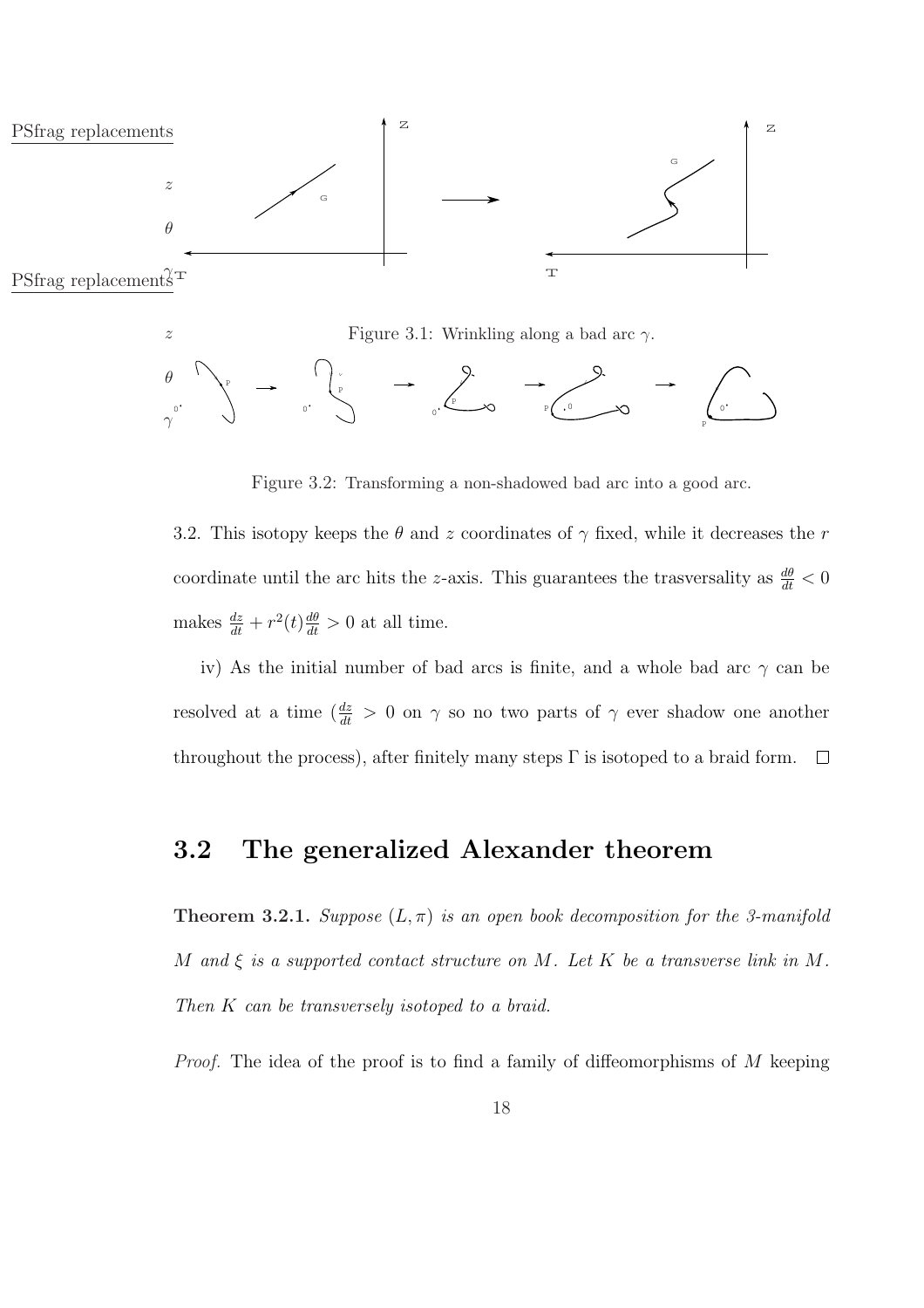each page of the open book setwise fixed and taking the parts of the link where the link is not braided in a neighborhood of the binding. A neighborhood of the binding is contactomorphic to a neighborhood of the z-axis in  $(\mathbb{R}^3, \xi_{std})/_{z \sim z+1}$  and there the link can be braided, according to Theorem 3.1.2.

In the neighborhood  $N = S^1 \times D^2$  of each component of the binding consider coordinates  $(\psi, x, \theta)$  such that  $d\theta$  and  $\pi^* d\theta$  agree, where  $\pi^* d\theta$  is the pullback through  $\pi: M \setminus L \to S^1$  of the coordinate on  $S^1$ .

As  $\xi$  is supported by the open book  $(L, \pi)$ ,  $\xi$  can be isotoped to a contact structure  $\xi_{\epsilon}$  that is arbitrarily close to being tangent to the pages of the open book.

Consider a 1-form  $\lambda$  on  $\Sigma$  such as in Lemma 2.4.5. On  $\Sigma \times [0,1]$  take  $\lambda =$  $(1-\theta)\lambda + \theta(\phi^*\lambda)$  and consider the family of 1-forms given by  $\alpha_t = \tilde{\lambda} + K\frac{1}{t}d\theta$ , where  $t \in (0, 1]$  and K is any large constant. This family of 1-forms descends to a family of 1-forms on  $\Sigma \times [0,1] / \sim$ .

Both  $\xi_1 = \ker(\alpha_1)$  and  $\xi$  are contact structures supported by  $(L, \pi)$  and so they are isotopic. Therefore, without loosing generality, we may assume  $\xi = \ker(\alpha_1)$ .

Note that for  $t \to 0$ ,  $\alpha_t$  defines a plane field almost tangent to pages.

For large enough K, the family of 1-forms  $\{\alpha_t\}_t$  is a family of contact 1-forms as:

$$
\alpha_t \wedge d\alpha_t = (\tilde{\lambda} + K \frac{1}{t} d\theta) \wedge (d\tilde{\lambda}) = \tilde{\lambda} \wedge d\tilde{\lambda} + K \frac{1}{t} d\theta \wedge d\tilde{\lambda} > 0
$$

Note that  $d\tilde{\lambda}$  is an area form on the page while  $d\theta$  vanishes on the page and is positive on the positive normal to the page. This implies that the second term of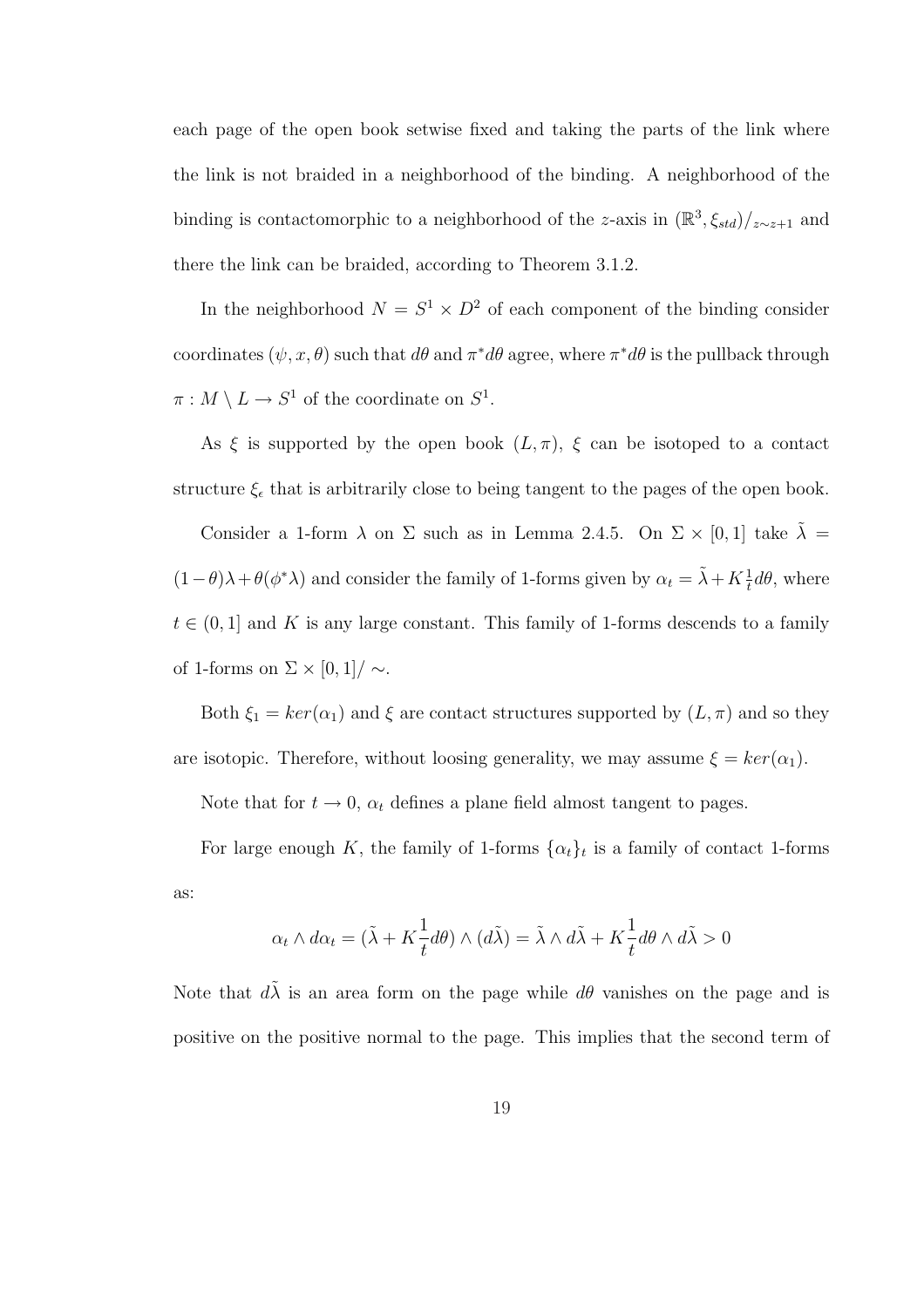the sum is always positive and therefore  $\alpha_t$  is a contact form for sufficiently large K. We want to extend this family to the whole  $M$ , so we need to patch in the solid tori neighborhood of the binding. Let  $(\psi, r, \theta)$  be coordinates near each binding component. As in Theorem 2.4.5 the map  $f$  used to glue the solid tori is given by

$$
f(\psi, r, \theta) = (r - 1 + \epsilon, -\psi, \theta).
$$

Pulling back the contact forms  $\alpha_t$  using this map gives the family of 1-forms

$$
\alpha_{f,t} = K \frac{1}{t} d\theta - (r + \epsilon) d\psi.
$$

We are looking to extend this form on the entire  $S^1 \times D^2$  to a contact form of the form  $h(r, t)d\psi + g(r, t)d\theta$ . These two functions do exist, as we can take  $h, g$ :  $[0, 1] \times (0, 1] \rightarrow \mathbb{R}^3$  with  $h(r, t) = h(r)$  (as defined in the proof of Theorem 2.4.5) and  $g(r, t)$  similar to  $g(r)$  defined in the proof of Theorem 2.4.5 except  $g(r, t)$  equals  $\frac{K}{t}$ near  $r = 1$ . Denote the extended family of forms also by  $\alpha_t$  and by  $\xi_t$  the family of contact structures given by  $\xi_t = \ker(\alpha_t)$ ,  $t \in (0, 1]$ . By Gray's theorem there exists a family of diffeomorphisms  $f_t: M \to M$  such that  $(f_t)_*\xi = \xi_t$ . Let  $v_t$  be the Reeb vector field associated to  $\alpha_t$ , that is the unique vector field such that  $\alpha_t(v_t) = 1$  and  $d\alpha_t(v_t, \cdot) = 0.$ 

As announced, we would like that the family  $\{f_t\}_t$  fixes the pages setwise. Following the proof of Gray's theorem,  $f_t$  is given as the flow of a vector field  $X_t \in \xi_t$ , for which we have the following equality of 1-forms

$$
\iota_{X_t} d\alpha_{t,f} = \frac{d\alpha_{t,f}}{dt}(v_t)\alpha_t - \frac{d\alpha_{t,f}}{dt}
$$
\n(3.2.1)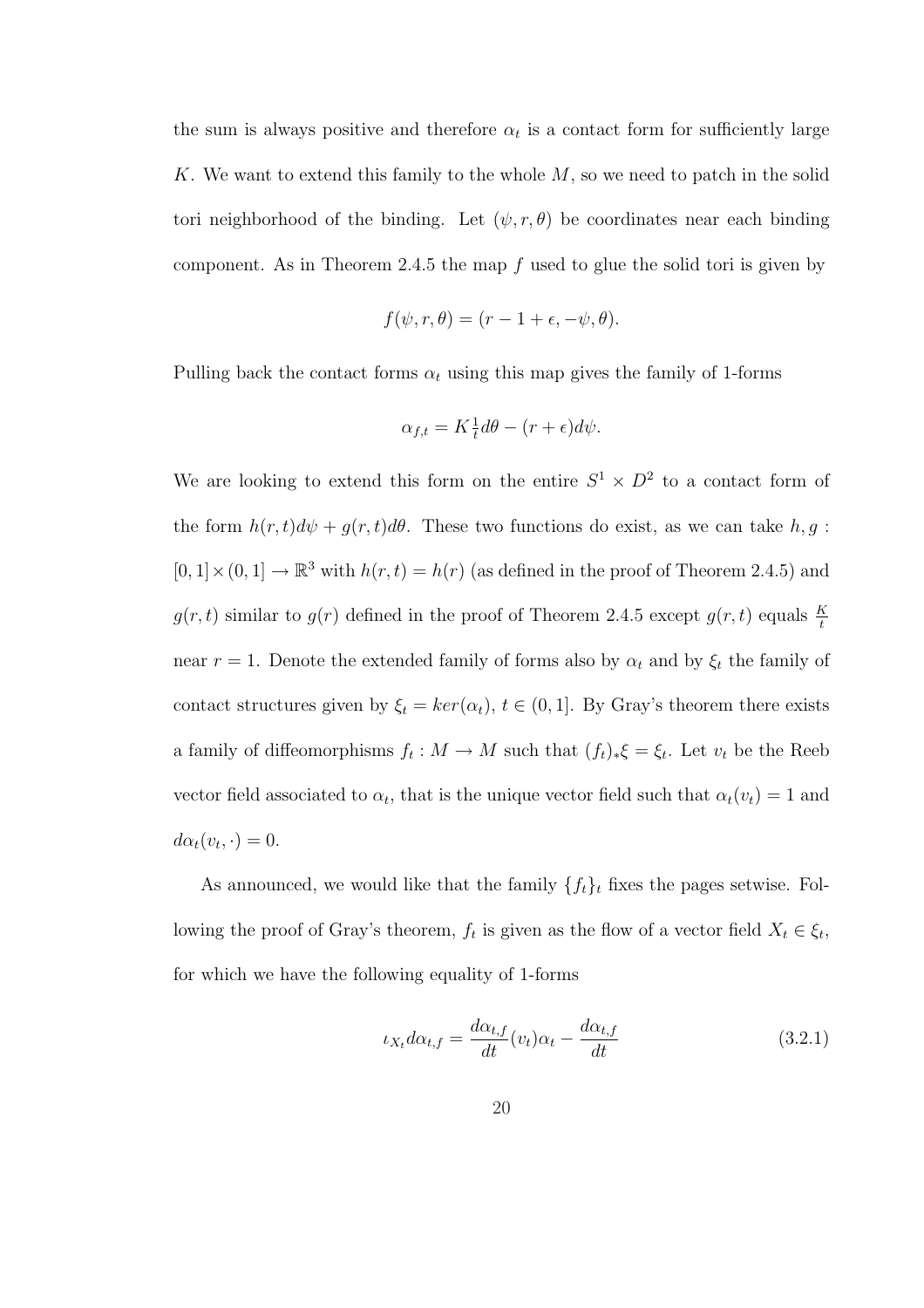We already know that such a  $X_t$  exists but would need it to be tangent to the page. First notice that  $\frac{d\alpha_t}{dt} = -\frac{1}{t^2}$  $\frac{1}{t^2}Kd\theta$  and choose some vector  $v \in T\Sigma \cap \xi_t$ . Applying both sides of  $3.2.1$  to v we get

$$
d\alpha_{t,f}(X_t, v) = \frac{d\alpha_{t,f}}{dt}(v_t)\alpha_{t,f}(v) - \frac{d\alpha_{t,f}}{dt}(v)
$$
\n(3.2.2)

As  $v \in \xi_t = \ker(\alpha_t)$  and v has no  $\theta$ -component, the equality is equivalent to

$$
d\alpha_t(X_t, v) = 0 \tag{3.2.3}
$$

As  $d\alpha_t$  is an area form on  $\xi_t$ , the above equality implies that  $X_t$  and v are linearly dependent and therefore  $X_t \in T\Sigma \cap \xi_t$  ( $X_t = 0$  will be 0 at singular points).

We are now looking at the singularities of  $X_t$ . On  $\Sigma_{\theta}$  there are no negative elliptic singularities away from the binding as the contact planes and the planes tangent to the page almost coincide, as oriented plane fields (a negative elliptic singularity e would require  $\xi_e$  and  $T_e\Sigma$  to coincide but have different orientations). Thus, for each  $\theta$ , all points on  $\Sigma_{\theta}$ , except for singularities of  $X_t$  and stable submanifolds of hyperbolic points, flow in finite time into an arbitrarily small neighborhood of the binding. Define  $S_{\theta}$  as the set of points on  $\Sigma_{\theta}$  that are either singularities of  $X_t$  or on stable submanifolds of hyperbolic points. Let  $S = \cup S_{\theta}$  as  $\theta$  varies from 0 to  $2\pi$ .

First, note that we can arrange the monodromy map  $\phi$  to fix the singularities on the cutting page, by thinking of  $\phi$  as of a composition of Dehn twists away from these points. For isolated values of  $\theta$ ,  $X_t$  might exhibit connections between hyperbolic singularities. With these said, S has a CW structure with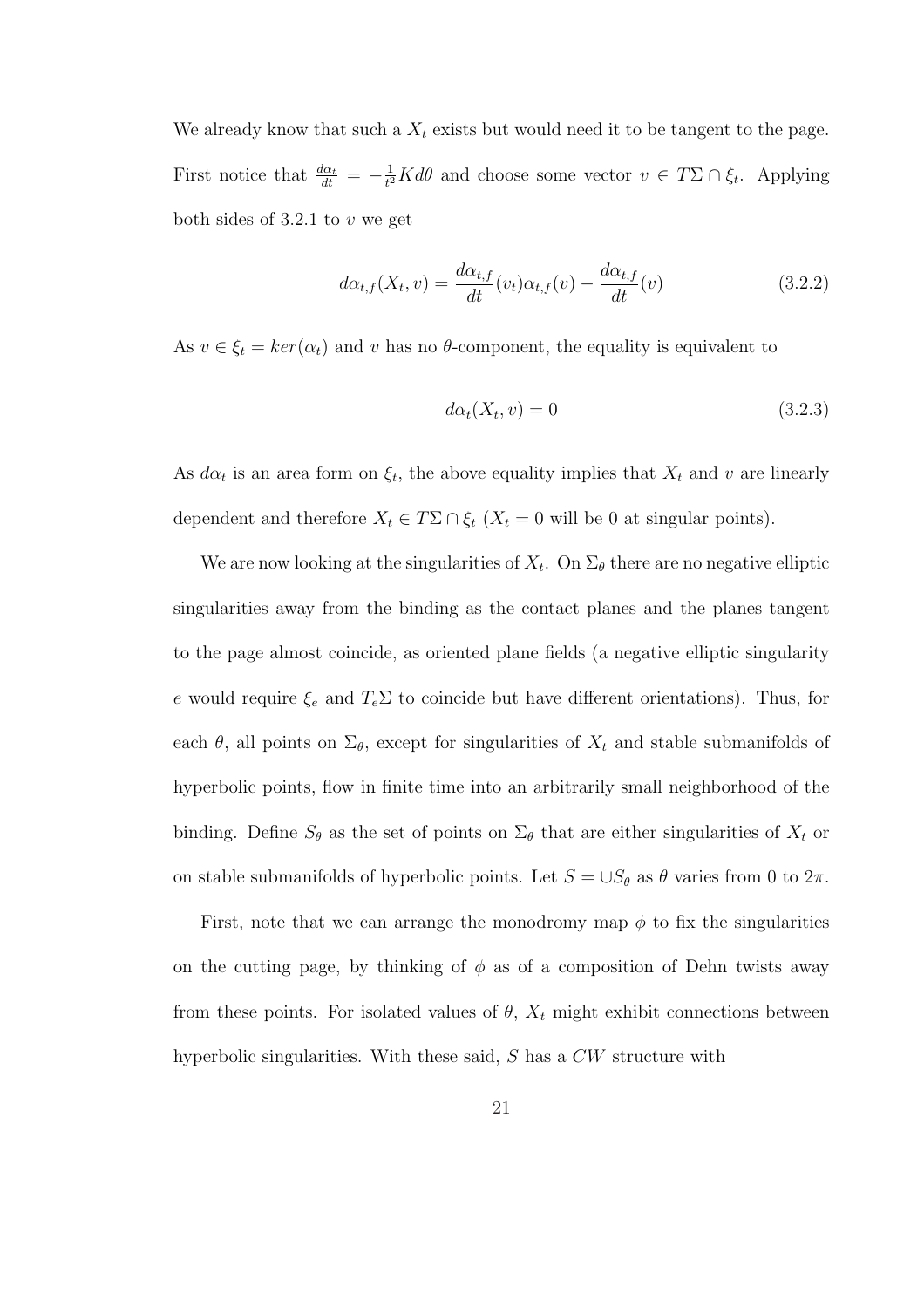

Figure 3.3: Wrinkling  $K$  in order to avoid intersections with  $S$ 

1-skeleton: union of singular points and connections between hyperbolic singularities

2-skeleton: union of stable submanifolds of hyperbolic singularities

If no bad arc of K intersects  $S$  then all these arcs will be eventually pushed in a neighborhood of the binding. Before changing the contact structures through the above described diffeomorphisms we can arrange that the arcs of the link K where K is not braided avoid S by wrinkling as necessary (as in Figure 3.3). This wrinkling, which we explicitly describe below, may increase the number of arcs where the link is not braided but this is fine, as these new arcs avoid  $S$ .

By general position, we may assume  $K \cap (1 - \text{skeleton of } S) = \emptyset$  and K  $\pitchfork$  $(2 - s$ keleton of S) is a finite number of points. A small neighborhood in D of a point  $p \in S_{\theta} \cap K$  is foliated by intervals  $(-\epsilon, \epsilon)$ , in the same way as a small disk in the xy-plane centered at  $(0,1,0)$  in  $(\mathbb{R}^3, \xi_{std})$ . It follows from Theorem 2.1.7 that p a has a neighborhood in M which is contactomorphic to a neighborhood of  $q = (0, 1, 0)$  in  $(\mathbb{R}^3, \xi_{std})$ . Consider the standard  $(x, y, z)$  coordinate system in such a neighborhood. The contact plane  $\xi_q$  is given by  $x + z = 0$ . To make things more clear visually we make a change of coordinates (we also call the new coordinates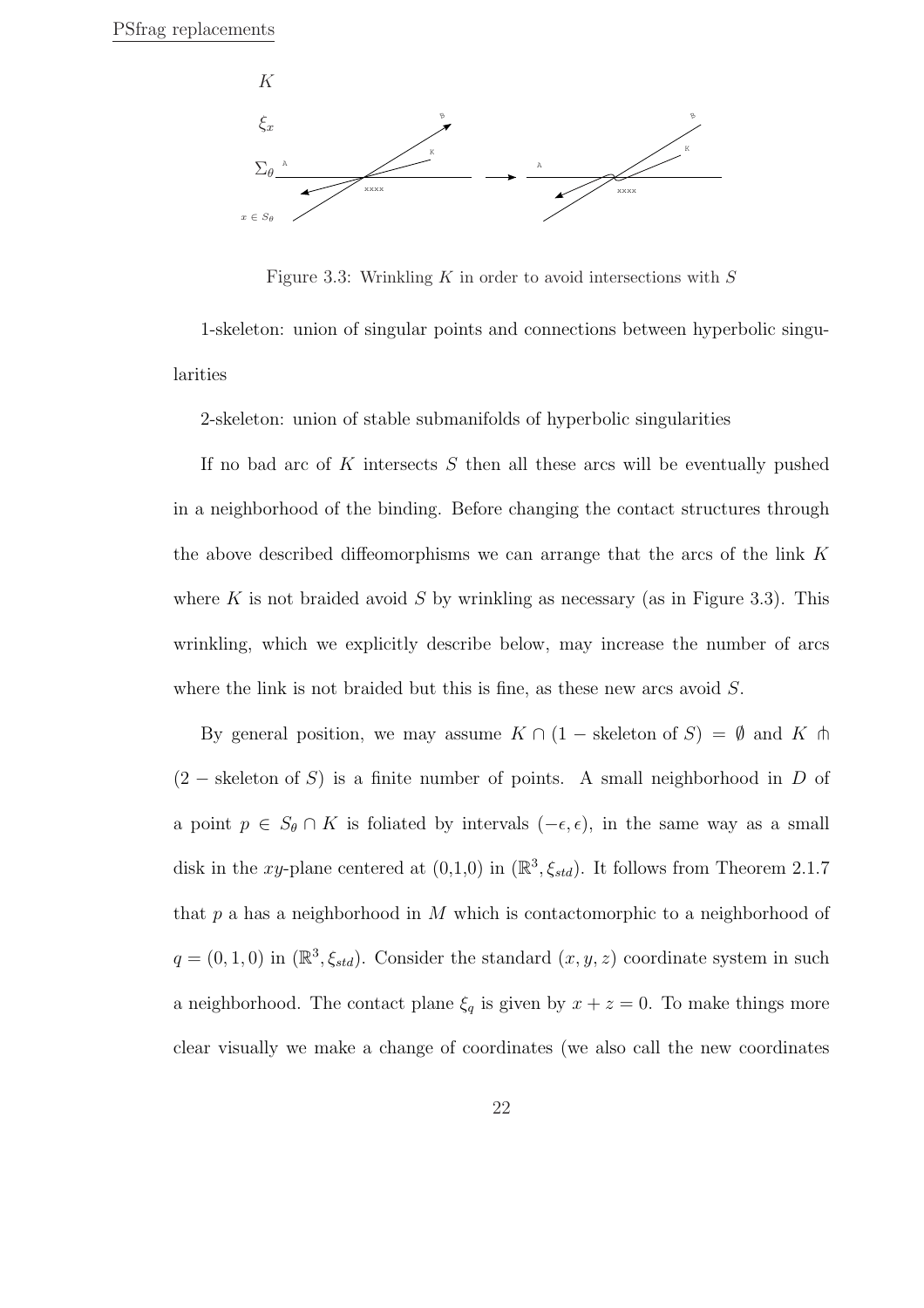$(x, y, z)$  that takes this plane to the plane  $z = 0$ . As at p the contact plane and the plane tangent to the page almost coincide, we may assume that the tangent plane to the page at q is given by  $z = \epsilon x$  and that the link K is given by  $z = \frac{\epsilon}{2}$  $\frac{\epsilon}{2}, y = 1$ in a  $\delta$ -neighborhood of  $q, \delta > 0$ . The wrinkling takes K to K' with the following properties:

- i) K' is given by  $z = \frac{3\epsilon}{2}$  $\frac{3\epsilon}{2}$ ,  $y = 1$  in a  $\frac{\delta}{3}$ -neighborhood of q
- ii) K' is given by  $z = \frac{e}{3}$  $\frac{\epsilon}{2}$ ,  $y = 1$  outside of a  $\frac{2\delta}{3}$ -neighborhood of q
- iii)  $\frac{dz}{dx} > 0$  along K' in a  $\delta$ -neighborhood of q.

While condition i) takes care of the  $K$  avoiding  $S$  along its bad zone, condition iii) takes care of the link remaining transverse throughout the wrinkling.

After making the necessary wrinklings,  $f_{\epsilon}(K)$  has all bad regions in a neighborhood of the binding so there is a transverse isotopy  $K_s$ ,  $0 \le s \le 1$  taking  $f_{\epsilon}(K)$  to a braid  $K'_{\epsilon}$  (as described in Theorem 3.1.2). Then  $f_{\epsilon}^{-1}(K_s)$ ,  $0 \leq s \leq 1$  is the transverse isotopy we were looking for as it takes K to the braided knot  $f_{\epsilon}^{-1}(K')$ .  $\Box$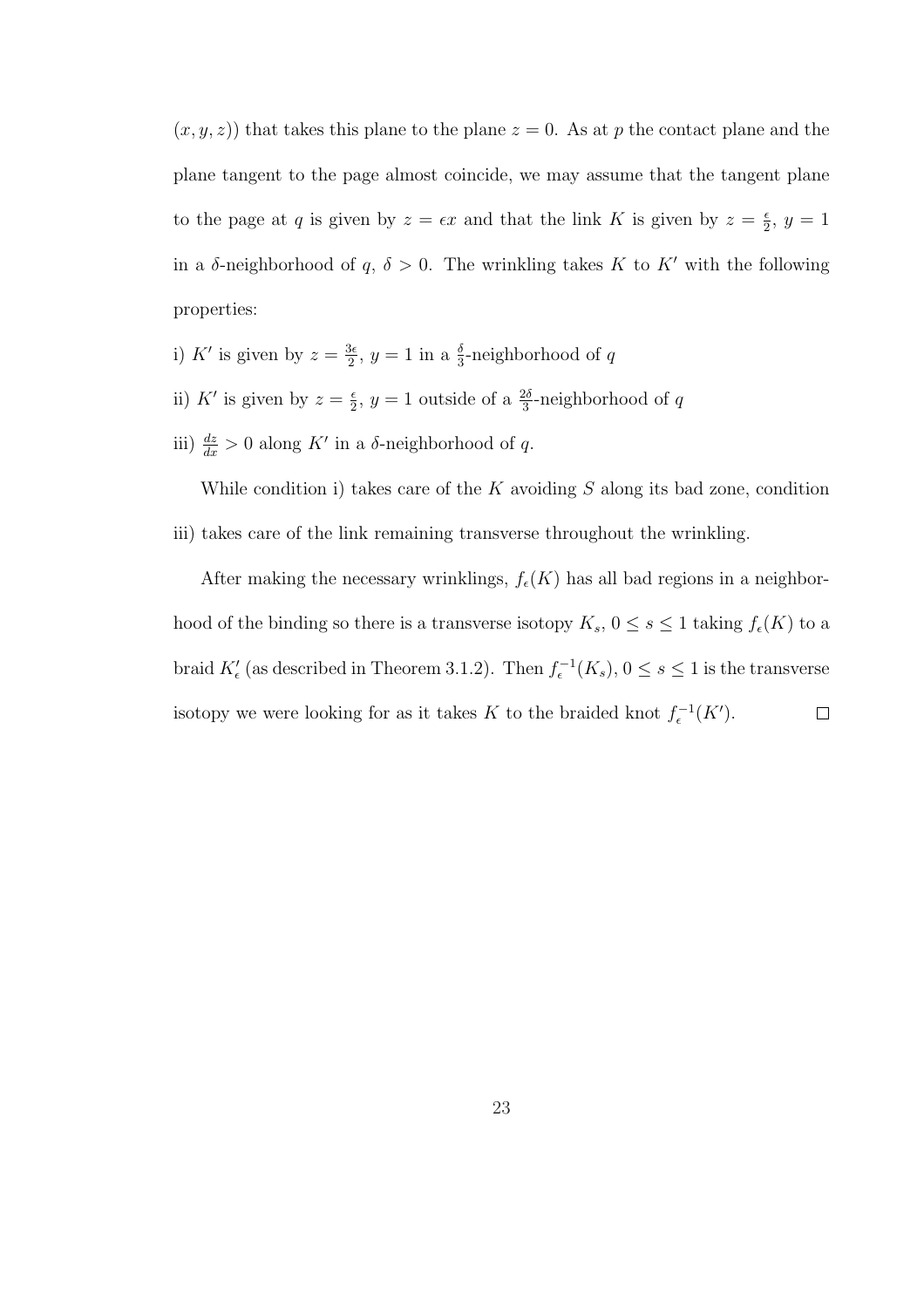### Chapter 4

### The generalized Markov theorem

## 4.1 Geometric Markov theorem in an open book decomposition

Let M be a 3-dimensional, closed, oriented manifold and  $(L, \pi)$  an open book decomposition for M. Consider  $K \subset M$  a knot braided about  $L, k \subset K$  an arc that lies in a neighborhood  $N(L)$  of the binding, and  $D \subset N(L)$  a disk normal to the binding, with ∂D oriented according to the right hand rule.

Definition 4.1.1. With the above notations, a positive (negative) geometric Markov *move* is given by connecting  $\partial D$  and k through a half twisted band whose orientation coincides with (is opposite to) that of the page at their tangency point.

**Theorem 4.1.2.** (Orevkov, Shevchishin [18]) In  $(\mathbb{R}^3, \xi_{std})$  two braids represent transversely isotopic links if and only if one can pass from one braid to the other by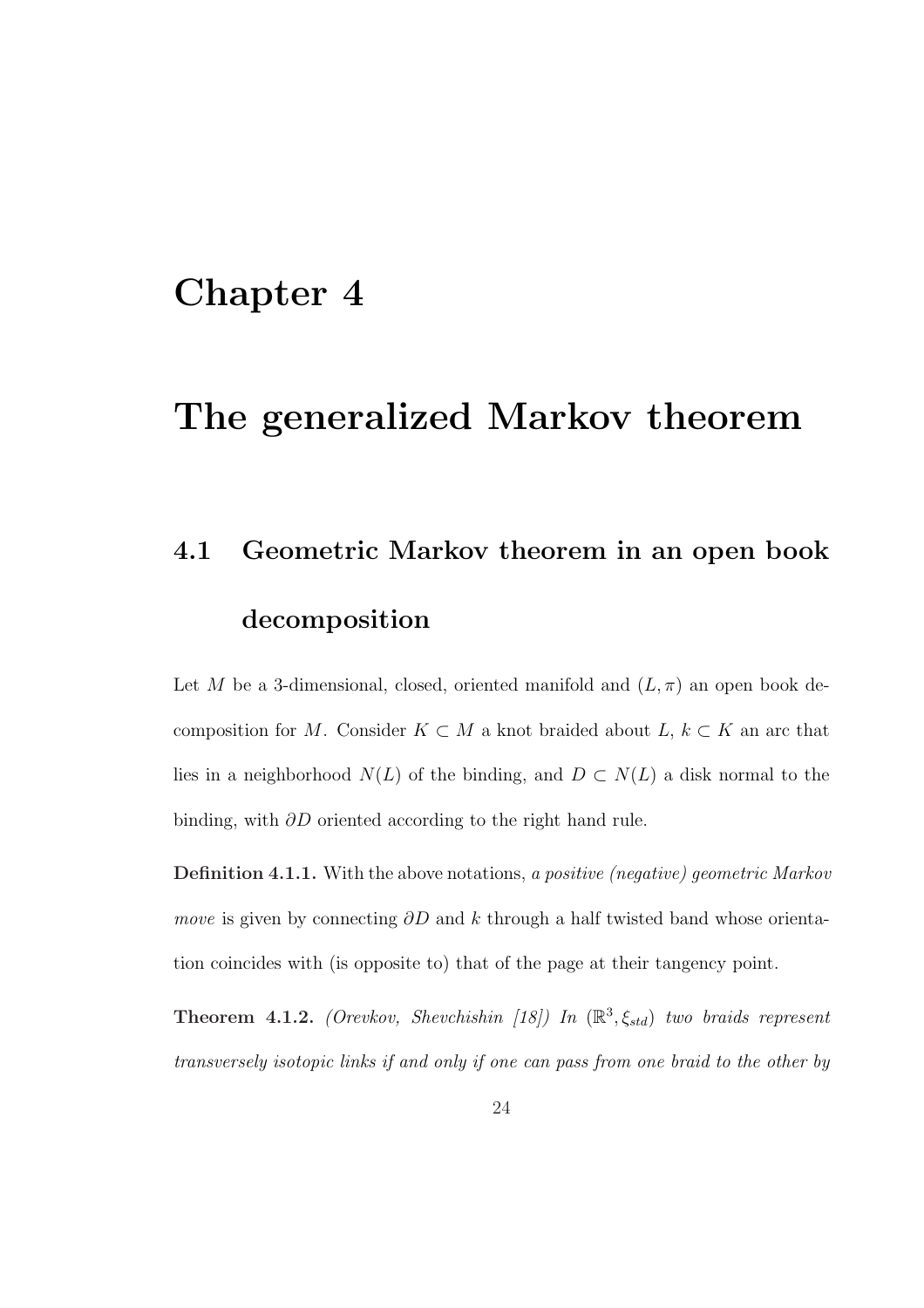braid isotopies, positive Markov moves and their inverses.

Our purpose is to prove a result similar to Theorem 4.1.2 in an open book decomposition.

Theorem 4.1.3. (topological case) Let M be a 3-dimensional, closed, oriented manifold and  $(L, \pi)$  an open book decomposition for M. Let  $K_0$  and  $K_1$  be braid representatives of the same topological link. Then  $K_0$  and  $K_1$  are isotopic if and only if they differ by braid isotopies and positive and negative Markov moves and their inverses.

This topological version has been previously proven by Skora [20] and Sundheim [21]. Our proof for this case immediately follows from the proof of the transverse case, as one does not need to worry about transversality throughout the isotopy and if transversality is not required both positive and negative Markov moves are allowed.

Theorem 4.1.4. (transverse case) Let M be a 3-dimensional, closed, oriented manifold and  $(L, \pi)$  an open book decomposition for M together with a supported contact structure  $\xi$ . Let  $K_0$  and  $K_1$  be transverse braid representatives of the same topological link. Then  $K_0$  and  $K_1$  are transversely isotopic if and only if they differ by braid isotopies and positive Markov moves and their inverses.

Proof. First we should note that an isotopy through braids is done away from the binding. As the contact planes almost coincide to the planes tangent to the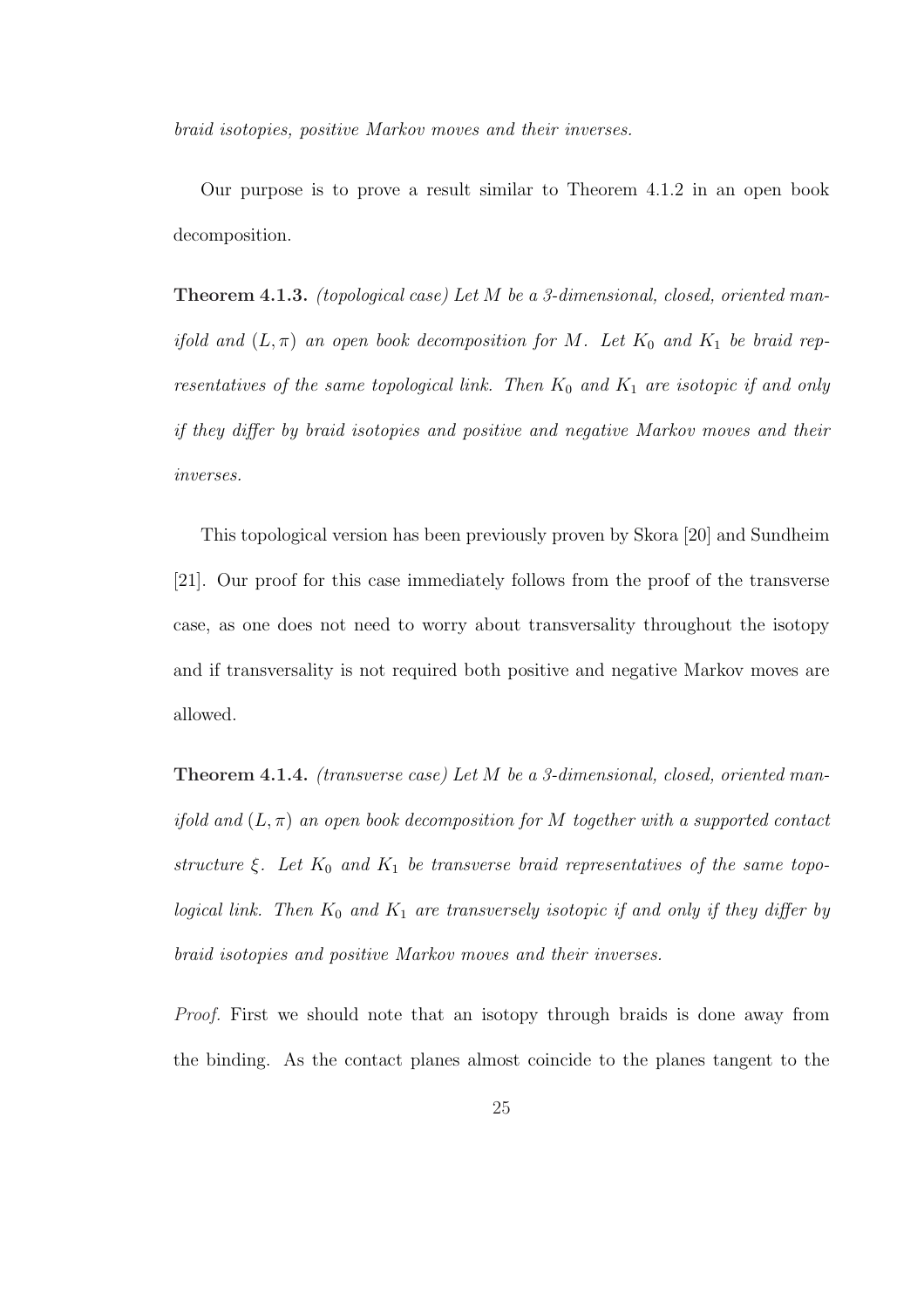pages this isotopy is also transverse with respect to the contact structure. Let  $K_0$ and  $K_1$  be transverse braid representatives of the same topological knot K and  ${L_t}_{t\in[0,1]}$  a transverse isotopy from  $K_0$  to  $K_1$ . We parametrize the isotopy by  $\mathcal{L}: \sqcup S^1 \times [0,1] \to M$ , such that  $\mathcal{L}_t$  defined by  $s \to \mathcal{L}(s,t)$  is a parametrization of  $K_t$ , where s is the positively oriented coordinate on each  $S^1$ .

Let  $\theta$  be the positive coordinate normal to the page. A bad zone of  $\mathcal L$  is a connected component of the set of points in  $\Box S^1 \times [0,1]$  for which  $\frac{\partial \theta}{\partial s} \leq 0$ . Denote by  $\beta$  the union of all bad zones of  $\mathcal{L}$ .

We would like to take all the bad zones of  $\mathcal L$  in a neighborhood of the binding. This A S X A S X PSfrag replacements θ s  $\overline{x}$ 

Figure 4.1: Wrinkling in order to avoid intersections between  $\beta$  and  $S$ 

way the proof is reduced to the standard case proved by Orevkov and Shevchishin in [18]. For this, we need a family of diffeomorphisms of M that keep each page of the open book setwise fixed and take the bad zones of  $\mathcal L$  in a neighborhood of the binding. We have already constructed the needed family of diffeomorphisms  $\{f_t\}_t$ in the proof of Theorem 3.2.1. The  $f_t$ 's are described by the flow of a family of vector fields  $\{X_t\}_t$ . For each  $\theta$ , all points on  $\Sigma_{\theta}$ , except for the set  $S_{\theta}$  composed of singularities of  $X_t$  and stable submanifolds of hyperbolic points, flow in finite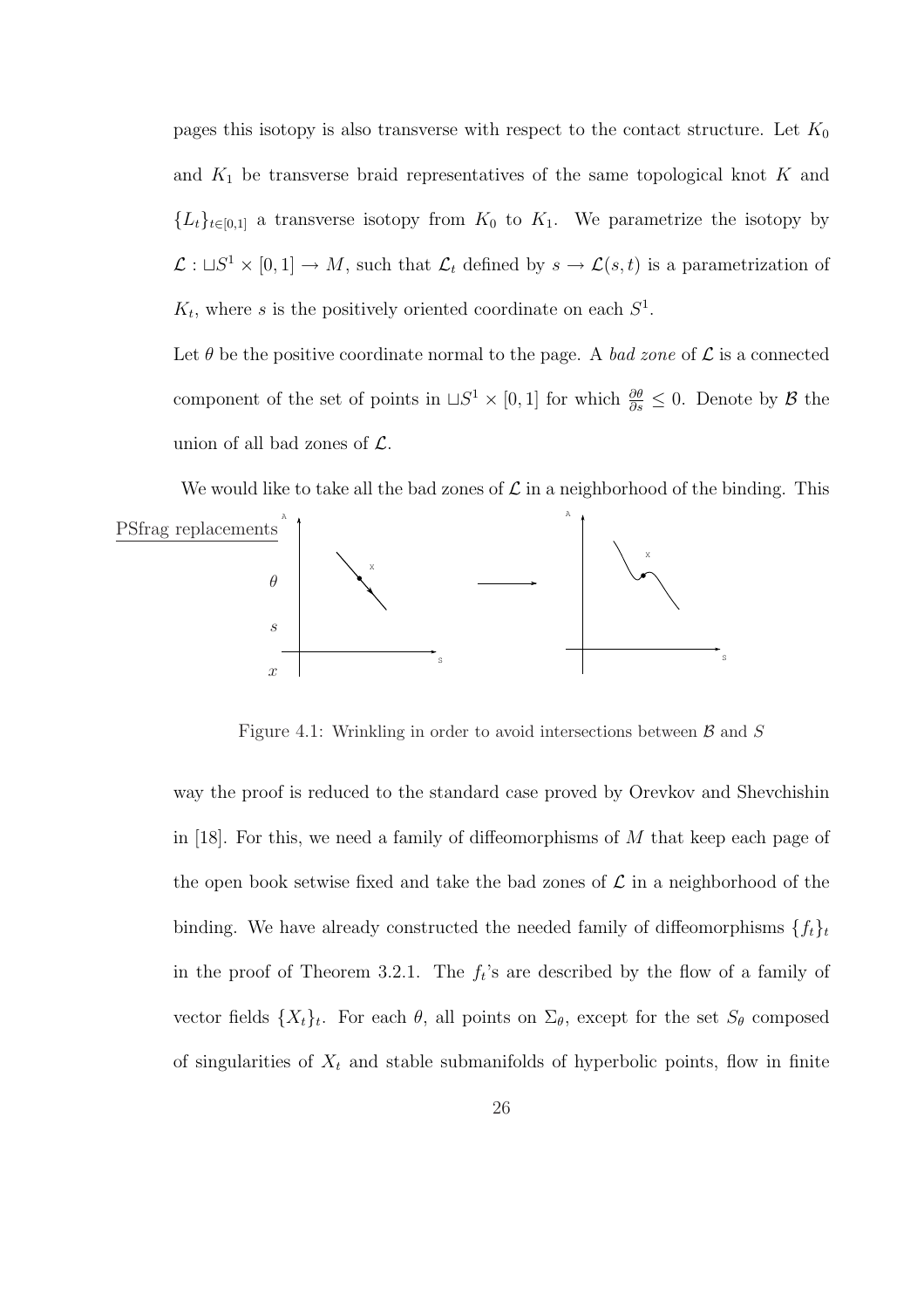time into an arbitrarily small neighborhood of the binding. The isotopy  $\mathcal L$  has to be arranged in such a way that  $\mathcal{B} \cap S = \emptyset$ , where S is the union of all  $S_{\theta}$ 's as  $\theta$ varies from 0 to  $2\pi$ . We are going to arrange that by *wrinkling* as necessary. We describe the process below.

On B we have  $\frac{\partial \theta}{\partial s} \leq 0$ . We make the arc  $l \subset \mathcal{B} \cap S$  a good arc if we arrange  $\frac{\partial \theta}{\partial s} > 0$ along l. To do that, for a fixed t and  $x \in l$  look at the graph of  $\theta$  as a function of s. Introduce a small wrinkle around x, as in Figure 4.1. For each point  $x \in l$ , this wrinkle is the same described in Theorem 3.2.1 and thus it can be arranged to be transverse. In [18] it was shown that this wrinkle can be done continuously for all values of t along I.  $\Box$ 

#### 4.2 The standard braid group and Markov moves

Let S be an orientable surface and let  $P = \{p_1, ..., p_n\} \subset S$  be a set of n distinct points. A *braid* on S based at P is a collection of paths  $(\alpha_1, ..., \alpha_n), \alpha_i : [0, 1] \rightarrow S$ such that:

- i)  $\alpha_i(0) = p_i, i = 1..n$
- ii)  $\alpha_i(1) \in P, i = 1..n$
- *iii*)  $\alpha_1(t), \ldots, \alpha_n(t)$  are distinct for all  $t \in [0, 1]$ .

The concatenation of paths defines a group structure on the set of all braids on S based at P up to homotopy. This group, which does not depend on the choice of P, is denoted by  $B_n(S)$ , and it is called the *braid group on n strings* in S.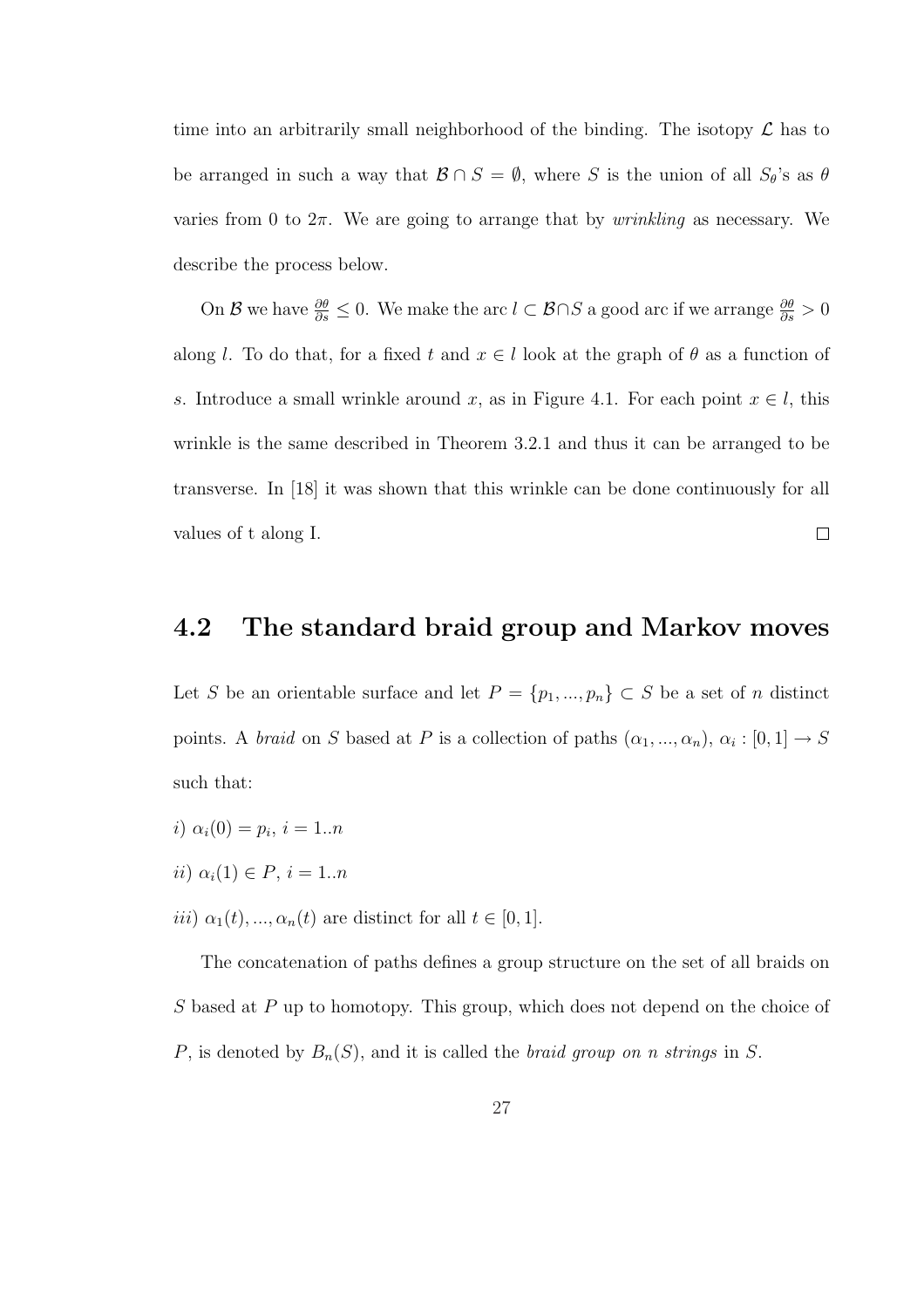This group was first introduced by Artin in [4], for  $S = \mathbb{R}^2$ . The braid group of the plane has the following presentation:

$$
\langle \sigma_1, ..., \sigma_{n-1} | \sigma_i \sigma_j = \sigma_j \sigma_i, |i - j| > 1, \sigma_i \sigma_{i+1} \sigma_i = \sigma_{i+1} \sigma_i \sigma_{i+1}, i \leq n - 2 \rangle
$$

where, if we project the strands on a generic vertical plane,  $\sigma_i$  interchanges the *i*th PSfrag replacements the  $i + 1$ st strands and the strands unchanged.



Figure 4.2: (a) Braids representing  $\sigma_i$  and  $\sigma_i^{-1}$  (b) Positive Markov move

Definition 4.2.1. With the above notations, a positive (negative) Markov move in  $\mathbb{R}^3$  is given by the map  $m : B_n \to B_{n+1}$ ,  $b \to b \cdot \sigma_n$   $(b \to b \cdot \sigma_n^{-1})$ . Geometrically, a Markov move is equivalent to a adding and extra strand linking the z-axis once.

#### 4.3 Braids in an open book decomposition

A description of the braid group of an orientable surface is given by Bellingeri in [5]. The braid group  $B_n(F)$ , where F is an orientable p-punctured surface of genus  $g \geq 1$  with  $p \geq 1$  punctures, admits the following presentation:

$$
B_n(F) = \{\sigma_1, \ldots, \sigma_{n-1}, a_1, \ldots, a_g, b_1, \ldots, b_g, z_1, \ldots, z_{p-1} | R_0, \ldots, R_7\},\
$$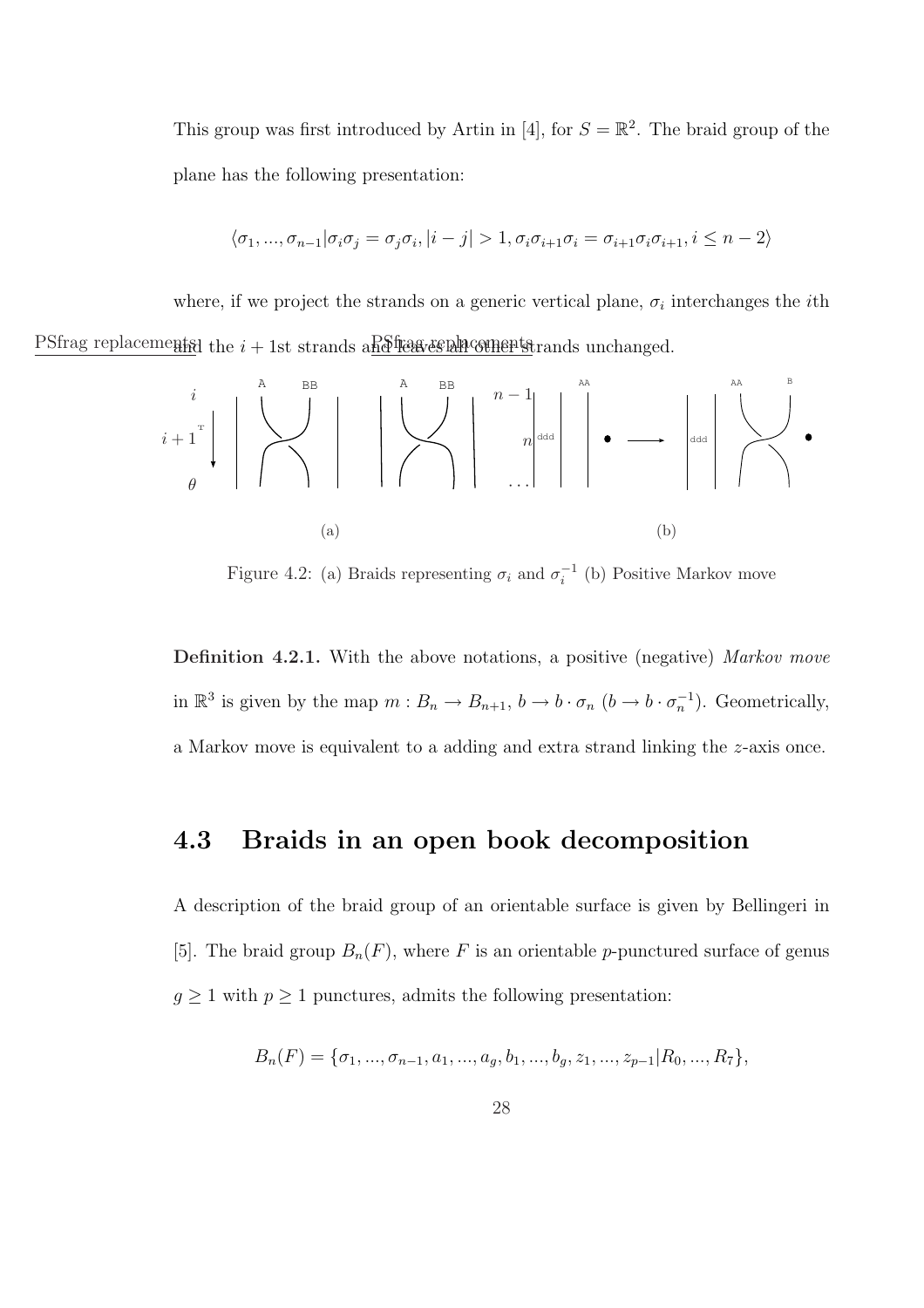where the relations  $R_0,...,R_7$  are as follows:

$$
(R_0) : \sigma_i \sigma_j = \sigma_j \sigma_i, \text{ for } |i - j| > 1
$$
\n
$$
\sigma_i \sigma_{i+1} \sigma_i \sigma_{i+1} \sigma_i \sigma_{i+1}, \text{ for } i \leq n - 2
$$
\n
$$
(R_1) : a_r \sigma_i = \sigma_i a_r, 1 \leq r \leq g, i \neq 1
$$
\n
$$
b_r \sigma_i = \sigma_i b_r, 1 \leq r \leq g, i \neq 1
$$
\n
$$
(R_2) : \sigma_1^{-1} a_r \sigma_1^{-1} a_r = a_r \sigma_1^{-1} a_r \sigma_1^{-1}, 1 \leq r \leq g
$$
\n
$$
\sigma_1^{-1} b_r \sigma_1^{-1} b_r = b_r \sigma_1^{-1} b_r \sigma_1^{-1}, 1 \leq r \leq g
$$
\n
$$
(R_3) : \sigma_1^{-1} a_s \sigma_1 a_r = a_r \sigma_1^{-1} a_s \sigma_1, s < r
$$
\n
$$
\sigma_1^{-1} b_s \sigma_1 b_r = b_r \sigma_1^{-1} b_s \sigma_1, s < r
$$
\n
$$
\sigma_1^{-1} a_s \sigma_1 b_r = b_r \sigma_1^{-1} a_s \sigma_1, s < r
$$
\n
$$
\sigma_1^{-1} a_s \sigma_1 b_r = a_r \sigma_1^{-1} b_s \sigma_1, s < r
$$
\n
$$
(R_4) : \sigma_1^{-1} a_r \sigma_1^{-1} b_r = a_r \sigma_1^{-1} a_r \sigma_1, 1 \leq r \leq g
$$
\n
$$
(R_5) : z_j \sigma_i = \sigma_i z_j, i \neq 1, j = 1, ..., p - 1
$$
\n
$$
(R_6) : \sigma_1^{-1} z_i \sigma_1 a_r = a_r \sigma_1^{-1} z_i \sigma_1, 1 \leq r \leq g, i = 1, ..., p - 1, n > 1
$$
\n
$$
\sigma_1^{-1} z_i \sigma_1 b_r = b_r \sigma_1^{-1} z_i \sigma_1, 1 \leq r \leq g, i = 1, ..., p - 1, n > 1
$$
\n
$$
(R_6) : \sigma_1^{-1} z_j \sigma_1 z_l = z_l \sigma_
$$

To get a feel of how these generators look and interact, think of the braiding as being done in a small enough neighborhood of one boundary component (here the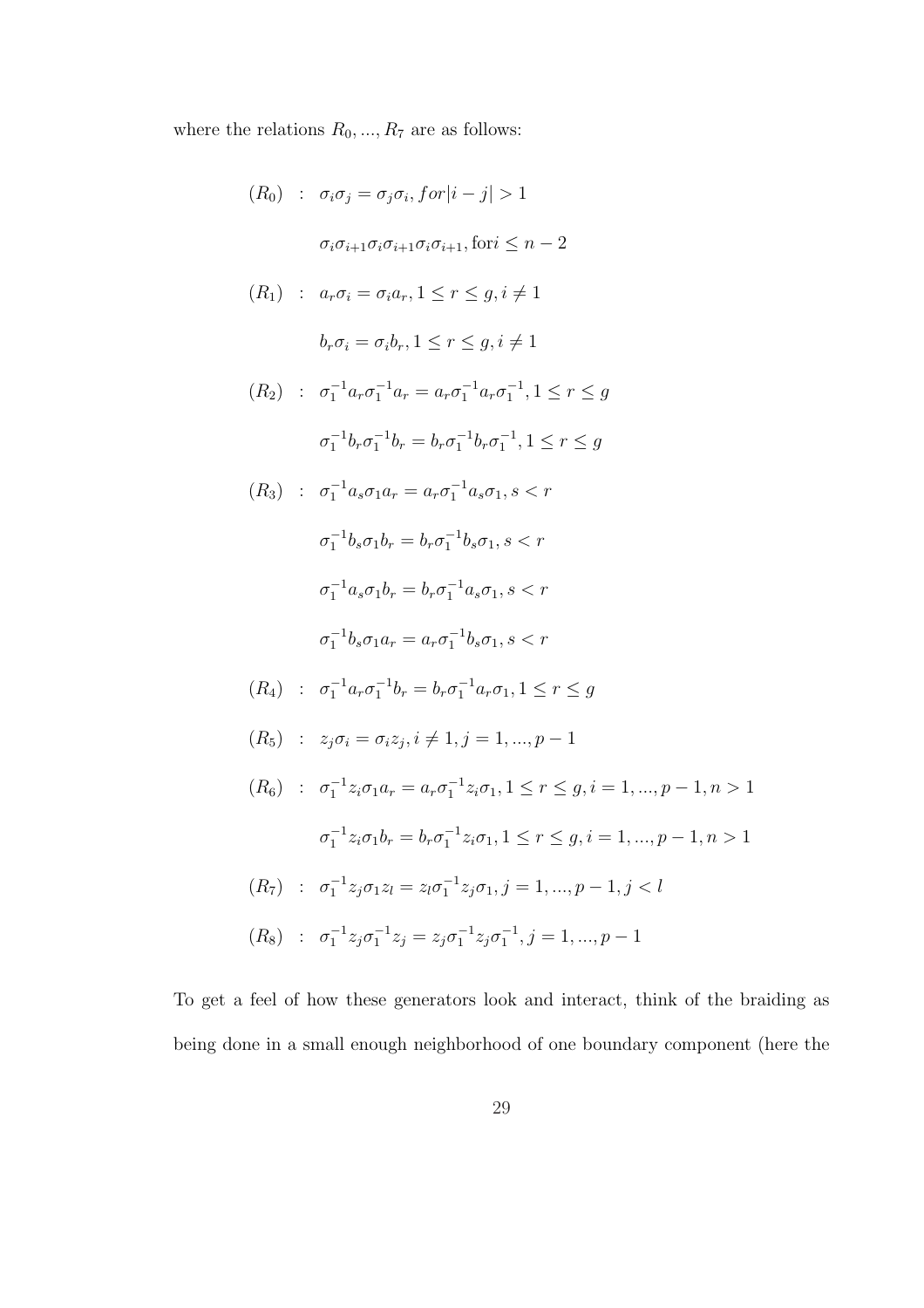monodromy map is the identity) and of the generators  $z_i$ ,  $a_i$  and  $b_i$  as being elements in  $\pi_1$ (page) (see Figure 4.3). These generators should not be though of as lying on a specific page but intersecting the pages transversely between different values of θ. A generator given by the topology of the page can be parametrized by c :  $[0,1] \to \Sigma \times [\theta_1, \theta_2], c(t) = (\gamma(t), \delta(t)),$  where  $\gamma : [0,1] \to \Sigma$  and  $\delta : [0,1] \to [\theta_1, \theta_2]$ is strictly increasing. While the stabilizations given by the Markov moves will always be assumed to be performed on the nth strand of a n-strand braid, the loops representing the generators given by the topology of the page will always be assumed to come out of the first strand of a braid.



Figure 4.3: Generators of the braid group of a surface.

In an open book decomposition the Markov moves are defined in the neighborhood of each binding component in the same way as in the standard model. The action corresponding to the conjugation in the standard model should take into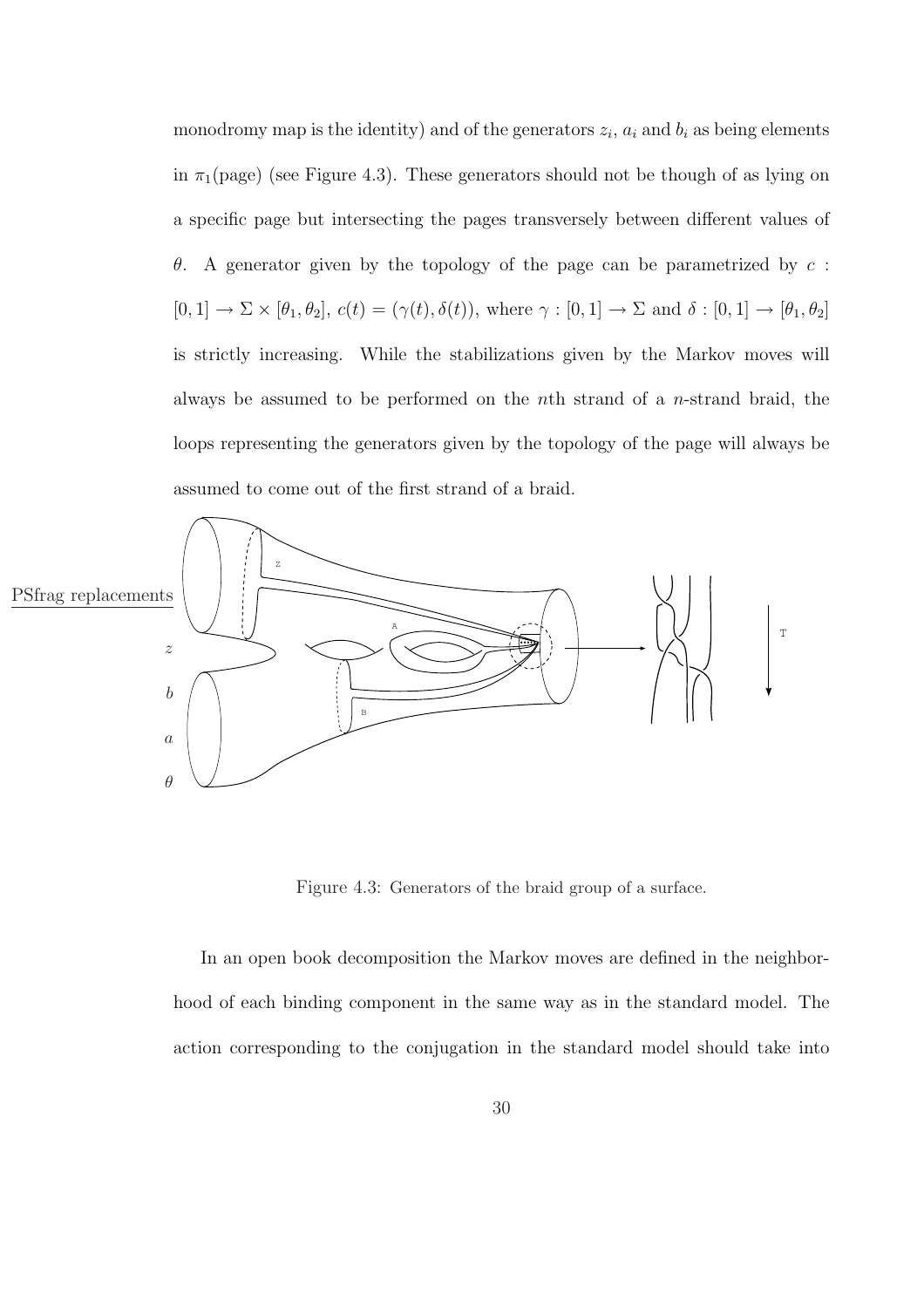account the monodromy map. We are going to fix the monodromy page, call it  $\Sigma_0$ , and we are going to read all the braid words starting at this page and moving in the increasing  $\theta$  direction.

First, there is an action given by  $b \to \sigma \cdot b \cdot \sigma^{-1}$ , where  $\sigma$  is a word in the braid generators  $\sigma_i$ 's. This is not influenced by the monodromy map, as  $\phi$  is identity near the  $\partial \Sigma$ . We are going to refer to this as to a *b-conjugation*.

Second, there is an action given by  $b \to c \cdot b \cdot \phi^{-1}(c^{-1})$ , where c is any of the  $a_i$ ,  $b_i$ ,  $z_i$  or their inverses. We are going to refer to this as to a *t*-conjugation. Note that by applying the monodromy map to the loop representing  $\phi^{-1}(c^{-1})$  when passing through  $\Sigma_0$  we get a loop representing  $c^{-1}$ .

## 4.4 Algebraic interpretation of the Markov theorem in an open book decomposition

In this section we make the connection between the braid isotopies mentioned in section 4.1 and the elements of the braid group introduced in the previous section.

**Theorem 4.4.1.** Let M be a 3-dimensional, closed, oriented manifold and  $(L, \pi)$ an open book decomposition for M. Let  $B_0$  and  $B_1$  be closures of two elements of the braid group. Then  $B_0$  and  $B_1$  are isotopic as braids in M if and only if they differ by b- and t-conjugations in the braid group. They represent the same topological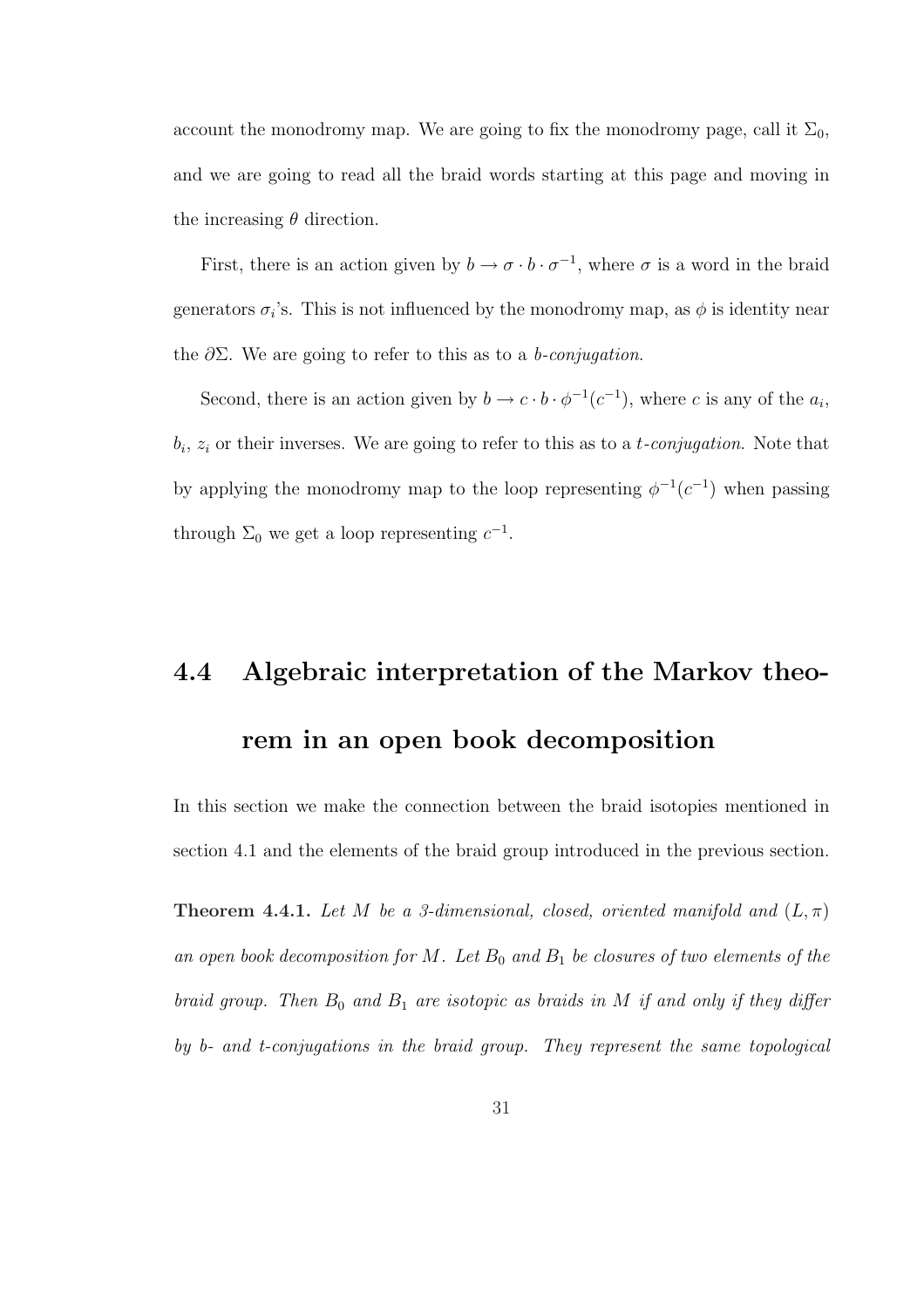knot type if and only if they differ by b- and t-conjugations and stabilizations in the braid group.

Proof. Away from the binding the contact planes and the planes tangent to the surface almost coincide, thus a braid isotopy is equivalent to a transverse isotopy. We are going to have a look at the two different types of actions.

For a b-conjugation: If we see the braid generators in a small enough neighborhood of the binding, such a conjugation will preserve the braid isotopy class. The arcs involved in the conjugation may be assumed close enough to the circle  $r = \epsilon$ ,  $z = 0$ , which is in braid form for  $\epsilon > 0$ . When projected on the cylinder of radius R, where  $R$  is large enough that all points  $p$  on the strands involved in the conjugation are such that  $r(p) < R$ , the braid conjugation represents a sequence of type II Reidemeister moves.

For a *t-conjugation*: In this case, the conjugation is a sequence of conjugations with the a, b and z generators or their inverses. Let  $(p, \theta_1) \in \Sigma_{\theta_1}$  be the starting point of a loop  $l_c$  representing the element c and  $(p, \theta_2) \in \Sigma_2$  be its ending point. Let  $(p, \theta_2) \in \Sigma_{\theta_2}$  be the starting point of a loop  $l_{\phi^{-1}(c^{-1})}$  representing  $\phi^{-1}(c^{-1})$ and  $(p, \theta_3) \in \Sigma_{\theta_3}$  be its ending point. We want to isotop  $l_c \cdot l_{\phi^{-1}(c^{-1})}$  to the curve  $\{p\} \times [\theta_1, \theta_3]$ . The cutting page  $\Sigma_0$  interposes itself between  $l_c$  and  $l_{\phi^{-1}(c^{-1})}$ . As we move  $l_{\phi^{-1}(c^{-1})}$  through  $\Sigma_0$  and apply the monodromy map  $\phi$  to it we get a new curve  $l'_{c^{-1}}$  representing  $c^{-1}$ . We want to isotop  $l_c \cdot l'_{c^{-1}}$  to the curve  $\{p\} \times [\theta_1, \theta_3]$ . This is certainly possible, as the the arc  $l_c \cdot l'_{c^{-1}}$  is disjoint form  $\Sigma_0$  and can be isotoped in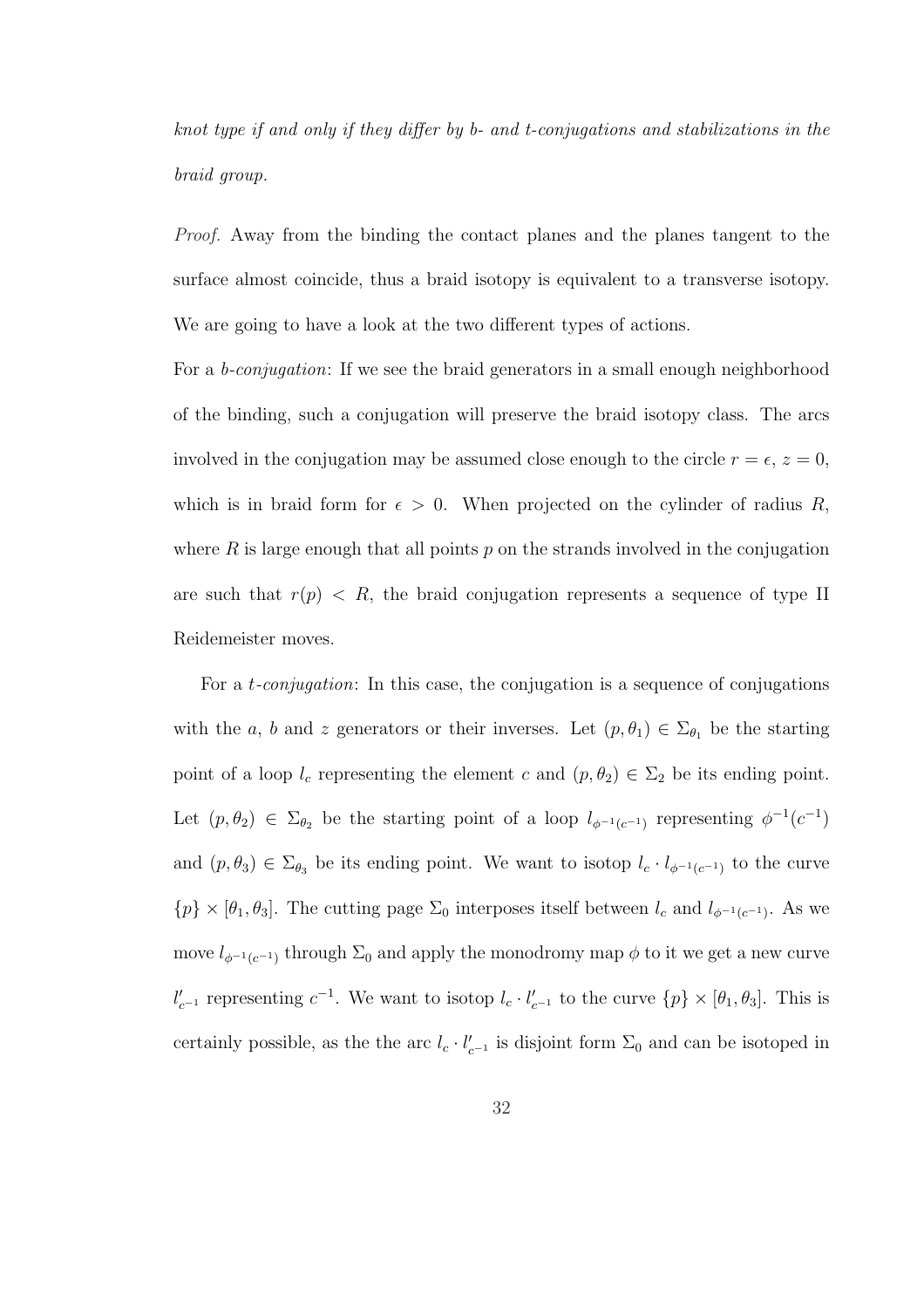$\Sigma \times [\theta_1, \theta_3]$  around the topology of the page to  $\{p\} \times [\theta_1, \theta_3]$ . This isotopy can be realized so that the  $\theta$  coordinate is left unchanged and thus it is an isotopy through braids.

We now look at the converse. We assume that two braids are isotopic in the complement of the binding and want to see that they are related by b- and tconjugations. Fix again the cutting page  $\Sigma_0$  and consider a braid  $\beta$  which may be assumed to intersect  $\Sigma_0$  in a small neighborhood of  $L_1$ . We want to arrange that the isotopy fixes the endpoints of  $\beta$  on the cutting page. If this is the case, the isotopy can be seen in  $\Sigma \times [0, 1]$  and the and the problem is reduced to the product case discussed in Section 4.3 and thus are represented by the same word in the braid group.

If the endpoints of  $\beta$  on the cutting page are not fixed, we can modify the isotopy in such a way that they remain fixed. Given an isotopy  $\beta_t$  from  $\beta_0 = \beta$ to  $\beta_1$  we construct a new isotopy  $\beta'_t$  where  $\beta'_0 = \beta_0$  and  $\beta'_1$  is  $\beta_1$  after some band t-conjugations and such that the intersection of  $\beta'_{t}$  with  $\Sigma_{0}$  is fixed. Say that the endpoint of one of the strands of  $\beta$ , describes a curve  $\gamma \subset \Sigma_0$  troughout the isotopy. First, modify the isotopy such that right at the endpoint of  $\gamma$ , the strand strand looks like  $\{p\} \times [0, \epsilon]$ . Then, slide  $\{p\} \times \{\frac{\epsilon}{2}\}\$ along  $\Sigma \times \{\frac{\epsilon}{2}\}\$ back in a small neighborhood of  $L_1$  such that  $\{p\} \times [0, \epsilon]$  is replaced by  $\gamma_1 \cdot \gamma_1^{-1} \subset \Sigma \times [0, \epsilon]$ . Now, by shifting the whole isotopy by  $\epsilon$  in the negative  $\theta$  direction we find that the endpoint of the given strand on  $\Sigma_0$  is left unchanged by the new isotopy. The isotopy  $\beta_t$  is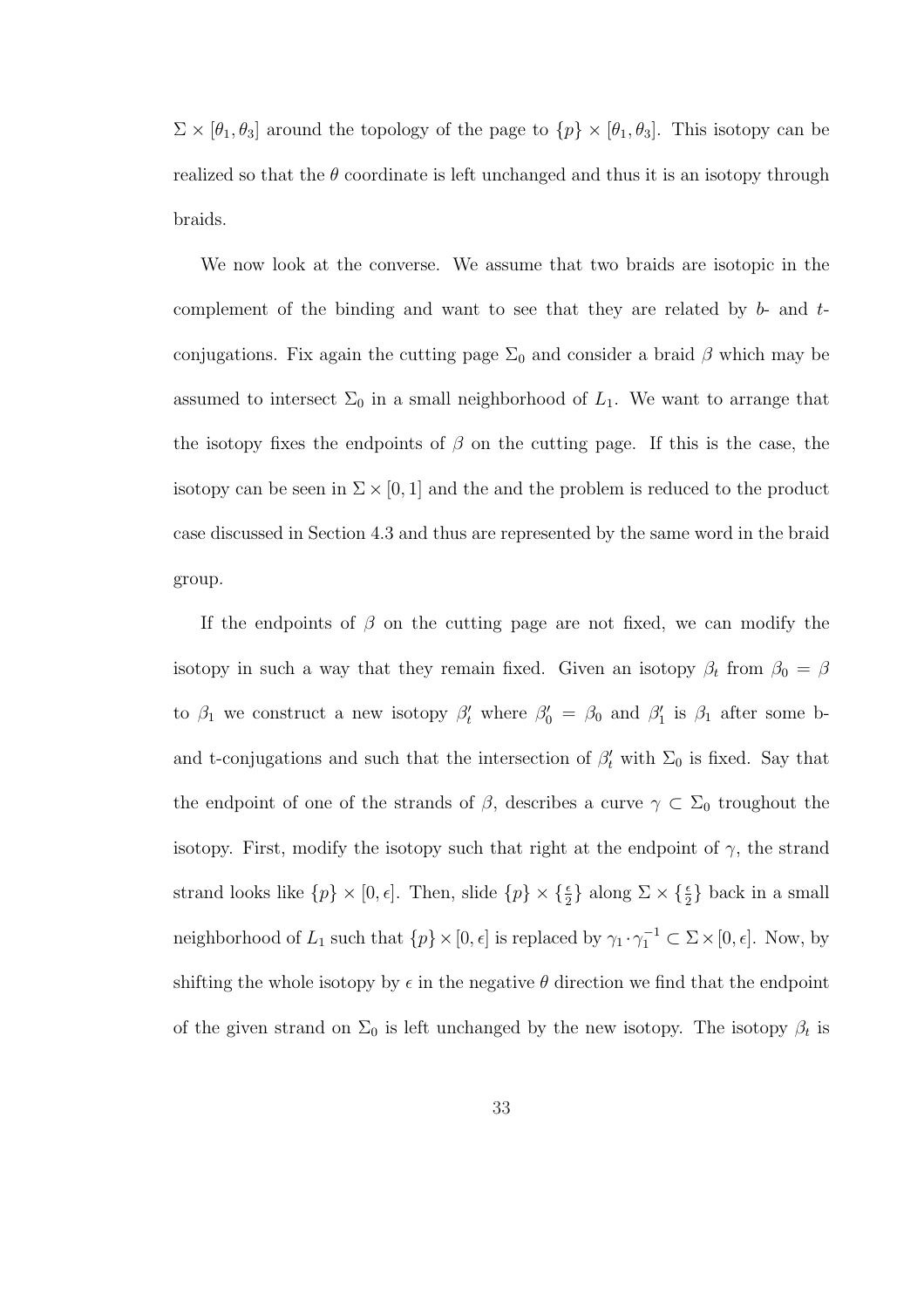left unchanged on the other strands. We repeat the process for all other strands. Notice that we can do this without having the corresponding  $\gamma$  strands interfere one with the other, by nesting them with respect to the  $\theta$  direction.

In the geometric version of the theorem we talked about stabilizations, without regard for the involved binding components. In building the algebra behind it we assumed that the braid elements  $\sigma_i$  lie in a neighborhood of some chosen component of the binding,  $L_1$ . The Markov moves are therefore obvious when performed with respect to this binding component, but not so if they are done with respect to a PSfrag replacements PSfrag replacements different binding component. We would like to see how is this second stabilization written in terms of the generators of the braid group. γ γ



Figure 4.4: Stabilization about a second binding component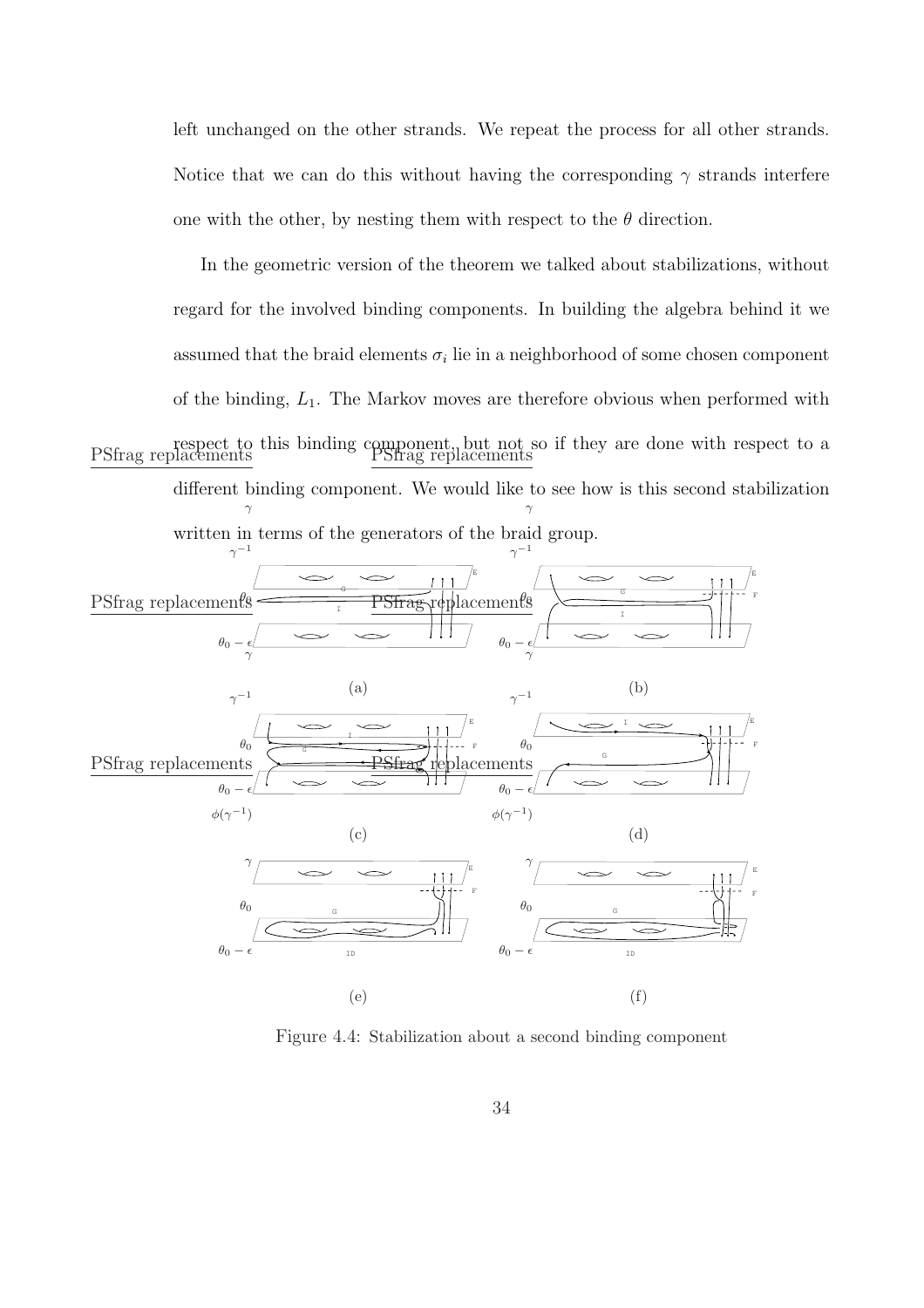Let  $l_n$  be the nth strand of the braid, the outermost one when viewed with respect to the  $L_1$  binding component. Consider the cutting page  $\Sigma_0$  given by  $\pi^{-1}(\theta_0)$ and a curve  $\alpha : [0,1] \to \Sigma \times [\theta_0 - \epsilon, \theta_0], \alpha(t) = (\gamma(t), \delta(t)),$  where  $\gamma : [0,1] \to$  $\Sigma$  and  $\delta : [0,1] \to [\theta_0 - \epsilon, \theta_0]$  is strictly increasing, such that  $\gamma(1)$  belongs in a small neighborhood of a different binding component,  $L_2$ . We may assume that  $l_n \cap \Sigma \times [\theta_0 - \epsilon, \theta_0 + \epsilon]$  is of the form  $\{p\} \times [\theta_0 - \epsilon, \theta_0 + \epsilon]$ . We isotop  $l_n$  such that  $\{p\} \times [\theta_0 - \epsilon, \theta_0 + \epsilon]$  follows  $\gamma \cdot \gamma^{-1}$  in  $\Sigma \times [\theta_0 - \epsilon, \theta_0 + \epsilon]$  and perform a Markov move with respect to  $L_2$  that can be either positive or negative (see Figure 4.4(a,b)). Figure 4.4(b) pictures the braid just after a negative Markov move. We look at this case, as the positive one is similar. We want that the monodromy map  $\phi$  fixes the points of intersection of the braid with the cutting page. For this, following the earlier procedure, we isotop the intersection of the resulting arc with  $\Sigma_0$  back along  $\gamma$  to a neighborhood of  $L_1$  (as in Figure 4.4(c)). After an additional isotopy outside of a neighborhood of the binding and after passing  $\gamma$  through the cutting page  $\Sigma_0$ (as in Figure 4.4(d,e)), we find that, in the braid group, a negative stabilization with respect to  $L_2$  is given by  $b \to b \cdot \sigma_n^{-1} \cdot w$  where w is a word representing the loop  $\gamma \cdot \phi(\gamma^{-1})$ . Similarly, a positive stabilization with respect to  $L_2$  is given by  $b \to b \cdot \sigma_n \cdot w$  where w is a word representing the loop  $\gamma \cdot \phi(\gamma^{-1})$ .  $\Box$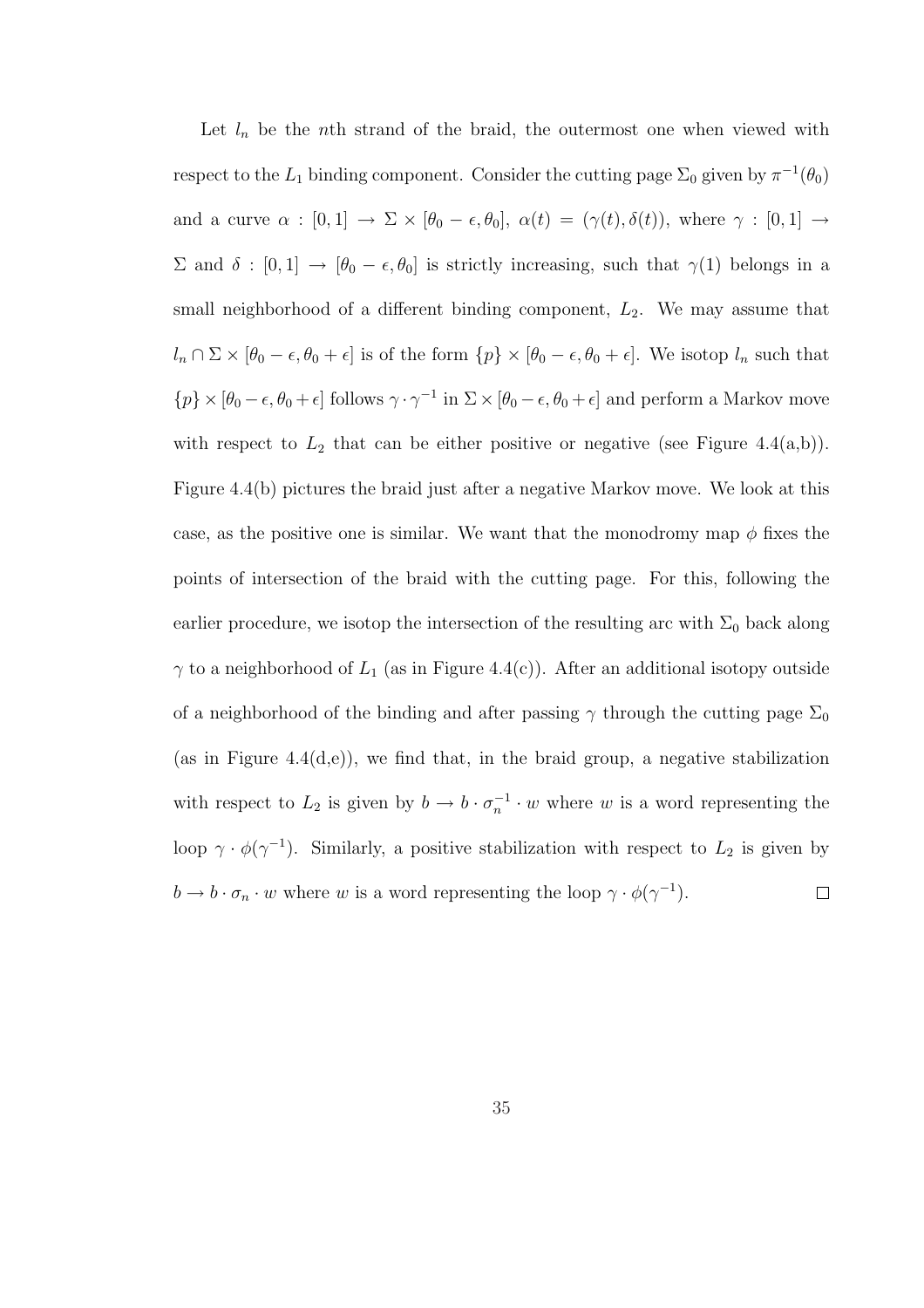### Chapter 5

# On the transversal simplicity of the unknot

In [10], Birman and Wrinkle proved that exchange reducibility implies transversal simplicity. As a consequence, Birman and Menasco's paper [8] shows that the m-component unlink is transversely simple. While exchange reducibility does not seem to work in more general settings, the unknot remains transversely simple in a tight contact structure. Eliashberg proved this fact in [11]. Later, Etnyre proved in [14] that positive torus knots are transversely simple. In this chapter we reprove Eliashberg's original theorem using braid theoretical techniques.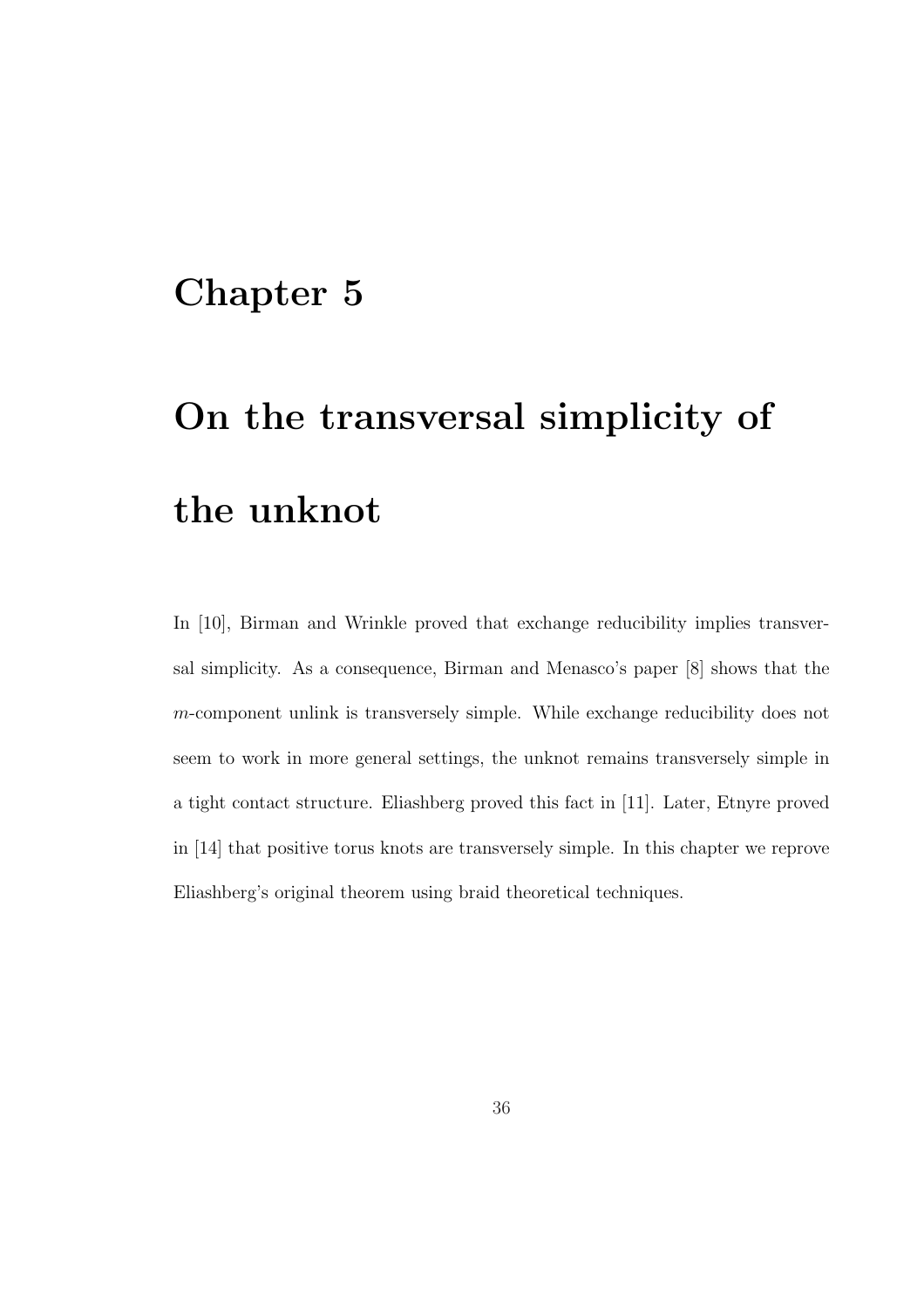#### 5.1 Braid foliations

**Definition 5.1.1.** Let  $(M, \xi)$  be a 3-dimensional contact manifold. A topological class of knots  $\mathcal T$  is called *transversely simple* if any two transverse representatives of  $\mathcal T$  having the same self-linking number are transversely isotopic.

Further, we are looking at how an embedded surface in M may sit with respect to an open book decomposition  $(\Sigma, \phi)$  for M. This ideas were first introduced and studied by Birman and Menasco. Let  $U \subset M$  be an embedded unknot together with an embedded disk D such that  $\partial D = U$ . By Theorem 3.2.1, U may be assumed to be braided about the binding of  $(\Sigma, \phi)$ . The intersection of D with the pages of the open book induce a foliation on  $D$ , the *braid foliation*.

We may assume that  $D$  is in general position in the following sense:

- i)  $D$  intersects the binding  $L$  transversely, finitely many times in such a way that up to orientation the binding and the normal direction to the disk coincide
- ii) In a neighborhood of such an intersection point  $D$  is radially foliated (as in Figure  $5.5(a)$
- iii) All but finitely many pages  $\Sigma_{\theta}$  meet D transversely and those which do not are tangent to  $\Sigma_{\theta}$  at points which are either saddle points or local extremes with respect to the parameter  $\theta$ .
- iv) The tangency points described in iii) are all on different pages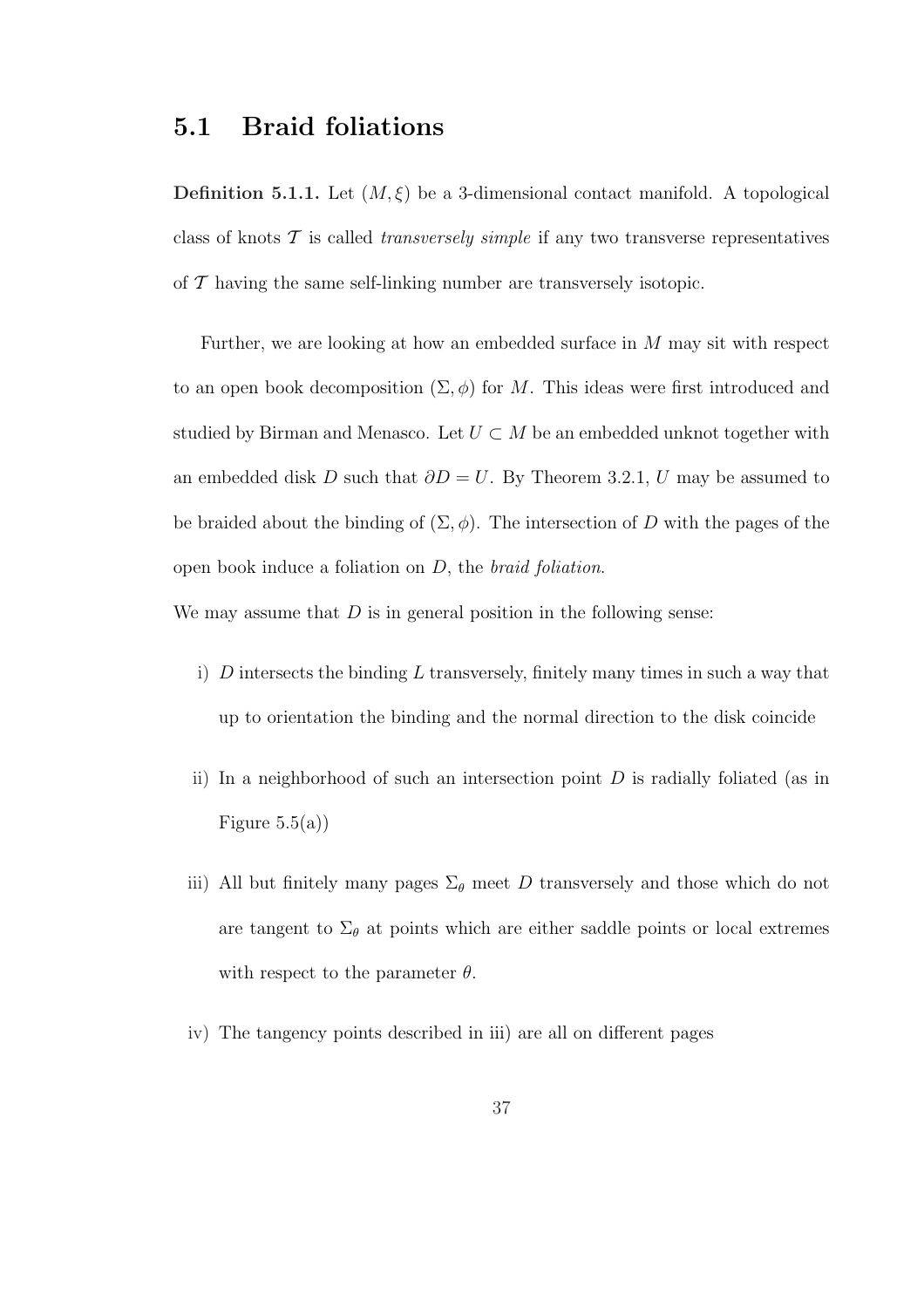v) U has a neighborhood  $N(U)$  in M such that  $N(U) \cap D$  is foliated by arcs transverse to  $U$ . Also, the oriented foliation lines go from inside  $D$  transversely towards U in this neighborhood.

We would like to isotop  $D$  such that there are no singularities given by local extremes with respect to the parameter  $\theta$ . This requires few more definitions and results.

Definition 5.1.2. Let F be an oriented singular foliation on  $\Sigma$ . Let  $\Gamma \subset \Sigma$  be a properly embedded 1-manifold. We say that  $\Gamma$  divides  $\mathcal F$  if

- 1)  $\Gamma \pitchfork \mathcal{F}$
- 2)  $\Sigma \setminus \Gamma = \Sigma_+ \sqcup \Sigma_-, \Sigma_{\pm} \neq \emptyset$
- 3)  $\exists$  a vector field  $\overrightarrow{w}$  on  $\Sigma$  and a volume form  $\omega$  on  $\Sigma$  such that
	- i)  $\overrightarrow{w}$  directs  $\mathcal F$
	- ii)  $\vec{w}$  is expanding  $\omega$  on  $\Sigma_+$  and contracting  $\omega$  on  $\Sigma_-$
	- iii)  $\vec{w}$  points out of  $\Sigma_+$ (and into  $\Sigma_-$ ).

**Definition 5.1.3.** A vector field  $\vec{v}$  on a contact manifold  $(M, \xi)$  is called a *contact* vector field  $\vec{v}$  if its flow preserves  $\xi$ .

Definition 5.1.4. A surface  $\Sigma \subset (M, \xi)$  is said to be *convex* if there exists a contact vector field  $\overrightarrow{v}$  transverse to  $\Sigma$ .

**Theorem 5.1.5.** For a convex surface  $\Sigma$  as above there exists a dividing set  $\Gamma$  given by the points on  $\Sigma$  where  $\overrightarrow{v} \in \xi$ .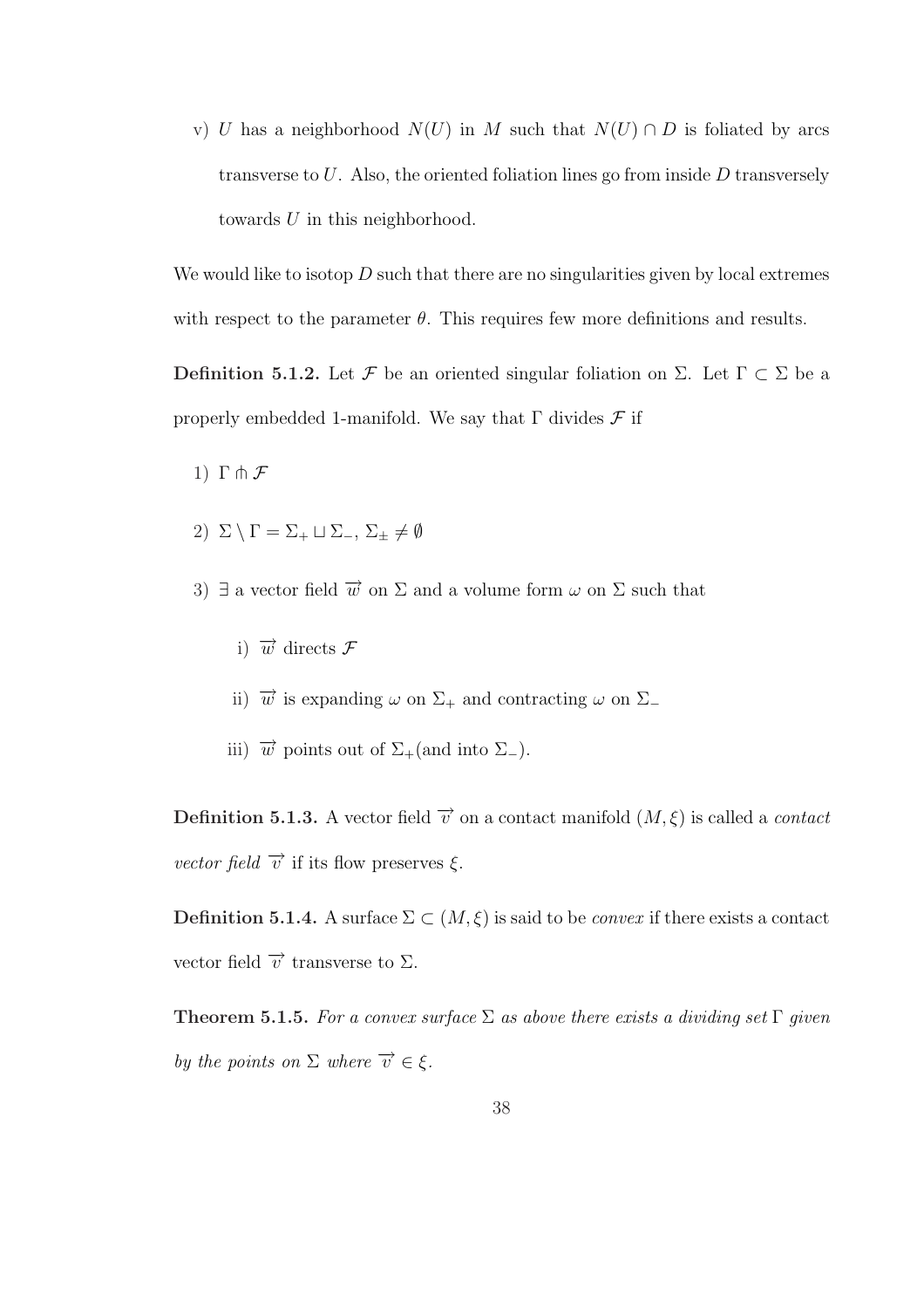**Lemma 5.1.6.** (Legendrian Realization Principle) Let  $\gamma$  be an embedded 1-manifold on a convex surface  $\Sigma$  such that each component of  $\Sigma \setminus \gamma$  intersects a dividing set Γ. Then Σ can be isotoped through convex surfaces such that  $γ$  is Legendrian.

**Lemma 5.1.7.** Let  $(\Sigma, \phi)$  be an open book decomposition for M and  $\xi$  a supported tight contact structure. Let  $S \subset M$  be an embedded surface. Then S can be isotoped in such a way that its braid foliation has no tangency points given by local extremes with respect to the parameter  $\theta$ .

*Proof.* Assume there exists a tangency point p of S with a page, given by a local extreme with respect to  $\theta$ . We are going to show that S can be isotoped in such a way that the singularity at p is eliminated. Near p the surface  $S$  intersects the pages in concentric circles  $c_{\theta}$  with  $c_{\theta} = \partial D_{\theta}$ ,  $D_{\theta} \subset \Sigma_{\theta}$  a family of disks. Moving through the fibration away from the tangency point we must arrive at a circle  $\gamma_0 \subset \Sigma_0$ containing a singular point  $p_0$ . There are three cases we need to consider.

Case 1: The curve  $\gamma_0$  bounds a disk in  $\Sigma_0$  (as in Figure 5.1(a)). In this case, using the 3-ball

$$
B=\coprod_{\theta} D_{\theta}
$$

composed by disks in between p and  $\gamma_0$ , we can isotop the part of the surface on the side of  $\gamma_0$  containing p so that both p and  $p_0$  are eliminated.

Case 2: The curve  $\gamma_0$  is not trivial in homology (as in Figure 5.1(b)). In this case  $\gamma_0$  is non separating so it satisfies the hypothesis of Lemma 5.1.6 and if the page would have been a closed surface  $\gamma_0$  could have been Legendrian realized. If so, the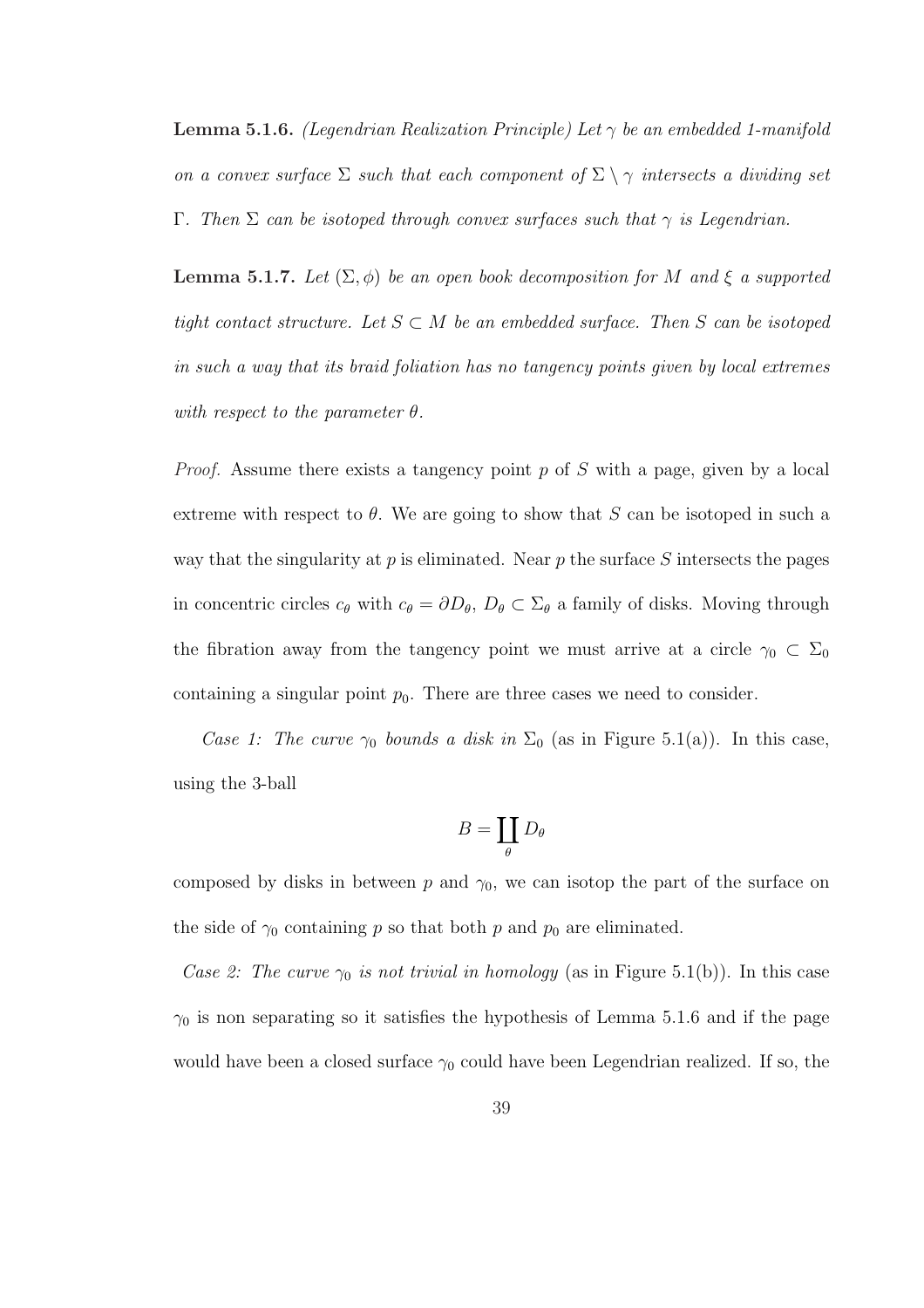

Figure 5.1: (a) Homotopically trivial  $\gamma$  (b) Homologically trivial  $\gamma$  not bounding a disk (c) Homologically essential  $\gamma$ 

disk bounded by the Legendrain curve  $\gamma_0$  on S would be an overtwisted disk, contradicting the hypothesis. We can still apply Lemma 5.1.6, by taking  $\Sigma' = \Sigma_0 \cup_{id_L} \Sigma_{\frac{1}{2}}$ and looking at  $\gamma_0 \subset \Sigma'$ . The surface  $\Sigma'$  is closed, with dividing curve  $\Gamma = L$ .

Case 3: The curve  $\gamma_0$  is trivial in homology but does not bound a disk in  $\Sigma_0$  (as in Figure 5.1(c)). Consider  $\Sigma'$  as defined above. The curve  $\gamma_0 \subset \Sigma'$  may not satisfy the hypothesis of Lemma 5.1.6, as there might be a component of  $\Sigma' \setminus \gamma_0$  which does not intersect the dividing set, Γ. If so, then consider a non-separating curve  $\delta$ in this component. The curve  $\delta$  can be Legendrian realized. This can be done by looking at an annulus neighborhood of  $\delta$ . This annulus has a neighborhood contactomorphic to a neighborhood N of the annulus in the xy-plane in  $(\mathbb{R}^3, \xi_{std})/_{x \sim x+1}$ . The neighborhood  $N$  can be replaced with a new neighborhood which introduces two new singularity lines and two new components to the dividing set. The new surface has a dividing set  $\Gamma' = \Gamma \cup \{\delta_1, \delta_2\}$ , where  $\delta_1$  and  $\delta_2$  are curves parallel to  $\delta$ , in a small neighborhood of  $\delta$  (as in Figure 5.1(c)). With respect to  $\Gamma'$ ,  $\gamma_0$  satisfies the hypothesis of Lemma 5.1.6 and therefore can be Legendrian realized. This trick was used by Honda in [16] and is called super Legendrian realization. As in Case 2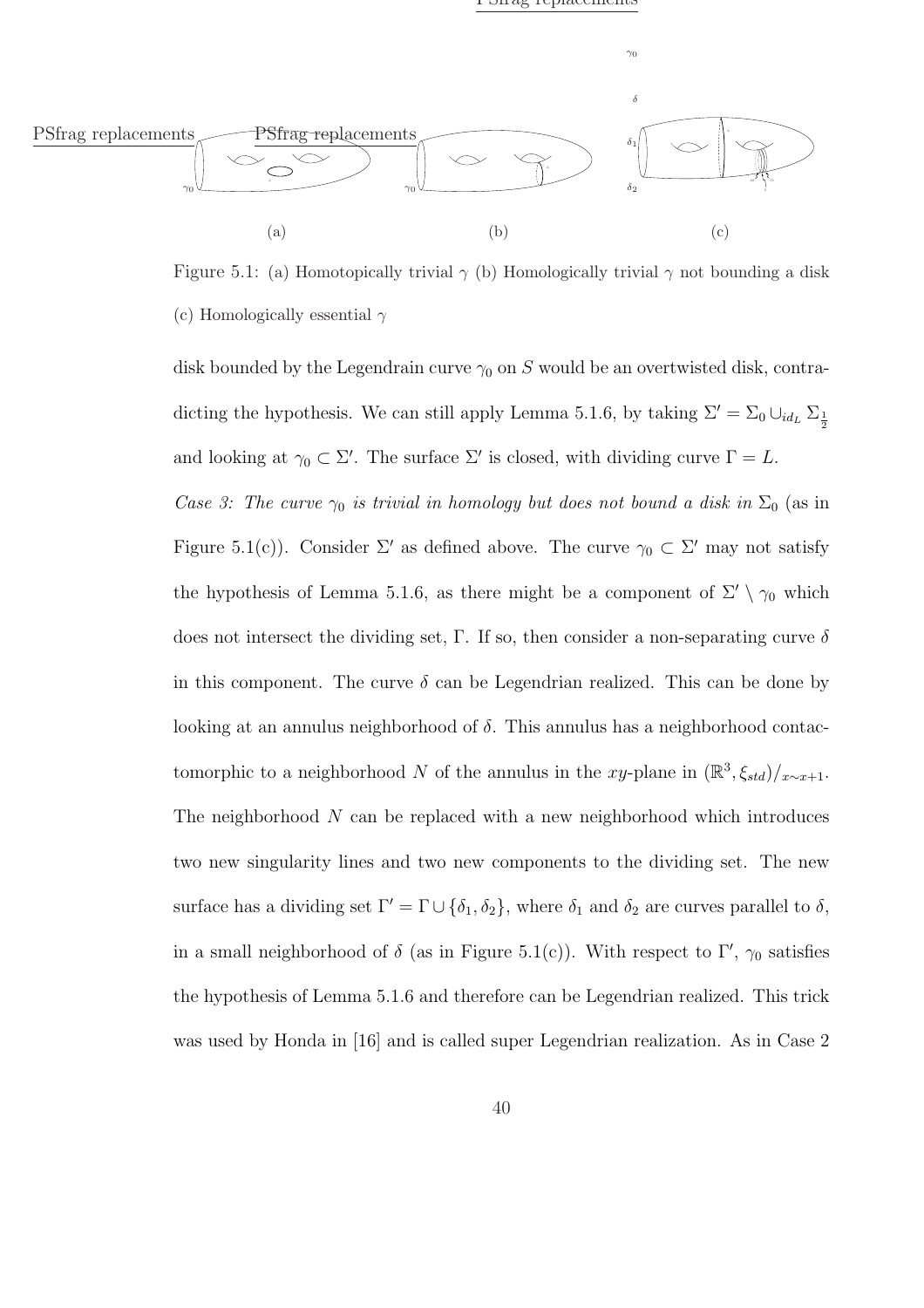this gives rise to an overtwisted disk.

In Chapter 2 we have introduced the notion of a characteristic foliation for an embedded surface  $S \subset M$ . This foliation and the braid foliation described above have the same distribution of singularities along S. In a neighborhood of the binding L the contact structure looks like the standard one,  $dz + r^2 d\theta$  and by perturbing  $S$  we can make the normal to  $S$  and the binding align at the intersection points, having a small disk around the intersection point radially foliated, as in Figure 5.5(a). Away from the binding the contact planes almost coincide with the planes tangent to the pages and thus, modulo a small perturbation the two foliations also coincide here. The two foliations are topologically conjugate by a homeomorphism closed to the identity. This means that from the perspective of the pictures they are the same.

Consider  $D$  a spanning disk for an unknot in  $M$ . It follows from the general position requirements and Lemma 5.1.7 that D can be isotoped in such a way that the singularities of its braid foliation are either elliptic, given by the intersections with the binding (as in Figure 5.2(a,b)), or hyperbolic, given by saddle points of  $D$ (as in Figure 5.2(c,d)). Further, condition iv) satisfied by a disk in general position, implies that there are no foliation lines connecting two hyperbolic singularities in the braid foliation of  $D$ . A generic braid foliation for  $D$  looks like the one in Figure 5.3. In this picture, the elliptic singularities are denoted by filled dots while the hyperbolic singularities are denoted by empty dots.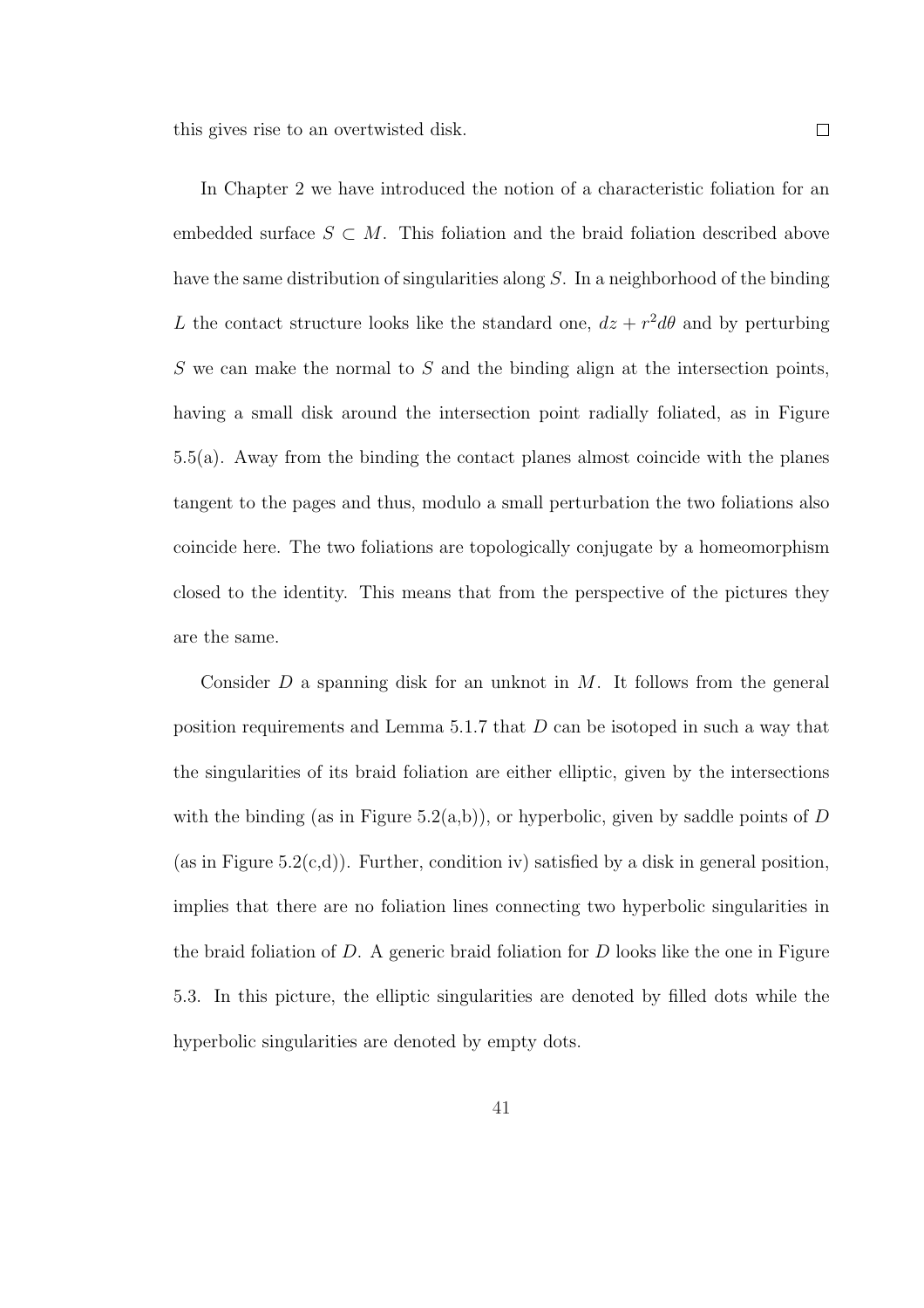

Figure 5.2: (a,b)Positive and negative elliptic singularities (c,d) Positive and negative hyperbolic singularities



Figure 5.3: Induced braid foliation on D.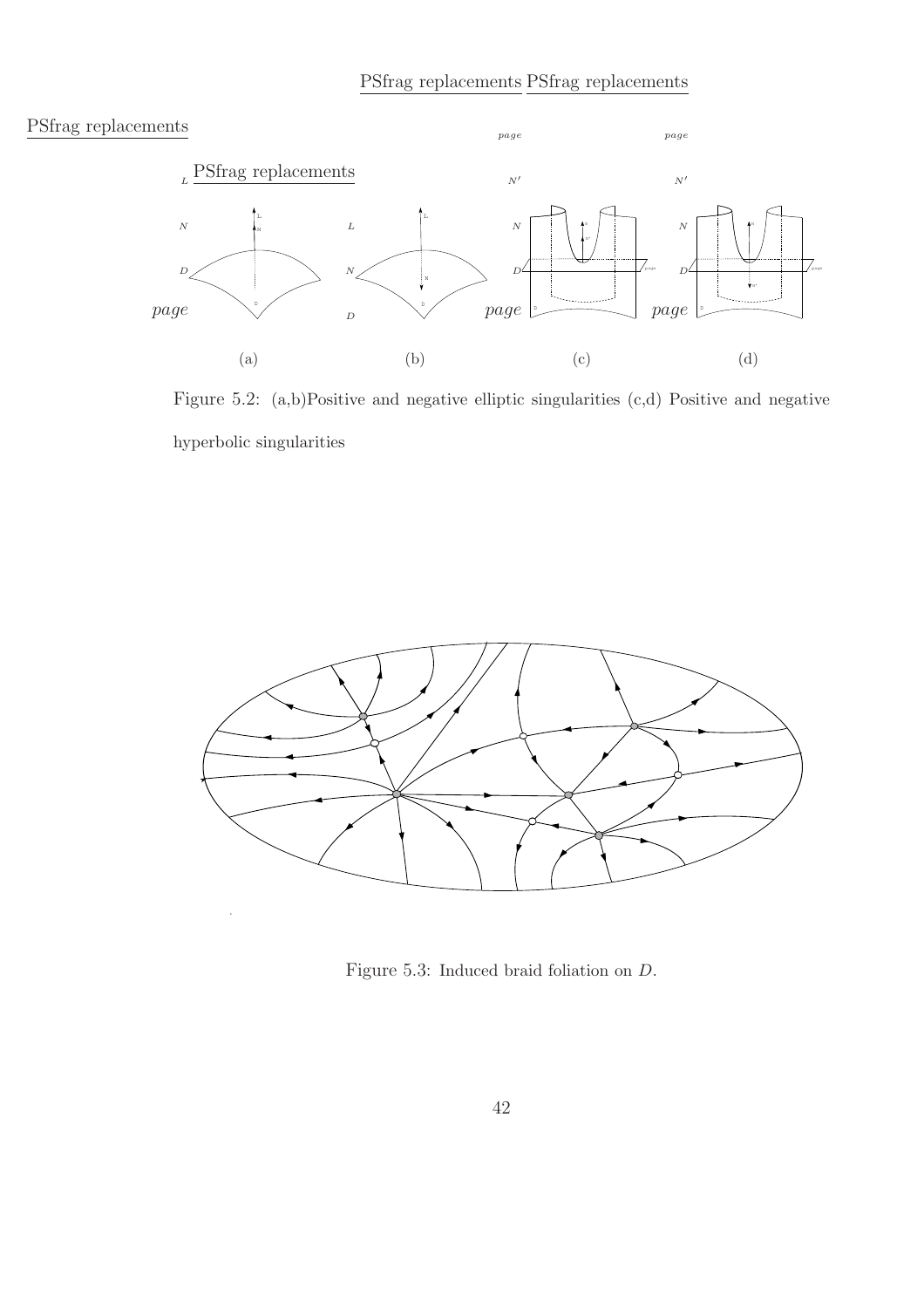A sign can be assigned to each elliptic or hyperbolic singularity in the following way. An elliptic singularity is positive (negative) if the binding intersects the disk D in the direction consistent with (opposite to)  $N$ , the normal direction to  $D$  (as in Figure 5.2(a,b)). Define  $e_{+}$  ( $e_{-}$ ) to be the number of positive (negative) elliptic singularities.

A hyperbolic singularity is positive (negative) if the normal N to D at the intersection point, is consistent with (opposite to) the normal direction to the page at that point, N' (as in Figure 5.2(c,d)). Define  $h_{+}$  (h<sub>-</sub>) to be the number of positive (negative) hyperbolic singularities.

**Definition 5.1.8.** Let  $e$  be an elliptic singularity in the braid foliation of  $D$ , as above. The *valence of e,*  $v(e)$ *,* is defined as the number of hyperbolic singularities adjacent to e.

In [6], Bennequin found a way of writing the self-linking number in terms of the singularities in a foliation.

**Lemma 5.1.9.** Let U be an unknot spanning the embedded disk D and consider the braid foliation of D as described above. Then  $sl(U) = (e_{-} - h_{-}) - (e_{+} - h_{+})$ .

**Definition 5.1.10.** Associate to a foliation  $\mathcal F$  of  $D$  the number

$$
c(\mathcal{F}) = e_+ + e_- + h_+ + h_-,
$$

that is the number of its singularities, and call  $c(\mathcal{F})$  the *complexity of*  $\mathcal{F}$ .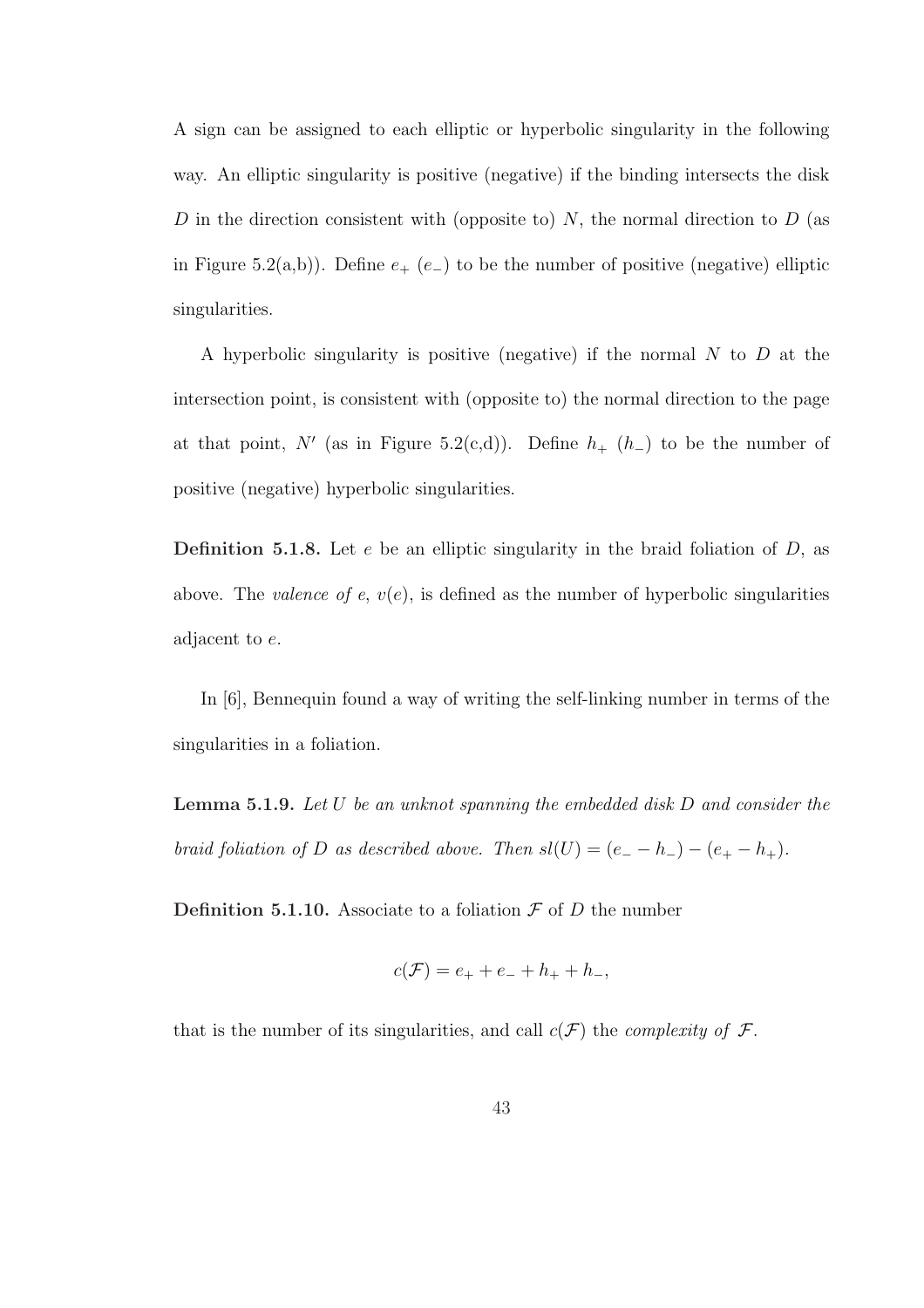## 5.2 Transverse stabilizations and braid destabilizations

Lemma 5.2.1. Let e be a negative elliptic singularity in the braid foliation of the disk D,  $\partial D = U$ , and let h be an adjacent negative hyperbolic singularity that is also adjacent to U. Then U can be transversely isotoped (as in Figure 5.4(a)) so that both e and h are eliminated.

*Proof.* The foliation we see on the disk  $V$  is the braid foliation. By slightly perturbing it we get the characteristic foliation on  $V$ . This foliation determines how the contact structure looks like in a neighborhood of V in  $M$ . Using Theorem 2.1.7, we look for a disk  $V_0$  embedded in  $(\mathbb{R}^3, \xi_{std})$ , with the same characteristic foliation. Consider the disc  $V_0 \subset (\mathbb{R}^3, \xi_{std})$  traced by the isotopy

$$
(s,t) \rightarrow (t-3s^2, st-s^3, 18s), t \in [-1,1], s \in [-1,1,1,1]
$$

The disk  $V_0$  has the same characteristic foliation as V and for each fixed value of  $t$ , the curve  $s \to (t-3s^2, st-s^3, 18s), s \in [-1.1, 1.1]$  remains transverse to the contact planes, as the form  $dz - ydx$  evaluates to  $18 + 6s^2(t - s^2) > 0$  on the tangent vector  $\langle -6s, t-3s^2, 18 \rangle$ .  $\Box$ 

Lemma 5.2.2. Let e be an elliptic singularity in the braid foliation of the disk D,  $\partial D = U$ , such that  $v(e) = 1$  and let h be its only adjacent hyperbolic singularity. If h and e are of the same sign then U can be transversely isotoped so that both e and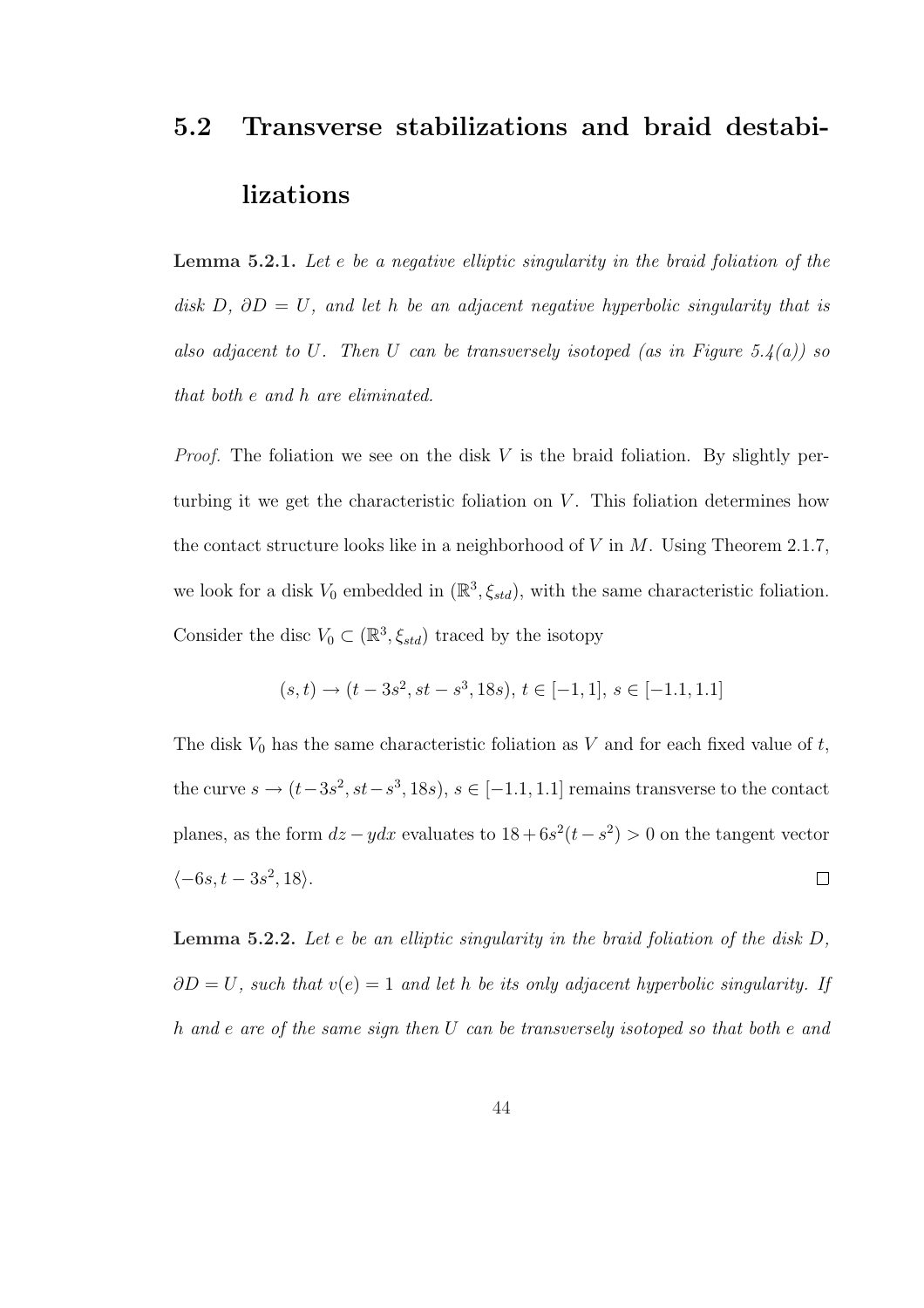h are eliminated. We are going to refer to this isotopy as to a braid destabilization.

Proof. As the foliation is oriented in such a way that the flowlines go towards U from inside  $D$ ,  $e$  can only be a positive singularity. Up to choice of orientation on the disk D the situation is identical to that of the previous lemma, except the t-parameter should be chosen with the opposite orientation.

 $\Box$ 



Figure 5.4: Part of D before and after the elimination of a negative hyperbolic singularity adjacent to U.

**Definition 5.2.3.** A knot  $K$  is said to be obtained through a *transverse stabilization* of a transverse knot K' if  $K = \delta \cup \beta$  and  $K' = \delta \cup \beta'$  and  $\beta \cup \beta'$  bounds a disk with one positive elliptic and one negative hyperbolic singularity (as in Figure 5.5(b)). Here the term transverse refers to the position with respect to the characteristic foliation.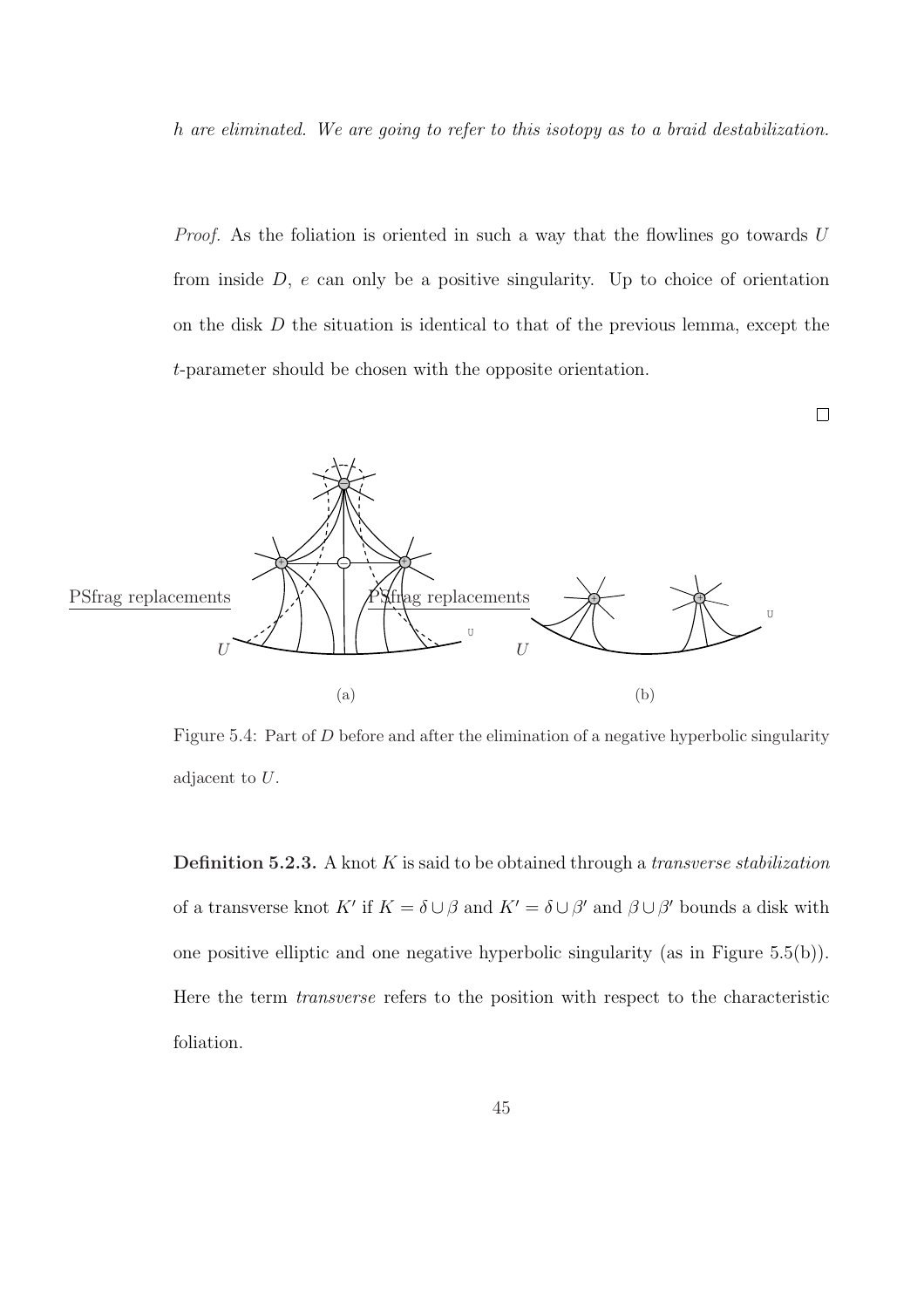Note that through a transverse stabilization the self-linking number is decreased by 2. The following is a well known lemma, but it's only sketched in the present literature. We give a more detailed proof.

**Lemma 5.2.4.** If  $K_1$  and  $K_2$  are obtained through a transverse stabilization from two transversely isotopic knots  $K_1'$  and  $K_2'$ , then  $K_1$  and  $K_2$  are themselves transversely isotopic.

*Proof.* Since  $K_1'$  and  $K_2'$  are transversely isotopic we may assume  $K_1' = K_2' = K'$ . Let  $D_1$  and  $D_2$  be the disks given by the two stabilizations (as the shaded disk in Figure 5.5(c)). Let  $e_1$ ,  $h_1$  and  $e_2$ ,  $h_2$  be the pairs of singularities on  $D_1$  and  $D_2$  and  $\alpha_1$ ,  $\alpha_2$  the two Legendrian arcs formed by the stable manifolds of  $h_1$  and  $h_2$ . We may transversely isotop K' so that  $K_1 \setminus K'$  lies arbitrarily close to  $\alpha_1$  and similarly for  $K_2$  and  $\alpha_2$ . We can see this in Figure 5.5(c). The pictured part of the knot can be brought towards the  $\alpha$ -arc, as indicated by arrows, remaining transverse to the characterstic foliation. The claim in the lemma follows from the following three additional lemmas.  $\Box$ 

**Lemma 5.2.5.** There exists a contact isotopy preserving  $K'$  taking the endpoint of  $\alpha_1$  in  $D_1$  to the endpoint of  $\alpha_2$  in  $D_2$ .

**Lemma 5.2.6.** There exists a contact isotopy preserving K' taking  $\alpha_1$  to  $\alpha_2$ .

*Proof.* Consider  $p_1$  the common starting point of  $\alpha_1$  and  $\alpha_2$  together with a neighborhood  $N(p_1)$  contactomorphic to a neighborhood of the origin in  $(\mathbb{R}^3, \xi_{std})$ ,  $N(0)$ .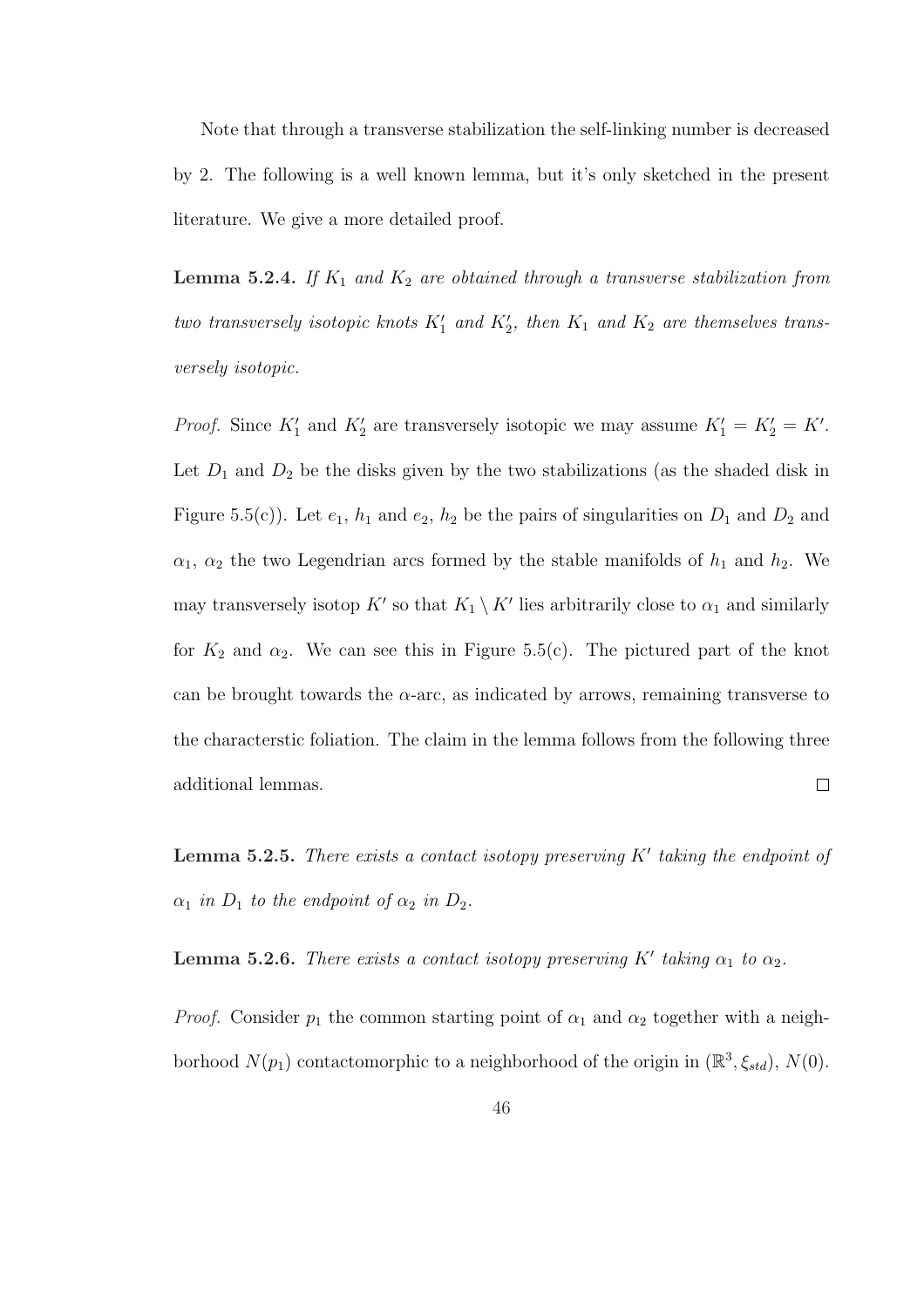

Figure 5.5: (a) Disk foliation of complexity 1 (b) Valence 1 elements in  $E_U$  (c) Stabilization disk

Consider  $\xi_{std}$  given by the 1-form  $dz + r^2 d\theta$ . We identify  $\alpha_1 \cap N(p_1)$  with the arc  $N(0) \cap (\theta = \theta_1) \cap (z = 0)$  and  $\alpha_2 \cap N(p_1)$  with the arc  $N(0) \cap (\theta = \theta_2) \cap (z = 0)$ , for  $\theta_1 \neq \theta_2$ . There is an isotopy given by  $\psi_t(r, \theta, z) = (r, (1-t)\theta_1 + t\theta_2, z), t \in [0, 1],$ that takes  $N(0) \cap (\theta = \theta_1) \cap (z = 0)$  to  $N(0) \cap (\theta = \theta_2) \cap (z = 0)$ . Pulling this back through the contactomorphism gives an isotopy between  $\alpha_1 \cap N(p_1)$  and  $\alpha_2 \cap N(p_1)$ . A compactness argument completes the proof.

**Lemma 5.2.7.** Any two stabilizations of  $K'$  along a fixed Legendrian arc are transversally isotopic.

 $\Box$ 

*Proof.* Consider  $D_1$  and  $D_2$  the two stabilization disks that coincide along the Legendrian arc  $\alpha$ . By a small deformation we can assume they coincide in a small neighborhood of the  $\alpha$  arc. As described above, the knot of can be transversely isotoped to such a neighborhood.  $\Box$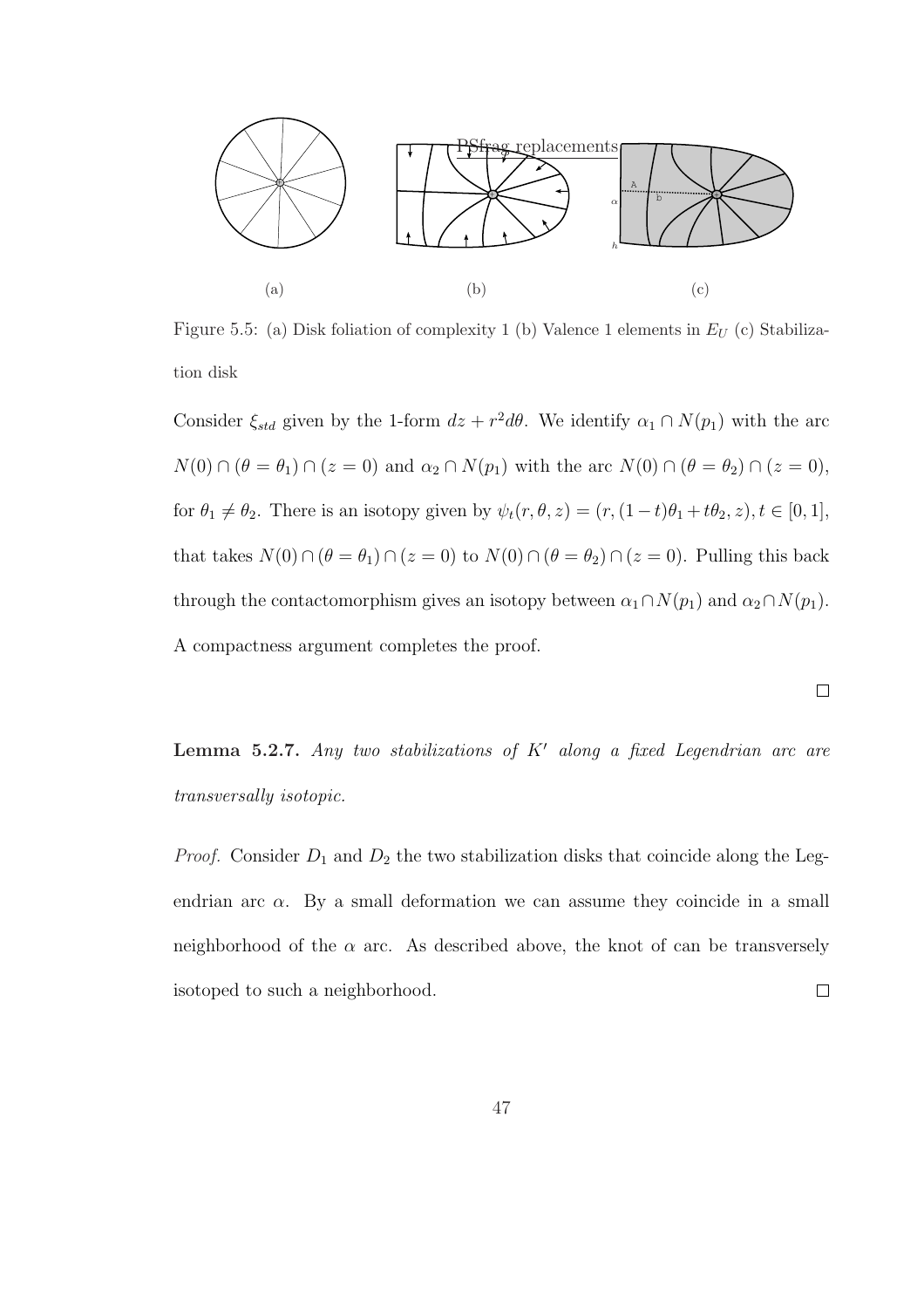## 5.3 In a tight contact structure the unknot is transversely simple

**Theorem 5.3.1.** Let  $(M, \xi)$  be a 3-dimensional contact manifold supported by the open book decomposition  $(L, \pi)$ . If  $(M, \xi)$  is tight then the unknot is transversely simple.

*Proof.* Considering an arbitrary representative of the unknot,  $U \subset M$ , and  $D \subset M$ an embedded disk with  $\partial D = U$ . Using Lemma 5.2.1, the braid foliation on D may be assumed to have no couples consisting of a negative hyperbolic singularity and a negative elliptic singularity adjacent to U.

First, we show that any transverse representative of the unknot of maximal selflinking number can be transversally isotoped to the trivial braid, that is a braid bounding a disk foliated as in Figure 5.5(a). This proves the theorem in the maximal self-linking number case. Second, we prove the theorem for arbitrary self-linking number.

Assume now that U is a transverse representative of the unknot of maximal self-linking number. The goal is to show that the foliation can be changed into one of minimal complexity, i.e. such that  $c(\mathcal{F}) = 1$ . We are going to see that due to the maximality of  $sl(U)$ , the foliation on D has no negative hyperbolic singularity with both unstable manifolds going towards  $U$ . Having already eliminated the negative hyperbolic singularities adjacent to  $U$  (as in Lemma 5.2.1), all singular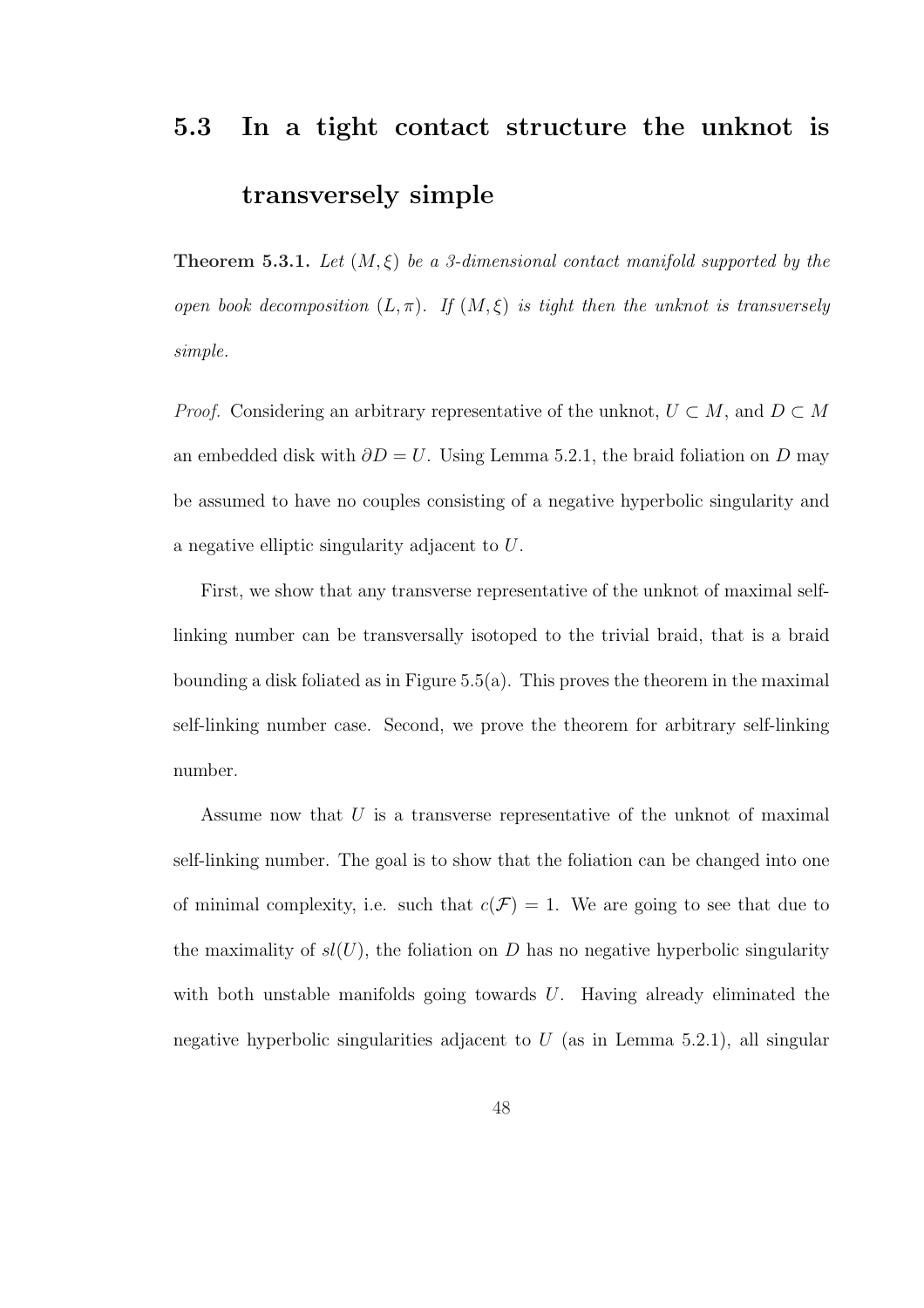points adjacent to U have positive sign.

Denote by  $E_U$  the set of elliptic singularities adjacent to U. The elements of  $E_U$  are connected in between them through stable manifolds of positive elliptic singularities. For  $e \in E_U$  define  $v_+(e)$  to be the number of such connections. If for all  $e \in E_U$ ,  $v_+(e) \geq 2$ , then the graph with vertices the elements of  $E_U$  and edges the above connections exhibits a cycle. This cycle is the boundary of an overtwisted disk. As  $\xi$  is tight, there must exist an element  $e' \in E_U$  with  $v_+(e') \in \{0,1\}$ .

If  $E_U$  contains e' with  $v_+(e')=0$ , then the disk D is foliated as in Figure 5.5(a) (as it has only one connected component) and therefore  $c(\mathcal{F}) = 1$ .

If  $E_U$  contains e' with  $v_+(e') = 1$ , then a neighborhood of e' is foliated like in Figure 5.5(b). In this case the complexity of the foliation can be reduced by 2 through a braid destabilization as in Lemma 5.2.2.



Figure 5.6: Isotopy between trivial unknots linking different binding components.

If the foliation on  $D$  has negative hyperbolic singularities with both unstable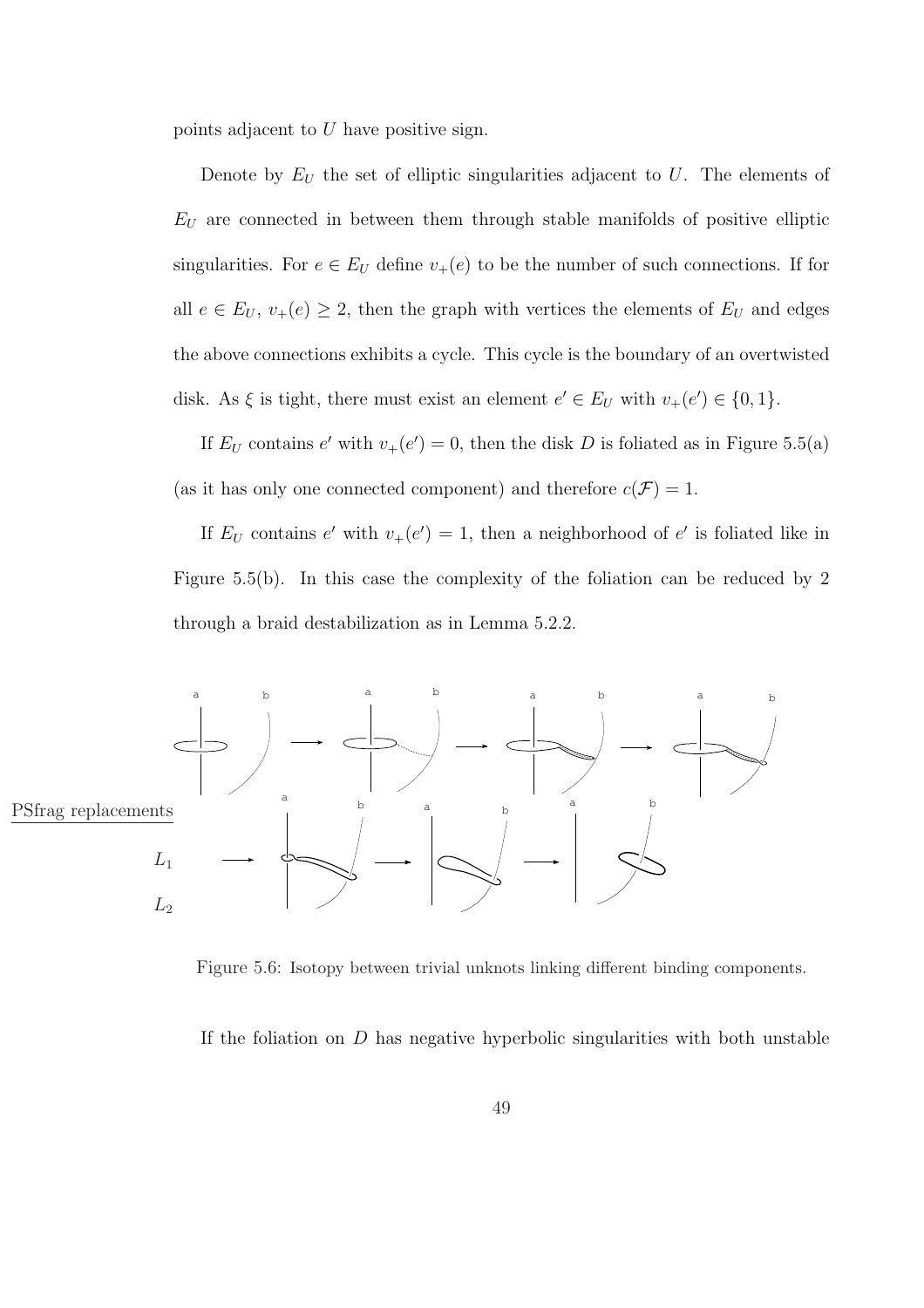manifolds going towards  $U$ , we look at an inner most such singularity. Following Lemma 5.2.1, its unstable manifolds together with part of  $U$  will bound a disk foliated in a such a way that all singularities adjacent to the boundary are positive. The same argument as above implies that  $U$  must have been obtained from some unknot  $U'$  through a transverse destabilization as in Definition 5.2.3, contradicting the maximality of the self-linking number.

If two transversal representatives of the unknot both have maximal self-linking number, they are transversely isotopic, as by the above process can be both braid destabilized by transverse isotopies to a trivial representative, with induced braid foliation as the on in Figure  $5.5(a)$ . If the two trivial unknots are linking the same binding component then one can isotop one to the other by first shrinking both in a small enough neighborhood of the respective component, that looks like the a neighborhood of the z-axis in  $(\mathbb{R}^3, \xi_{std})/_{z \sim z+1}$ . But what if through the destabilization process the two unknots end up linking two different binding components,  $L_1$ and  $L_2$ ? In this case one of the unknots can be first dragged towards the opposite binding component, linked through a braid stabilization (the reversed process described by Lemma 5.2.2) with this and then freed from linking the initial binding component through a braid destabilization. This isotopy is described in Figure 5.6. To guarantee that the unknot remains transverse throughout the process the part of the unknot used to link  $L_1$  is dragged towards  $L_2$  so that it remains in a small neighborhood of an arc between  $U \cap \Sigma_0$  and  $L_2$  in a chosen page  $\Sigma_0$ . Using the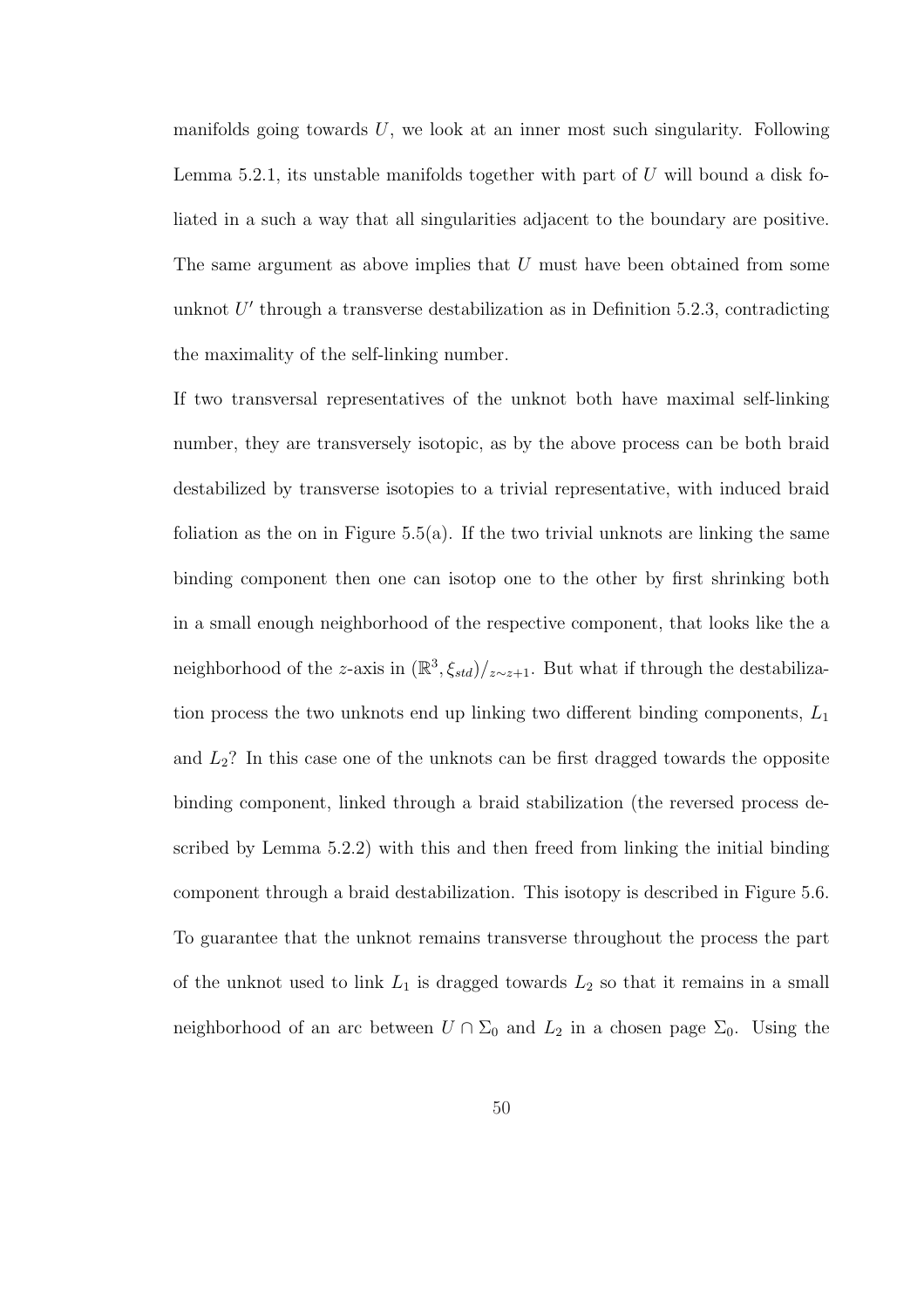

Figure 5.7: Arc isotopy from one binding component to another.

 $(x, y, z)$  coordinates for this neighborhood (where  $(x, y)$  are coordinates on the page and  $z$  is the coordinate normal to the page) the actual isotopy can be described by:

$$
f_t(x, y, z) = (x, t(1 - (\frac{x}{\epsilon})^2), z)
$$
, for  $t \in [0, 1]$  (see Figure 5.7)

Assume now that  $U$  is a transverse unknot which does not have maximal self linking. In the braid foliation of D there must exist negative hyperbolic singularities having both unstable manifolds going towards U. Otherwise, as above, after a transverse isotopy,  $D$  can be assumed to be foliated as in Figure 5.5(a), thus contradicting the non-maximality of the self-linking number. Using the same argument as in the maximal self-linking case, the part of the disk bounded by the unstable manifolds of an innermost one such singularity together with part of  $U$  ( $\alpha_1$  and  $\delta$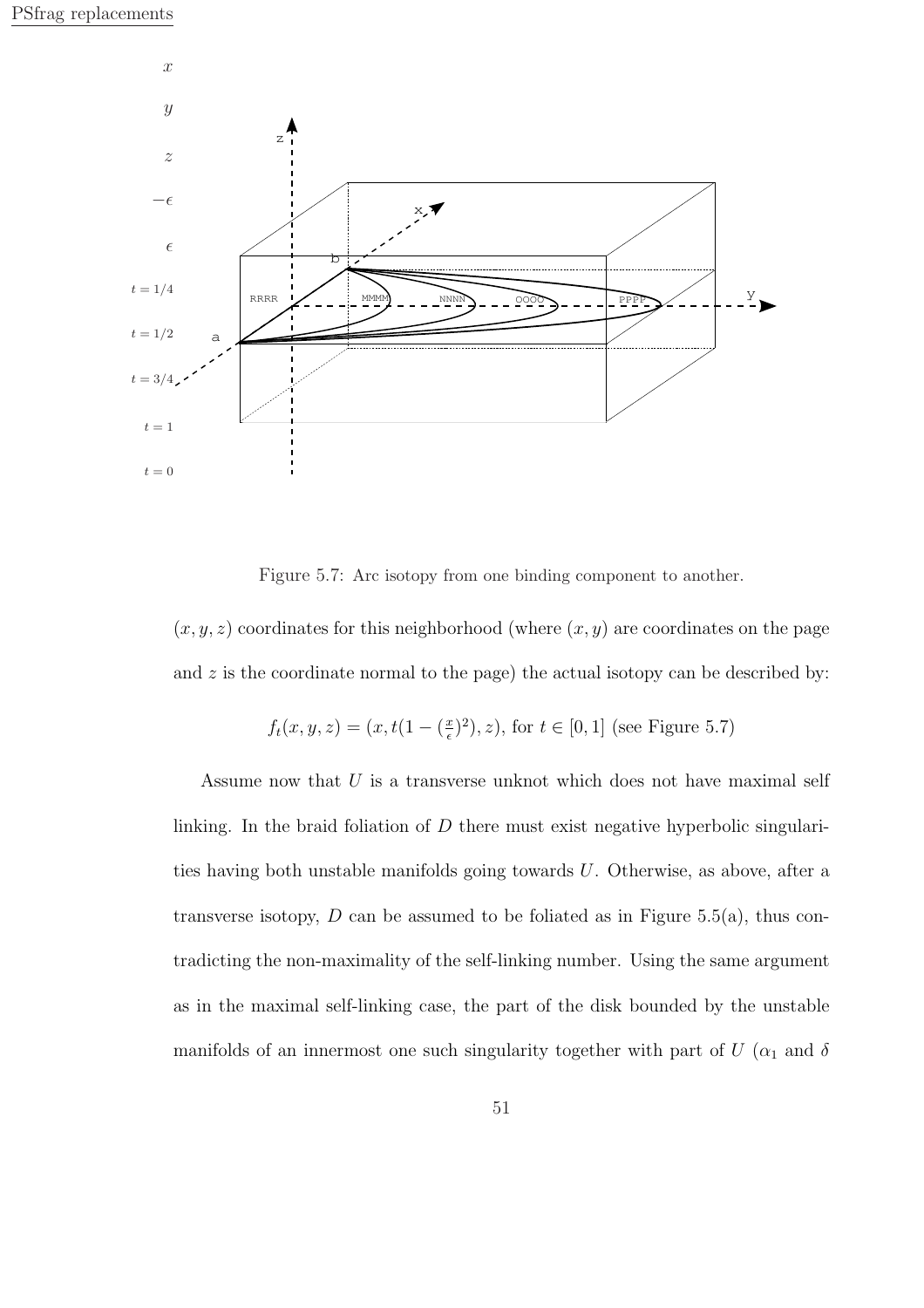in Figure  $5.5(c)$  may be assumed to contain a single singularity, a positive elliptic singularity.

Therefore, in this case,  $U$  can be obtained from  ${\cal U}_0,$  a transversal representative of the unknot with  $sl(U_0) = sl(U) + 2$ , through a transverse stabilization, as described  $\Box$ in Definition 5.2.3. An inductive argument completes the proof.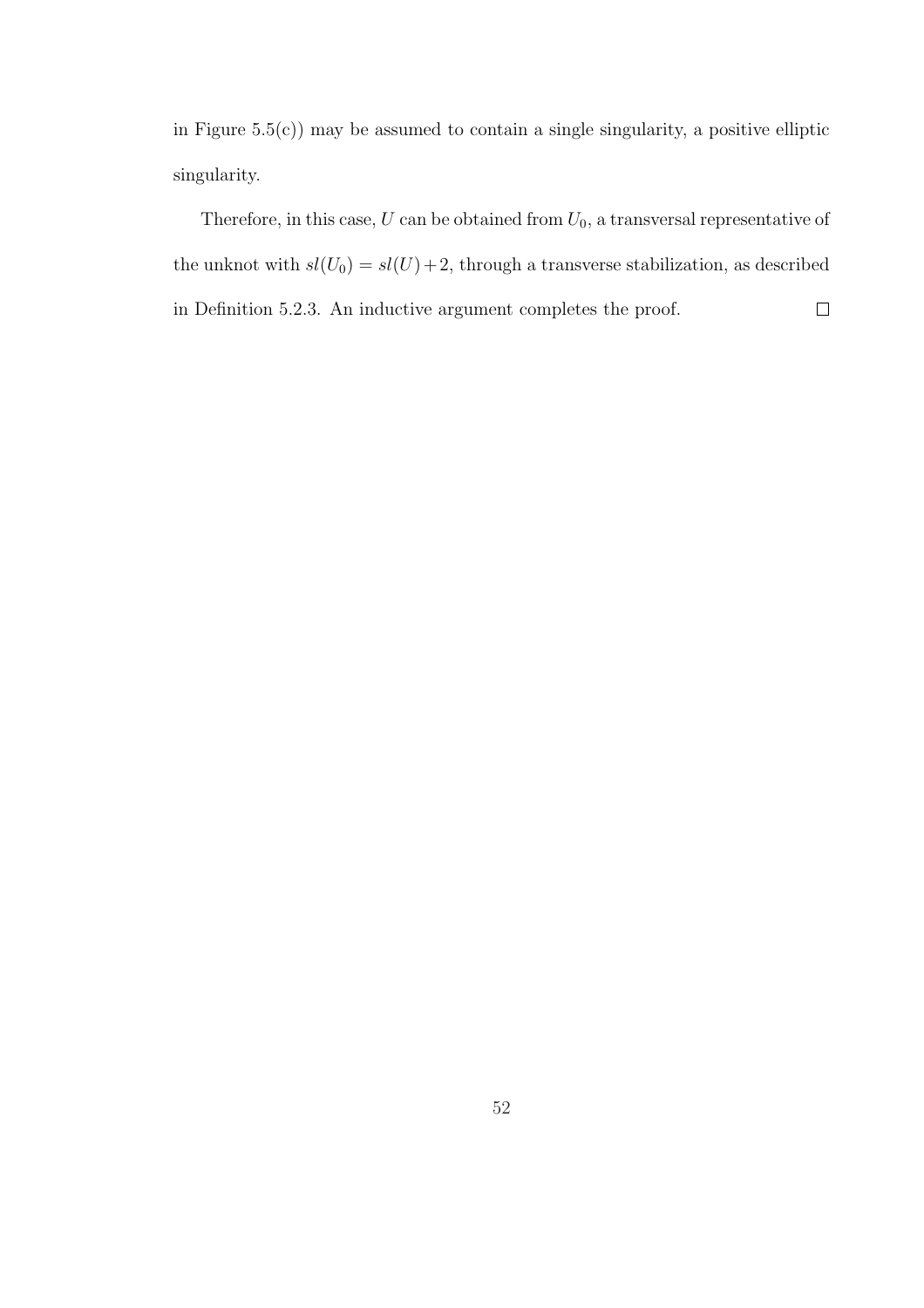## Chapter 6

## Surface changes

In the beginning of Chapter 5 we described a generic braid foliation induced on a disk  $D$  bounding the unknot  $U$ . We also described ways of changing this foliation through certain stabilizations and destabilizations. In this chapter we are concerned with a different type of changes in a foliation, involving adjacent hyperbolic singularities of the same sign. Originally studied by Birman and Menasco in [8] for  $(\mathbb{R}^3, \xi_{std})$ , this change in foliation is a key ingredient in proving that the unknot is exchange reducible in  $(\mathbb{R}^3, \xi_{std})$ .

#### 6.1 Few preliminaries

Consider an open book decomposition  $(\Sigma, \phi)$  for the 3-manifold M, a null-homologous knot  $K \subset M$ , and a surface S such that  $\partial S = K$ . We are going to look at the braid foliation on S, induced by the intersection with the pages. Following a general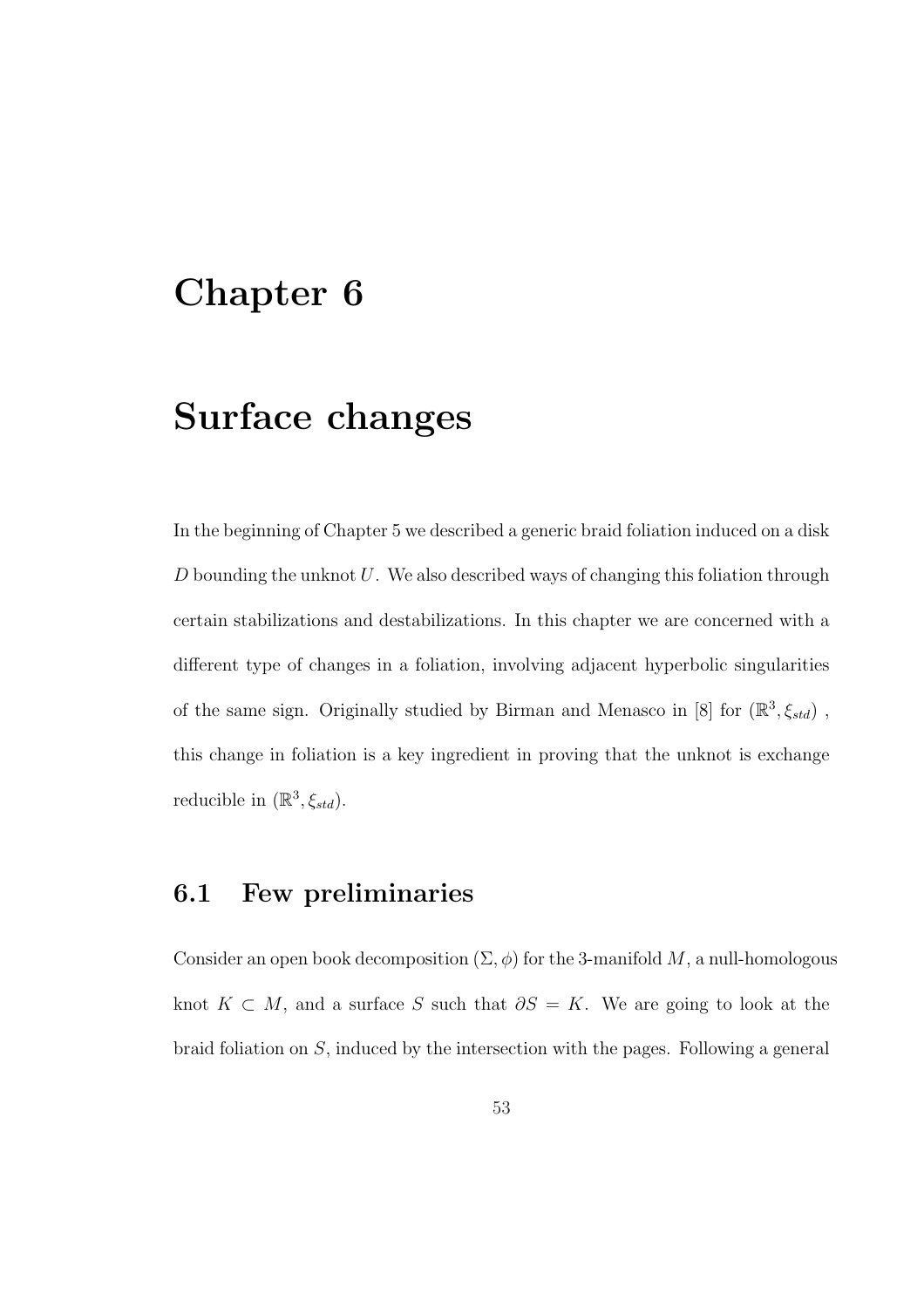

Figure 6.1: Possible tiles in the decompositions of S.

position argument as the one on Chapter 5 and Lemma 5.1.7, there is a natural way of decomposing S into tiles, according to the singularities of this foliation. This decomposition was studied by Birman and Menasco in the standard case. The tiles we are considering are either neighborhoods of a hyperbolic singularity (as in Figure  $6.1(a - c)$  or foliated disks as in Figure 6.1(d, e).

To each tile of type  $(a)$ ,  $(b)$  or  $(c)$  we will associate a sign, the same as the one of its singularity.

#### 6.2 Changing order of adjacent saddle points

Theorem 6.2.1. With the above notations, assume a decomposition for S contains tiles  $T_1$  and  $T_2$  of the same sign which are adjacent at an arc going between two elliptic points. Let  $h_1$  and  $h_2$  be the two hyperbolic singularities contained in  $T_1$  and  $T_2$  and  $\theta_1, \theta_2 \in S^1$  such that  $h_1 \in S \cap \Sigma_{\theta_1}$  and  $h_2 \in S \cap \Sigma_{\theta_2}$  Then there is an isotopy  $F$  taking  $S$  to a surface  $S'$  such that:

i)  $F(T_1)$  and  $F(T_2)$  are adjacent regions of the same sign in the decomposition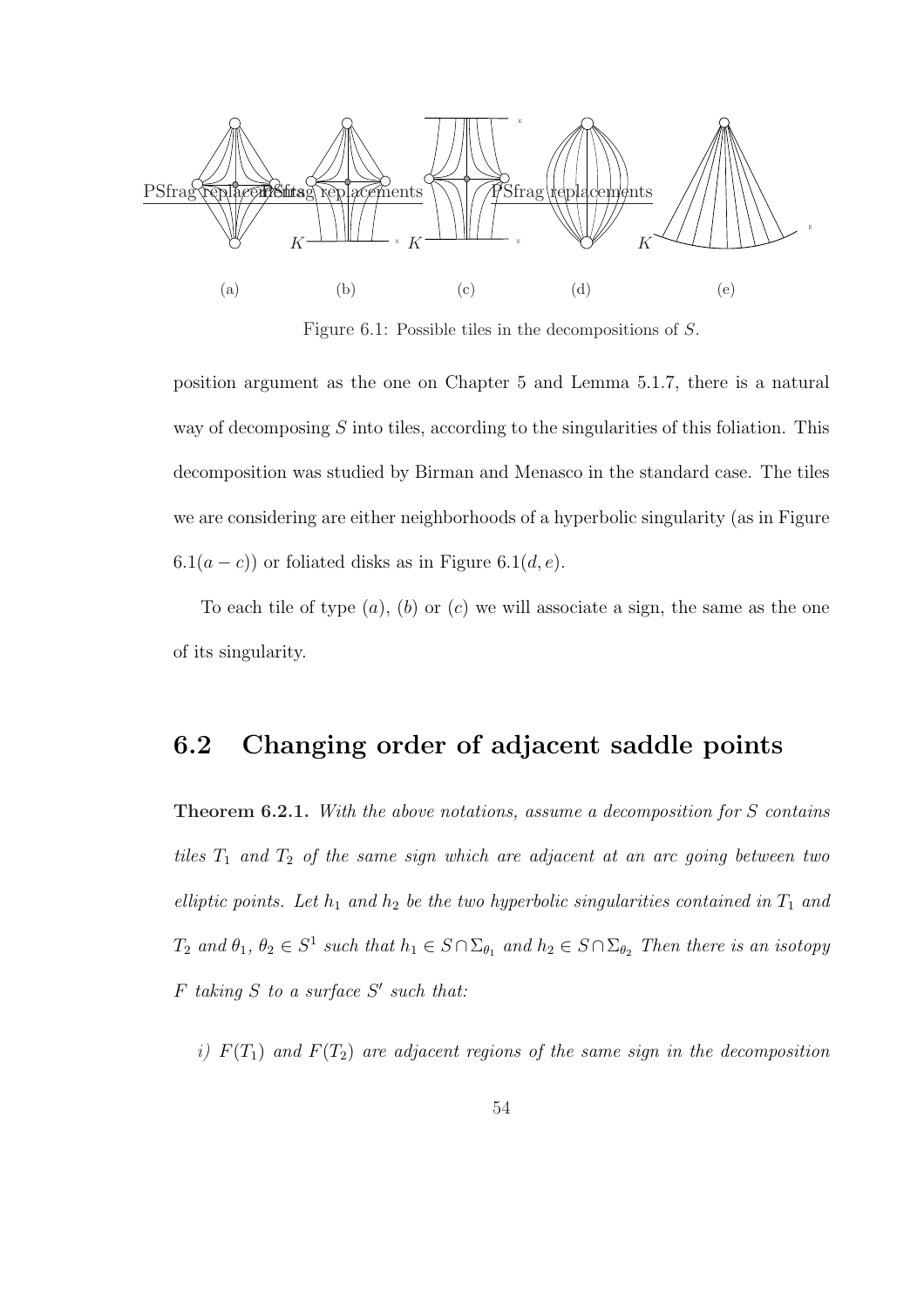- $of S'$
- ii) The decomposition of S outside of a small neighborhood of  $T_1 \cup T_2$  coincides with that of S' outside of a small neighborhood of  $F(T_1) \cup F(T_2)$

*iii)* 
$$
F(h_1) \in S \cap \Sigma_{\theta_2}
$$
 and  $F(h_2) \in S \cap \Sigma_{\theta_1}$ 

Proof. Roughly, this theorem says that given two adjacent hyperbolic singularities, of the same sign (as in Figure 6.2(a)) their order with respect to the  $\theta$  coordinate can be changed (as in Figure 6.2(b)). In Figure 6.2 the pages are viewed as horizontal planes. We are going to show that the two singularities can be moved past one another by showing the existence of a family of disks that can be used to isotop the surface. The proof of the existence of such disks relies on observing that in a small neighborhood of the two tiles,  $T_1$  and  $T_2$ , the picture can always be standardized, independent of the open book decomposition. PSfrag replacements  $\theta$   $\theta$ PSfrag replacements

Consider the two hyperbolic points  $h_1$  and  $h_2$  as in the hypothesis and without



Figure 6.2: Neighborhood of adjacent saddle points of the same sign before and after the isotopy.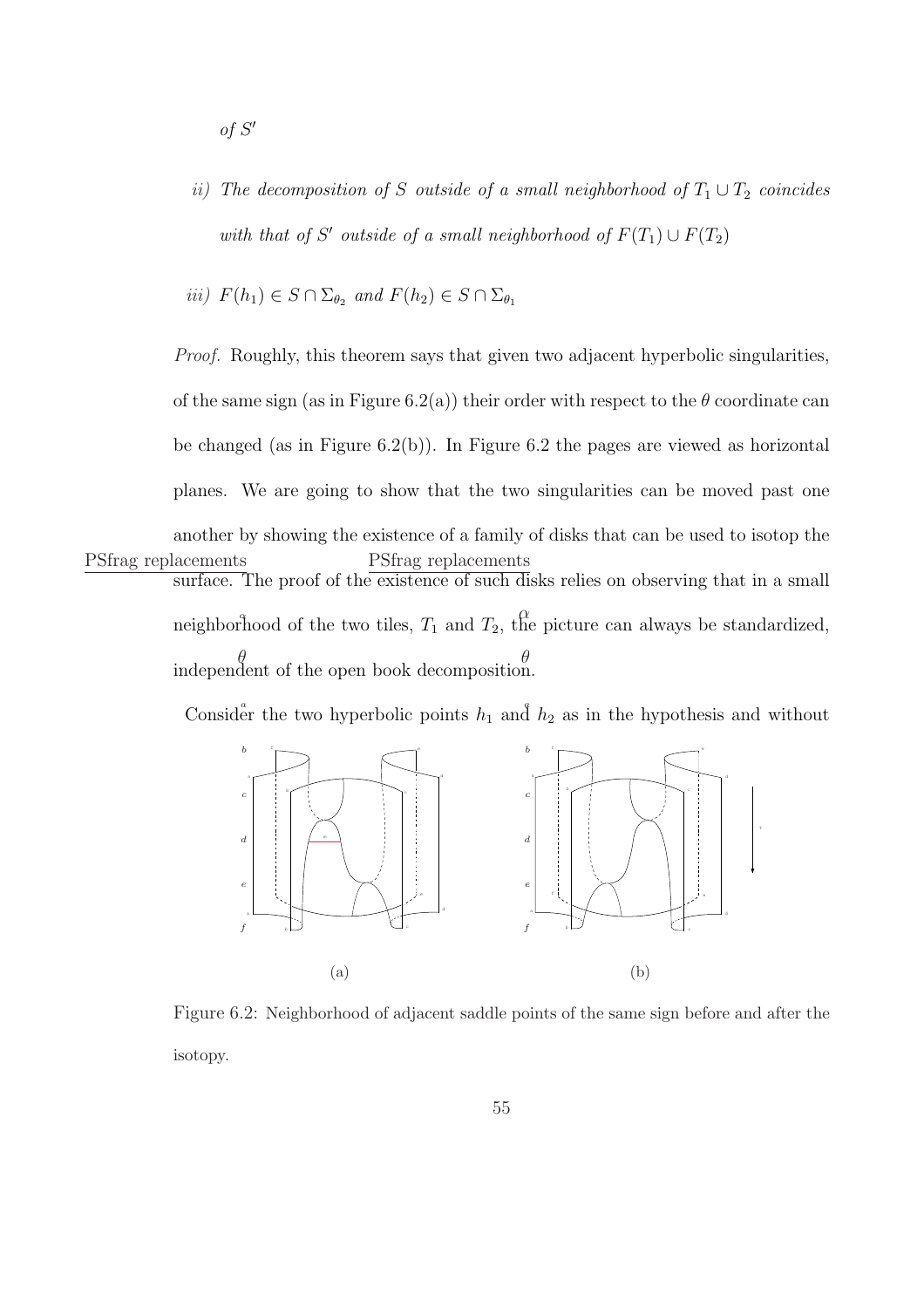loss of generality assume they are both positive. As we proceed in the fibration past  $h_1$  and  $h_2$  the traces described by S on consecutive pages in a small enough neighborhood of the two singularities are according to the sequence in Figure 6.3. In this pictures, the signs are labeling the surface S according to its positive or negative side. Thus, independent of the open book decomposition for  $M$ , a small disk  $D \subset T_1 \cup T_2$  with  $h_1, h_2 \in D$  has an embedding as in Figure 6.2(a). The sequence in Figure 6.3 represents local pictures in each  $\Sigma_{\theta}$  around the two singularities. The arcs depicted for some value of  $\theta$  are subsets of  $S \cap \Sigma_{\theta}$ . The set of curves  $S \cap \Sigma_{\theta}$ may have a complicated behavior outside of this neighborhood, depending on the open book, but the local pictures are the same.

Following the proof for the  $(\mathbb{R}^3, \xi_{std})$  case in [7] we are looking for a family of curves  ${\{\alpha_\theta\}_{\theta\in[\theta_1,\theta_2+\epsilon]}}$  as shown in Figure 6.2(a) with interior disjoint from S and K. The union of the  $\alpha_{\theta}$ 's is a disk V which we are going to use to isotop S.

Call  $\beta$  and  $\beta_1$  the arcs in the foliation obtained as a consequence of passing through  $h_1$ , with  $\beta$  being the arc between the two elliptic singularities common to  $T_1$  and  $T_2$ , as in the hypothesis. Consider  $\alpha_{\theta} \subset \Sigma_{\theta}$  an arc between  $\beta$  and  $\beta_1$ . Pick  $\alpha_{\theta}$  so that it's endpoints lie in the small neighborhood D. As  $\beta$  doesn't surger between  $\theta_1$  and  $\theta_2$  we can choose  $\alpha_\theta$  for all  $\theta \in [\theta_1, \theta_2]$ . As both  $h_1$  and  $h_2$  are positive, the traces of D on consecutive pages have to be as in Figure 6.3 (S has to 'meet itself' on the negative side for a positive hyperbolic singularity). Note that for  $\theta_2 > \theta > \theta_2 + \epsilon$ one endpoint of  $\alpha_{\theta}$  will no longer be in D, but only on  $\Sigma_{\theta}$ . The important aspect is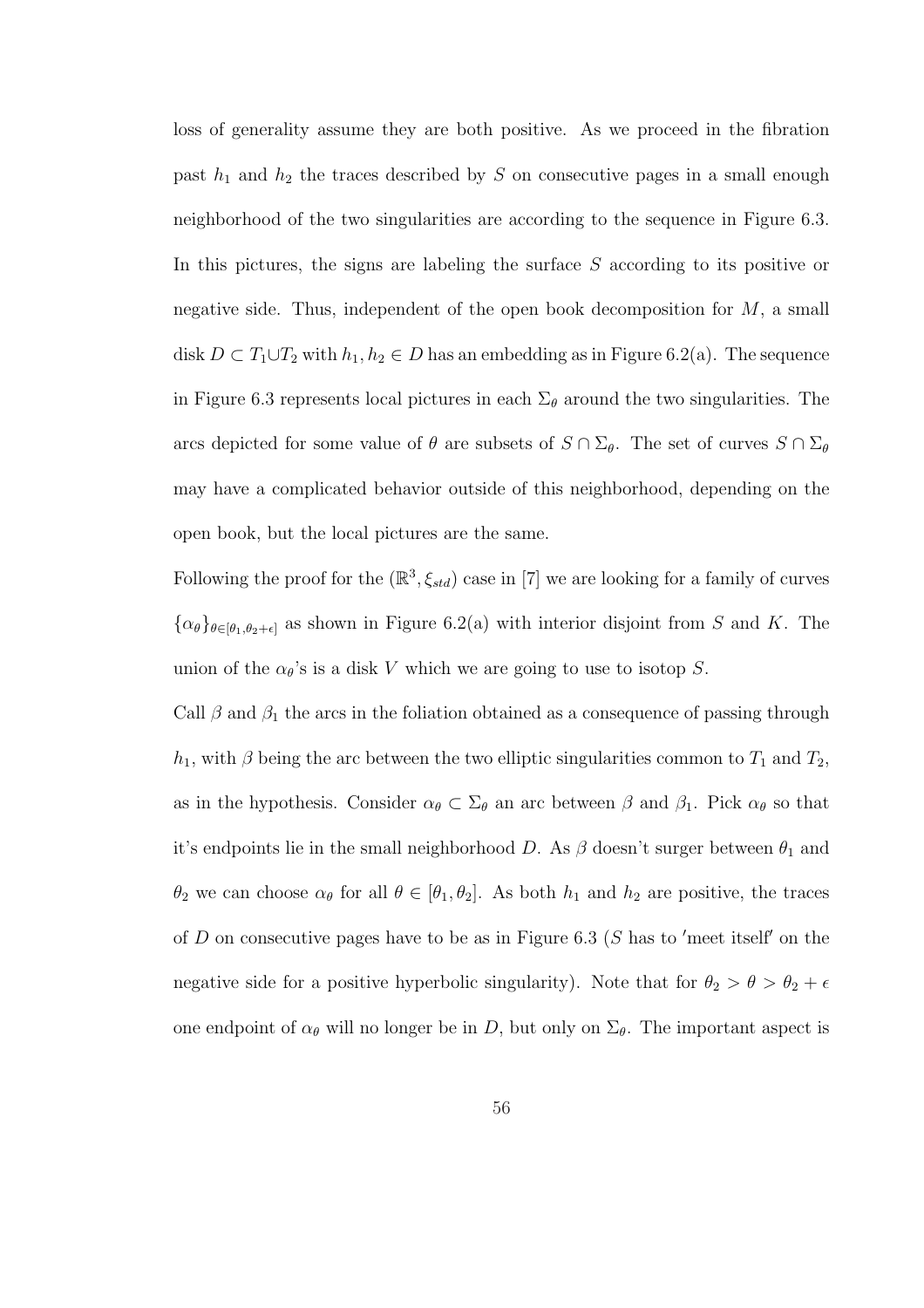

a

Figure 6.3: Traces of a neighborhood of adjacent saddle points of the same sign on different  $\Sigma_{\theta}$ 's.

that that the  $\alpha_{\theta}$ 's can be considered beyond  $\theta = \theta_3$  without its interior intersecting D. This means that the  $\alpha_{\theta}$  arc may be considered for  $\theta \in [\theta_2, \theta_2 + \epsilon]$ .

For the family of arcs  $\{\alpha_{\theta}\}_{\theta \in [\theta_1, \theta_2 + \epsilon]}$ , consider the family of disk neighborhoods  $V_{\theta}$  parametrized by  $\mathcal{L}_{\theta}$  :  $[0, 1] \times (-\delta, \delta)$  such that  $\alpha_{\theta} = \mathcal{L}_{\theta}([0, 1] \times \{0\})$ . Consider the 3-ball given by the union

$$
V = \bigcup V_{\theta}, \text{ where } \theta \in [\theta_1, \theta_2 + \epsilon].
$$

 $\overline{a}$ Then  $\mathrm{int}(V)$  $D = \emptyset$ . If V has interior disjoint from S and K, we can use V to isotop  $D$  and change the order of  $h_1$  and  $h_2$ . If there are parts of  $K$  or  $S$  intersecting V, we can first isotop these forward in the fibration, outside of  $V' = \bigcup$  $V_{\theta}$ , where  $\theta \in [\theta_1, \theta_2 + \frac{\epsilon}{2}]$  $\frac{\epsilon}{2}$  and then isotop D and change the order of  $h_1$  and  $h_2$ .  $\Box$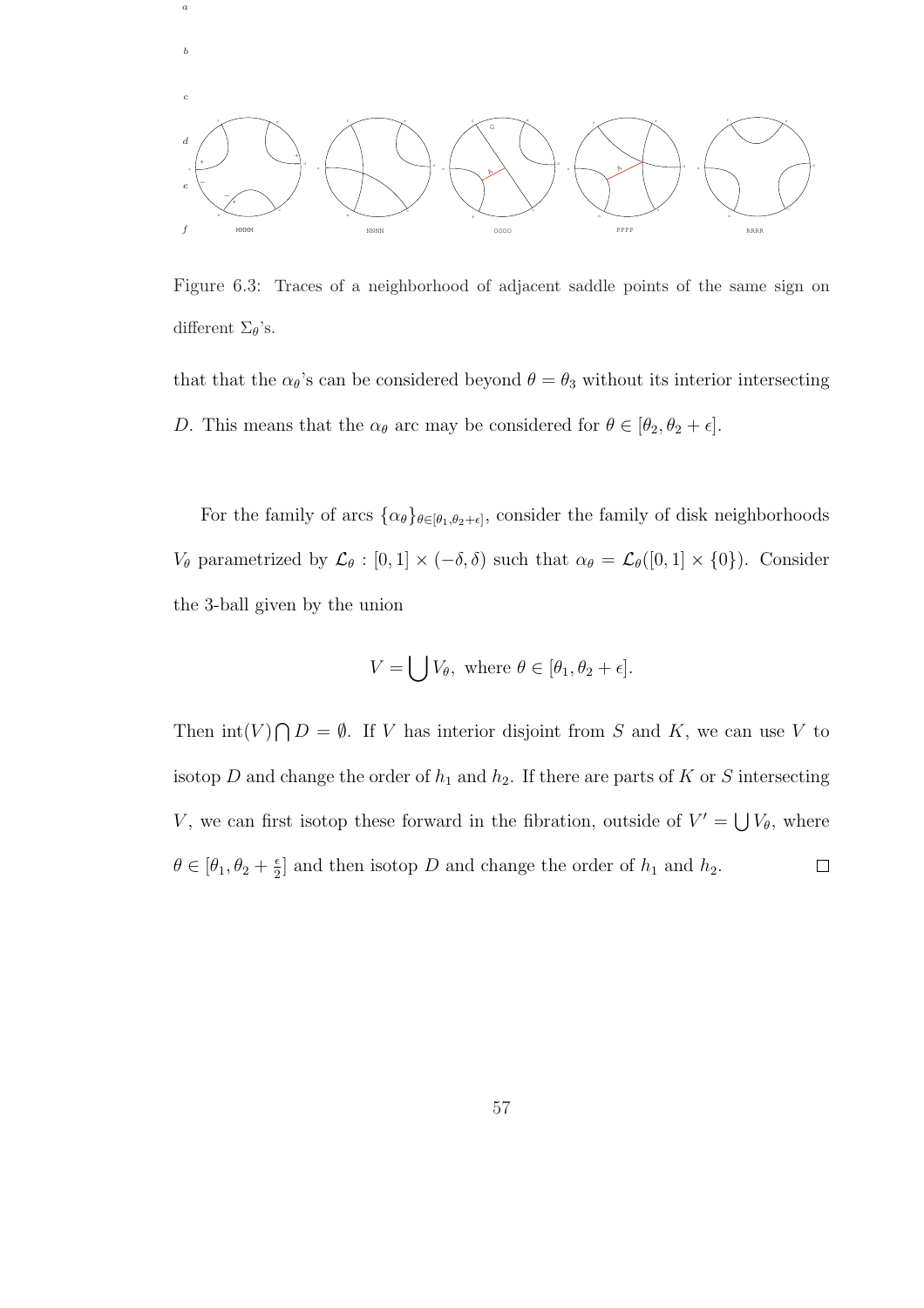## Bibliography

- [1] B.Aebisher, et all., *Symplectic Geometry*, Progress in Math., 124, Birkhäuser, Basel, Boston and Berlin, 1994
- [2] J.W.Alexander, A lemma on systems of knotted curves, Proc. Nat. Acad. Sci. USA, 9 (1923), 93-95
- [3] J.W. Alexander, Note on Riemann spaces, Bull. Amer. Math. Soc., 26 (1920), 370-372
- [4] E.Artin, Theorie der zopfe, Hamburg Abh. 4 (1925), 47-72
- [5] P. Bellingeri, On presentations of surface braid groups, Journal of Algebra 274 (2004), 543-563
- [6] D.Bennequin, *Entrelacements et équations de Pfaff*, Astérisque  $107-108$ (1983), 87-161
- [7] J.Birman, E.Finkelstein, Studying surfaces via closed braids, J.of Knot Theory and its Ramifications, Volume 7, No.3 (1998), 267-334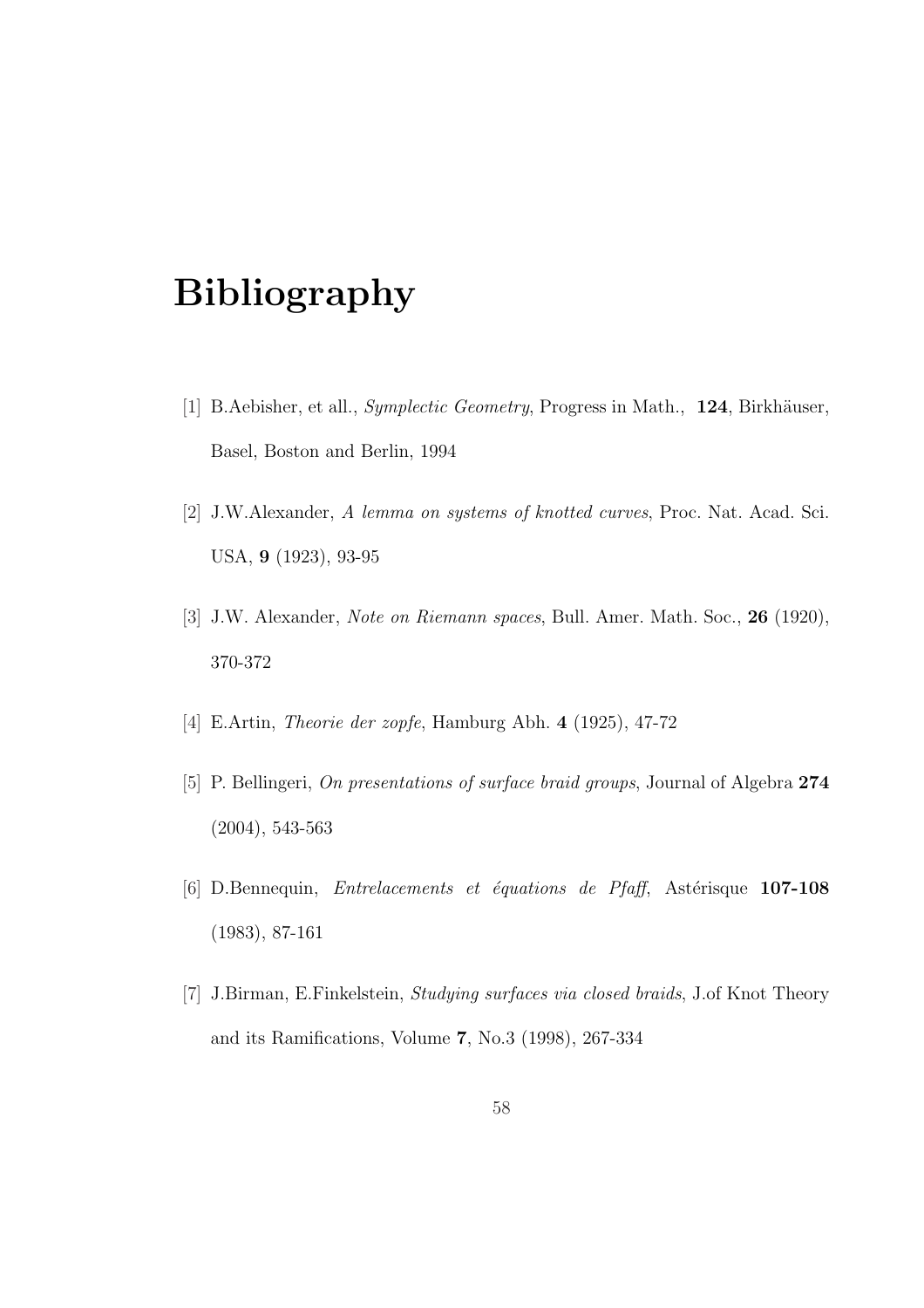- [8] J.Birman, W.Menasco, Studying Links via Closed Braids V: The Unlink, Trans. Amer. Math. Soc., 329 (1992), 585-606
- [9] J.Birman, W.Menasco, Stabilization in braid groups II: transversal simplicity of knots , Geometry and Topology, Volume 10 (2006), 1425-1452
- [10] J.Birman, N.Wrinkle, On transversally simple knots, J. Differential Geometry, Volume 55, No. 2 (2000), 325-354
- [11] Y.Eliashberg, Legendrian and Transversal Knots in Tight Contact 3-manifolds, Topological Methods in Modern Mathematics (1991), 171-193
- [12] Y.Eliashberg, M.Fraser, Classification of Topologically Trivial Legendrian Knots, Geometry, Topology and Dynamics, CRM Proceedings and Lecture Notes, Volume 15 (1998), 17-51
- [13] J.Etnyre, Lectures on open book decompositions and contact structures, Clay Mathematics Proceedings, Volume 5 (2006), 103-142
- [14] J.Etnyre, Transversal torus knots, Geometry and Topology, 3 (1999), 253-268
- [15] E.Giroux, Géométrie de contact: de la dimension trois vers les dimensions supéeures, Proceedings of the International Congress of Mathematicians, Vol. II, 405-414, Higher Ed. Press, Beijing, (2002)
- [16] K.Honda, On the classification of tight contact structures, II, J. Differential Geom., 55(1) (2000), 83-143